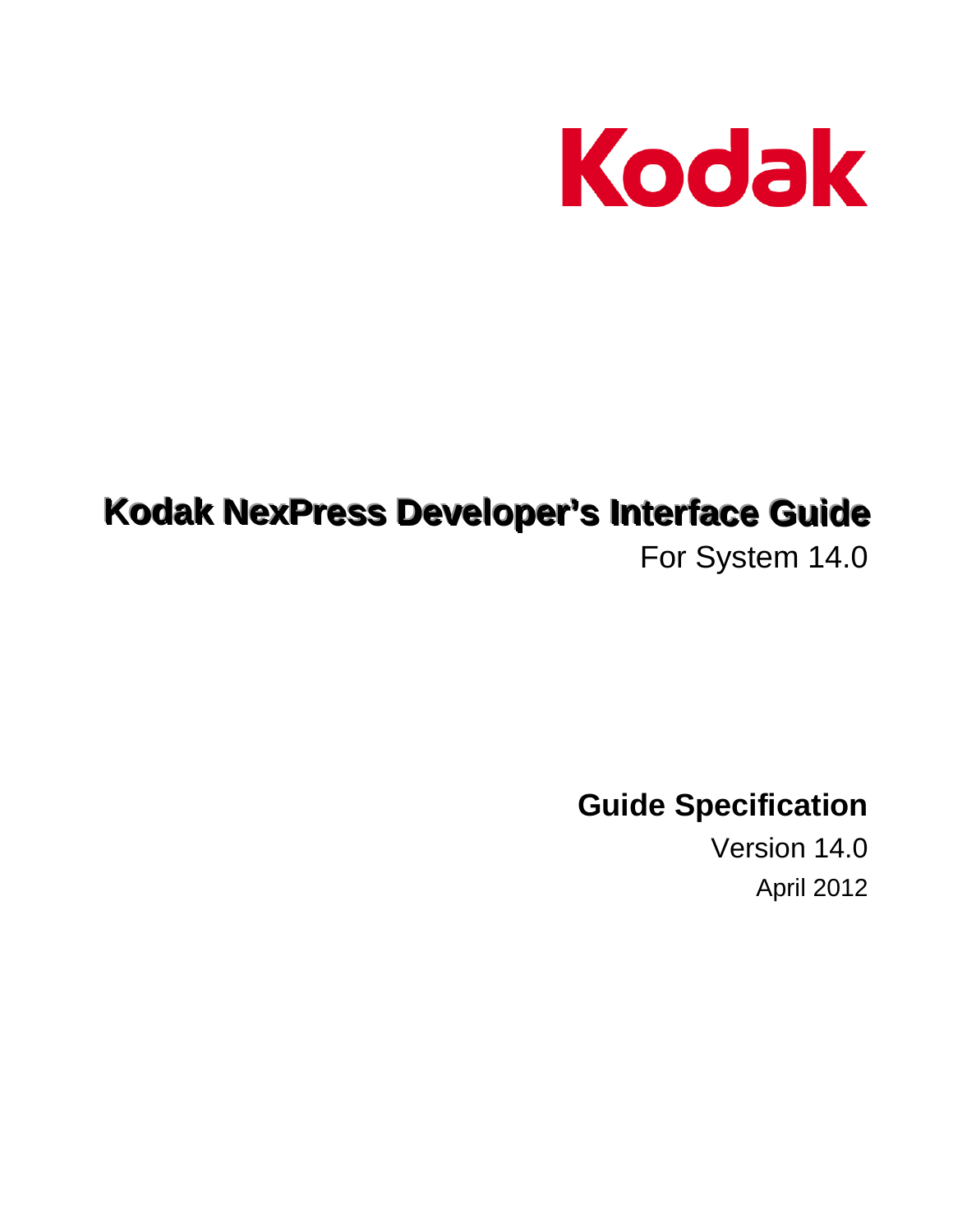# **LEGAL**

All rights reserved. No part of this work may be reproduced or transmitted in any form or by any means, electronic or mechanical, including photocopying, recording, or by any information storage or retrieval system, without the prior written permission of the copyright owner.

The information contained in this document and the accompanying written materials is provided "as is" without warranty of any kind, expressed or implied. Eastman Kodak Company specifically disclaims the warranties of fitness for a particular purpose and merchantability.

Eastman Kodak Company believes that the information contained within this document and the accompanying material to be correct. However, Eastman Kodak Company does not make any warranties of any kind, either express or implied, as to the correctness of this document or the accompanying material. Eastman Kodak Company specifically reserves the right to make any changes to the material contained in this document or the accompanying material without notice.

The information contained in this document and the accompanying material shall not by oral or written information or advice given by publisher, its dealers, distributors, agents, or employees create a warranty and you may not rely upon such information provided in this document and the accompanying material alone or in combination with advise given by Eastman Kodak Company related to the information provided in this document and the accompanying material to create any such warranty.

NEITHER EASTMAN KODAK COMPANY NOR ANYONE ELSE WHO HAS BEEN INVOLVED IN THE CREATION, PRODUCTION OR DELIVERY OF THIS DOCUMENT AND ACCOMPANYING DOCUMENTS SHALL BE LIABLE FOR ANY DIRECT, INDIRECT, CONSEQUENTIAL, OR INCIDENTAL DAMAGE (INCLUDING DAMAGE FOR LOSS OF BUSINESS PROFIT, BUSINESS INTERRUPTION, LOSS OF DATA, AND THE LIKE) ARISING OUT OF THE USE OF OR INABILITY TO USE THE INFORMATION CONTAINED IN THIS DOCUMENT AND ACCOMPANYING DOCUMENTS EVEN IF EASTMAN KODAK COMPANY HAS BEEN ADVISED OF THE POSSIBILITY OF SUCH DAMAGE.

Trademarked names may appear in this document. Rather than use a trademark symbol with every occurrence of a trademarked name, we use the names only in an editorial fashion and to the benefit of the trademark owner, with no intention of infringement of the trademark.

> Eastman Kodak Company 2600 Manitou Road Rochester, NY 14653 USA

© Kodak. 2006-2012. Kodak, NexPress, and NexTreme are trademarks of Kodak.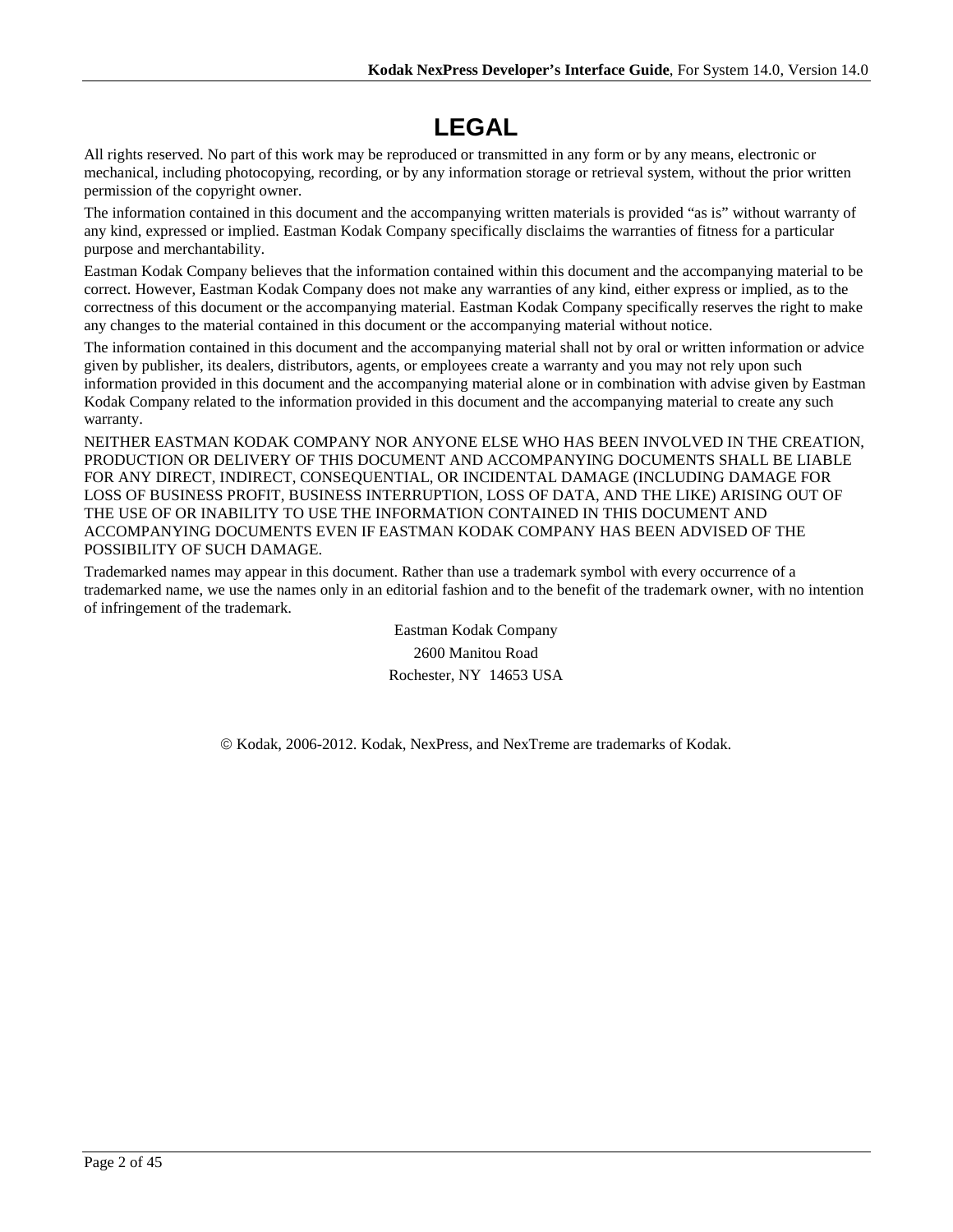# **Table of Contents**

| 1              |      |       |         |  |  |  |  |  |
|----------------|------|-------|---------|--|--|--|--|--|
|                | 1.1  |       |         |  |  |  |  |  |
|                | 1.2  |       |         |  |  |  |  |  |
|                | 1.3  |       |         |  |  |  |  |  |
|                | 1.4  |       |         |  |  |  |  |  |
|                | 1.5  |       |         |  |  |  |  |  |
| $\overline{2}$ |      |       |         |  |  |  |  |  |
|                | 2.1  |       |         |  |  |  |  |  |
|                | 2.2  |       |         |  |  |  |  |  |
|                | 2.3  |       |         |  |  |  |  |  |
|                | 2.4  |       |         |  |  |  |  |  |
|                |      | 2.4.1 |         |  |  |  |  |  |
|                | 2.5  |       |         |  |  |  |  |  |
|                |      | 2.5.1 |         |  |  |  |  |  |
|                | 2.6  |       |         |  |  |  |  |  |
|                |      | 2.6.1 |         |  |  |  |  |  |
|                | 2.7  |       |         |  |  |  |  |  |
|                |      | 2.71  |         |  |  |  |  |  |
|                | 2.8  |       |         |  |  |  |  |  |
|                | 2.9  |       |         |  |  |  |  |  |
|                | 2.10 |       |         |  |  |  |  |  |
| 3              |      |       |         |  |  |  |  |  |
|                | 3.1  |       |         |  |  |  |  |  |
|                |      | 3.1.1 |         |  |  |  |  |  |
|                |      | 3.1.2 |         |  |  |  |  |  |
|                | 3.2  |       |         |  |  |  |  |  |
|                |      | 3.2.1 |         |  |  |  |  |  |
|                | 3.3  |       |         |  |  |  |  |  |
|                | 3.4  |       |         |  |  |  |  |  |
|                |      | 3.4.1 |         |  |  |  |  |  |
|                |      | 3.4.2 |         |  |  |  |  |  |
|                |      | 3.4.3 |         |  |  |  |  |  |
|                |      |       | 3.4.3.1 |  |  |  |  |  |
|                |      |       | 3.4.3.2 |  |  |  |  |  |
|                |      |       | 3.4.3.3 |  |  |  |  |  |
|                |      |       | 3.4.3.4 |  |  |  |  |  |
|                |      | 3.4.4 |         |  |  |  |  |  |
|                |      |       | 3.4.4.1 |  |  |  |  |  |
|                |      |       | 3.4.4.2 |  |  |  |  |  |
|                |      |       | 3.4.4.3 |  |  |  |  |  |
|                |      | 3.4.5 |         |  |  |  |  |  |
|                |      |       | 3.4.5.1 |  |  |  |  |  |
|                |      |       | 3.4.5.2 |  |  |  |  |  |
|                |      |       | 3.4.5.3 |  |  |  |  |  |
| 4              |      |       |         |  |  |  |  |  |
|                | 4.1  |       |         |  |  |  |  |  |
|                |      | 4.1.1 |         |  |  |  |  |  |
|                | 4.2  |       |         |  |  |  |  |  |
|                |      | 4.2.1 |         |  |  |  |  |  |
|                |      | 4.2.2 |         |  |  |  |  |  |
|                | 4.3  |       |         |  |  |  |  |  |
|                | 4.4  |       |         |  |  |  |  |  |
|                | 4.5  |       |         |  |  |  |  |  |
| 5              |      |       |         |  |  |  |  |  |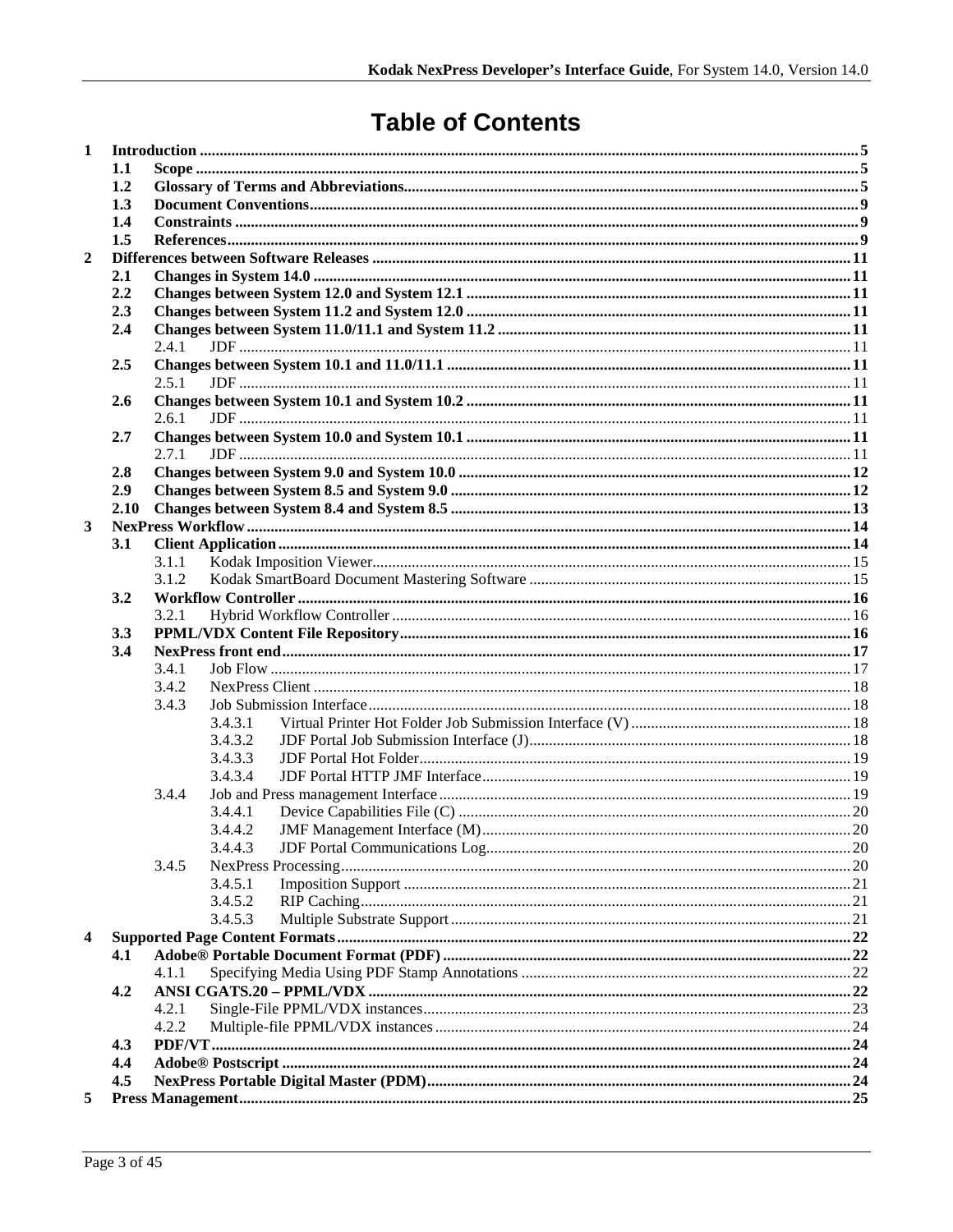|                | 5.1 |       |         |  |  |  |
|----------------|-----|-------|---------|--|--|--|
|                | 5.2 |       |         |  |  |  |
|                |     | 5.2.1 |         |  |  |  |
|                |     | 5.2.2 |         |  |  |  |
|                |     | 5.2.3 |         |  |  |  |
|                | 5.3 |       |         |  |  |  |
|                |     | 5.3.1 |         |  |  |  |
|                |     | 5.3.2 |         |  |  |  |
|                |     | 5.3.3 |         |  |  |  |
| 6              |     |       |         |  |  |  |
|                | 6.1 |       |         |  |  |  |
|                |     | 6.1.1 |         |  |  |  |
|                |     | 6.1.2 |         |  |  |  |
|                |     | 6.1.3 |         |  |  |  |
|                |     | 6.1.4 |         |  |  |  |
|                |     | 6.1.5 |         |  |  |  |
|                | 6.2 |       |         |  |  |  |
|                |     | 6.2.1 |         |  |  |  |
|                |     | 6.2.2 |         |  |  |  |
|                |     | 6.2.3 |         |  |  |  |
|                |     |       | 6.2.3.1 |  |  |  |
|                |     | 6.2.4 |         |  |  |  |
|                |     |       | 6.2.4.1 |  |  |  |
|                |     |       | 6.2.4.2 |  |  |  |
|                |     |       | 6.2.4.3 |  |  |  |
|                |     |       | 6.2.4.4 |  |  |  |
|                |     | 6.2.5 |         |  |  |  |
|                |     | 6.2.6 |         |  |  |  |
|                |     | 6.2.7 |         |  |  |  |
| $\overline{7}$ |     |       |         |  |  |  |
|                | 7.1 |       |         |  |  |  |
|                |     | 7.1.1 |         |  |  |  |
|                |     | 7.1.2 |         |  |  |  |
|                |     | 7.1.3 |         |  |  |  |
|                |     | 7.1.4 |         |  |  |  |
|                |     | 7.1.5 |         |  |  |  |
|                | 7.2 |       |         |  |  |  |
|                |     | 7.2.1 |         |  |  |  |
|                |     | 7.2.2 |         |  |  |  |
|                |     | 7.2.3 |         |  |  |  |
|                |     | 7.2.4 |         |  |  |  |
|                |     | 7.2.5 |         |  |  |  |
|                |     | 7.2.6 |         |  |  |  |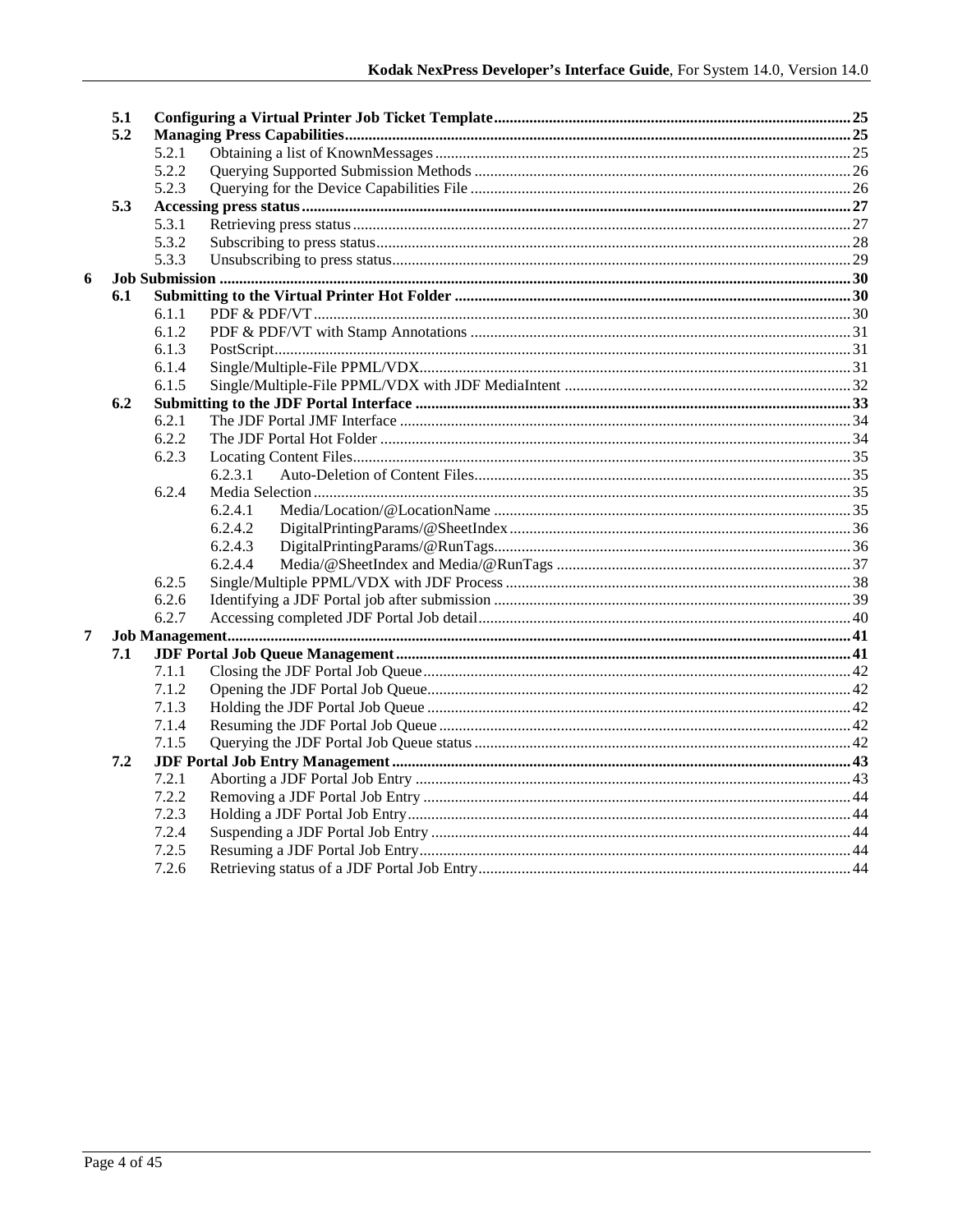# <span id="page-4-0"></span>**1 Introduction**

The NexPress digital production color press is designed to handle a wide range of applications from short-run and quick turnaround, to variable data printing. It uses an open and standards-compliant architecture to integrate existing software applications. The NexPress digital production color press is driven by the NexPress front end controller. The NexPress front end is a scalable and open PDF-based product. It supports hot folder and JDF/JMF-based job submission and JMFbased job and press management.

Some of the key features of the NexPress front end are:

- Built upon Adobe® PDF-based workflow architecture
- **Scalable hardware**
- Accepts Job Definition Format (JDF) Job Tickets
- Supports hot folder submission
- Supports common static page description language (PDL) formats including Adobe® PDF, Adobe® PostScript.
- **Provides JDF/JMF interface for Job Ticket submission, queue management, and status messaging. (Submission** of a JDF Job Ticket can reference either PDF or Postscript content.)
- Supports variable data printing using ANSI Standard PPML/VDX.

# <span id="page-4-1"></span>**1.1 Scope**

This document is one of two used by third party software developers who design software controllers and output drivers that target the NexPress family of digital production color presses. The complete set of documents is:

- Kodak NexPress Developer's Interface Guide [KNDIG] (This document)
- Kodak NexPress Developer's Interface Reference [KNDIR]

The **Kodak NexPress Developer's Interface Guide** is the main user document. It references the [KNDIR], and provides user description of the various job submission, job management and press management operations for the NexPress front end. This guide also identifies the various content formats for the NexPress products, and describes the job submission methods and control interfaces using these content formats. Detail on the specific formats is provided in the [KNDIR].

The **Kodak NexPress Developer's Interface Reference** provides technical detail on interfaces used in JDF and PPML/VDX submission and in control of the JDF portal. This technical companion document to the [KNDIG] is intended as a reference. The syntax and semantics of Device Capabilities, JDF Intent, JDF Process, JMF and PPML/VDX used by the NexPress front end is provided within this reference document.

These documents do not describe the interface between the NexPress front end and print engine. This interface is not intended to be accessible to third-party workflow tool developers.

It is assumed that readers of this document have a working understanding of the Job Definition Format (i.e. JDF), the Adobe® Portable Document Format (i.e. PDF), and the PPML/VDX standard.

# <span id="page-4-2"></span>**1.2 Glossary of Terms and Abbreviations**

The table below explains terms and concepts used throughout this document, which may or may not be unique to the system environment described in this document.

| Term         | <b>Definition</b>                                                                                                                                                                                   |
|--------------|-----------------------------------------------------------------------------------------------------------------------------------------------------------------------------------------------------|
| <b>CGATS</b> | Committee for Graphic Arts Technologies Standards – an ANSI accredited standards<br>body that develops technical standards for the graphic arts industry.<br>http://www.NPES.org                    |
| CIP4         | International Cooperation for Integration of Processes in Prepress, Press, and Postpress.<br>The consortium responsible for creating and maintaining the JDF Specifications.<br>http://www.CIP4.org |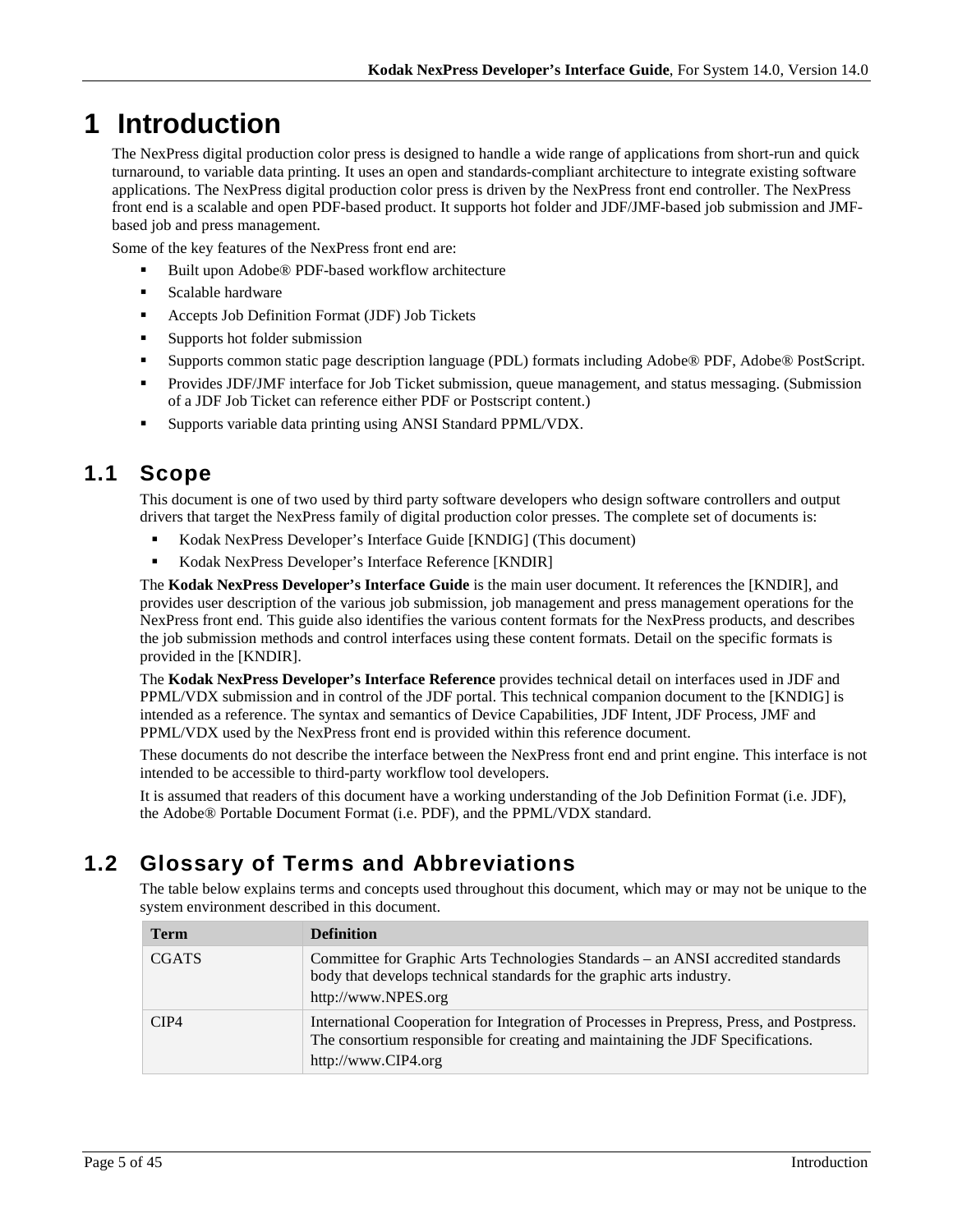| <b>Term</b>                                                | <b>Definition</b>                                                                                                                                                                                                                                                                                                                                                                                                                                                                                                                                                                                                                                                                                      |  |  |
|------------------------------------------------------------|--------------------------------------------------------------------------------------------------------------------------------------------------------------------------------------------------------------------------------------------------------------------------------------------------------------------------------------------------------------------------------------------------------------------------------------------------------------------------------------------------------------------------------------------------------------------------------------------------------------------------------------------------------------------------------------------------------|--|--|
| <b>Combined Process</b><br>node                            | A JDF processes node definition that is an aggregate of several JDF processes. Such<br>combined JDF process node definitions serve to model multiple function devices. See<br>NexPress Combined Process Node.                                                                                                                                                                                                                                                                                                                                                                                                                                                                                          |  |  |
| Component                                                  | Various versions or parts of semi-finished print products.                                                                                                                                                                                                                                                                                                                                                                                                                                                                                                                                                                                                                                             |  |  |
| Device Capabilities;<br><b>Device Capabilities</b><br>File | The Device Capabilities file is a proprietary XML data file stored in the NexPress front<br>end. It is named DevCaps.xml. This file provides a mechanism to inform client<br>software applications of the system features and resources available on the NexPress<br>digital production color press. Features include items such as output sheet delivery and<br>finishing capabilities that are dependent on the press configuration. Resources include a<br>complete characterization of all qualified substrates and their names, lists of installed<br>fonts and ICC color profiles, and the names of defined Virtual Printer Hot Folders.                                                         |  |  |
| <b>DFE</b>                                                 | Digital Front End — The device that processes a print job (including impositioning and<br>Ripping) and sends rasterized print data to the NexPress print engine for imaging onto<br>media. It is referred throughout this document as the Kodak NexPress front end.                                                                                                                                                                                                                                                                                                                                                                                                                                    |  |  |
| <b>DIG</b>                                                 | Developer's Interface Guide $-$ A NexPress document that specifies the use of the<br>various interfaces for submitting jobs and managing the press. Provides technical<br>information for third-party application developers to successfully integrate their<br>solution with the Kodak NexPress digital production color press.                                                                                                                                                                                                                                                                                                                                                                       |  |  |
| Document                                                   | A meaningful unit of information. It may be represented in various ways including as a<br>file, as a part of a file, or by printed output from a job.                                                                                                                                                                                                                                                                                                                                                                                                                                                                                                                                                  |  |  |
| <b>DTD</b>                                                 | Data Type Dictionary                                                                                                                                                                                                                                                                                                                                                                                                                                                                                                                                                                                                                                                                                   |  |  |
| <b>Hot Folder</b>                                          | A hot folder is a file system directory that is monitored by a software process. Files<br>placed into a hot folder are treated as input data and are processed by the software<br>monitoring the hot folder. JDF uses this mechanism for file-based JDF job ticket<br>submission.                                                                                                                                                                                                                                                                                                                                                                                                                      |  |  |
| Internal Job Queue                                         | NexPress Job Queue containing jobs submitted through both the JDF Portal interface<br>and Virtual Printer Hot Folders.                                                                                                                                                                                                                                                                                                                                                                                                                                                                                                                                                                                 |  |  |
| JDF                                                        | The Job Definition Format (JDF) is an evolving industry standard created and<br>maintained by the International Cooperation for the Integration of Processes in<br>Prepress, Press, and Postpress (CIP4). JDF is an extensible, XML-based format built on<br>existing technologies such as the Portable Job Ticket Format (PJTF) from Adobe® and<br>on the Print Production Format (PPF) from CIP3.<br>JDF provides a container for a universal electronic job ticket for all kinds of print<br>production data. A JDF structure can describe both the print product to be produced<br>(intent) and the steps required to produce it (processes). The NexPress front end only<br>consumes JDF process. |  |  |
| JDF device                                                 | As defined in the JDF Specification, a JDF device interprets JDF data, identifies a<br>compatible process node definition, and employs a machine that executes it<br>appropriately.                                                                                                                                                                                                                                                                                                                                                                                                                                                                                                                    |  |  |
| JDF job ticket                                             | An XML data structure that specifies a print job. It may include both a print product<br>description (product intent) and process definition (JDF Process). A JDF job ticket is<br>comprised of one or more JDF nodes. Submission through the NexPress JDF Portal<br>requires a JDF job ticket containing a single JDF process node.                                                                                                                                                                                                                                                                                                                                                                   |  |  |
| <b>JDF</b> Portal                                          | The NexPress front end's job submission interface that conforms to the JDF<br>Specification and accepts JDF job tickets either by file-based submission to a JDF Hot<br>Folder, or by a SubmitQueueEntry JMF message.                                                                                                                                                                                                                                                                                                                                                                                                                                                                                  |  |  |
| <b>JDF</b> Portal Job Queue                                | Queue containing only jobs submitted through the JDF Portal interface.                                                                                                                                                                                                                                                                                                                                                                                                                                                                                                                                                                                                                                 |  |  |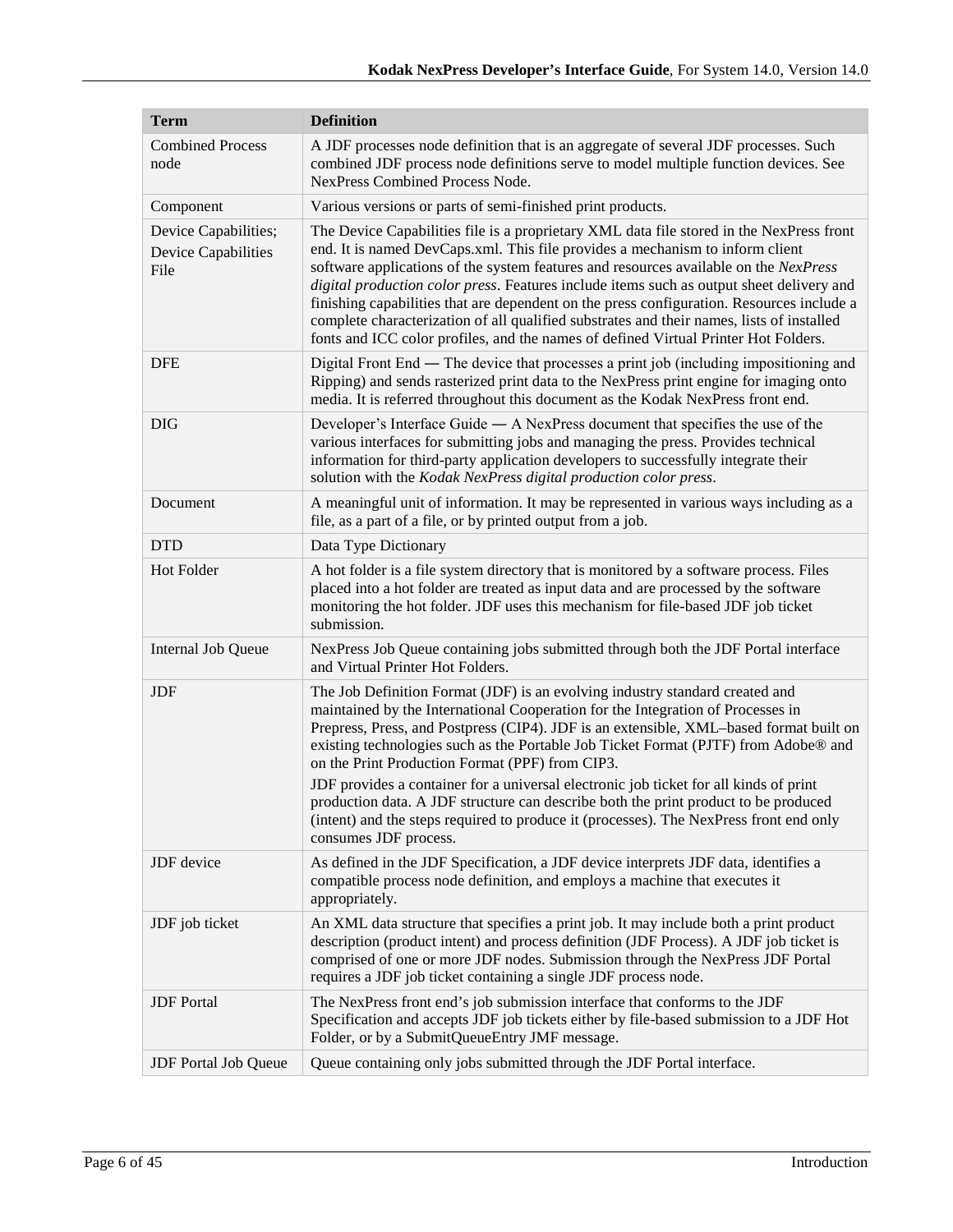| <b>Term</b>                                        | <b>Definition</b>                                                                                                                                                                                                                                                                                                                                                                                                                                                                                                                       |  |  |  |
|----------------------------------------------------|-----------------------------------------------------------------------------------------------------------------------------------------------------------------------------------------------------------------------------------------------------------------------------------------------------------------------------------------------------------------------------------------------------------------------------------------------------------------------------------------------------------------------------------------|--|--|--|
| JDF process                                        | A JDF node that specifies a unit of work or a step in the job workflow. Stitching,<br>DigitalPrinting, Imposition, and LayoutPreparation are examples of JDF Processes. A<br>JDF Process node often specifies the unit of work to be done by a JDF Device. The<br>NexPress front end only supports a single combined process node that lists all the<br>required JDF processes.                                                                                                                                                         |  |  |  |
| <b>JDF</b> resources                               | JDF elements (such as Media, MediaIntent, or Component) that are input to or output<br>from a JDF process or product intent node. JDF resources are always defined as sub-<br>elements of the ResourcePool. The JDF device may consume physical resources that<br>are input to JDF processes (e.g., substrate described by a Media resource input to a<br>digital printing process).                                                                                                                                                    |  |  |  |
| <b>JMF</b>                                         | Job Messaging Format - JDF Specification: "JMF is a subset of JDF that handles<br>communication among JDF controllers and equipment on the shop floor JMF can be<br>used to establish a queue, discover the capabilities of a JDF-enabled device, determine<br>the status of a device, e.g., "RIPing", "Idle", and so on."                                                                                                                                                                                                              |  |  |  |
| Job                                                | A unit of work that can processed separately. A job within a printing system may be a<br>part of a larger job from the perspective of a print shop. JDF specifies what needs to be<br>produced in a job and how it is to be accomplished. Typically, a job consists of work<br>done on one or more files, using a set of resources, to produce output.                                                                                                                                                                                  |  |  |  |
| Media Catalog                                      | A data resource managed by the NexPress front end that contains a profile entry for<br>each substrate, or medium, supported by this NexPress digital production color press.<br>Each profile entry describes physical characteristics of a supported medium, and the<br>medium name.                                                                                                                                                                                                                                                    |  |  |  |
| <b>NCF</b>                                         | NexPress Capabilities Format. See also: Device Capabilities                                                                                                                                                                                                                                                                                                                                                                                                                                                                             |  |  |  |
| NexPress digital<br>production color press         | The Kodak NexPress print engine and front end (DFE).                                                                                                                                                                                                                                                                                                                                                                                                                                                                                    |  |  |  |
| NexPress print engine                              | The printing device component of the NexPress digital production color press                                                                                                                                                                                                                                                                                                                                                                                                                                                            |  |  |  |
| <b>NexPress Combined</b><br>Process node           | A JDF-Combined Process node (value of the Types attribute is <i>Combined</i> ) that<br>conforms to the restrictions identified in the Kodak NexPress Developer's Interface<br>Reference. The NexPress digital production color press Combined Process Node<br>includes LayoutPreparation, Imposition, ColorSpaceConversion, Interpreting,<br>Rendering, Screening, and DigitalPrinting. Beginning with Release 10.1, only<br>DigitalPrinting is required in JDF/@Types, other parameters will use default settings if<br>not specified. |  |  |  |
| <b>NexPress Conforming</b><br><b>Content Files</b> | Content files assembled from composite pages and specified in reader order, including<br>Adobe® PDF documents for static jobs and ANSI CGATS.20 (PPML/VDX) for<br>variable data jobs.<br>NexPress Conforming Content Files may also represent a sequence of pre-imposed<br>sheet surfaces for both static PDF jobs and variable PPML/VDX jobs; each PDF or<br>PPML page definition is a pre-imposed layout to be printed 1-up onto a sheet surface.                                                                                     |  |  |  |
| NexPress front end                                 | The DFE processor of the NexPress digital production color press                                                                                                                                                                                                                                                                                                                                                                                                                                                                        |  |  |  |
| Page                                               | A unit of content that is normally imaged onto a rectangular area of a surface of an<br>output medium. The page is normally the unit of output to which medium selection,<br>imposition, and a variety of other output processing options are applied.                                                                                                                                                                                                                                                                                  |  |  |  |
| <b>PDF</b>                                         | Adobe® Portable Document Format                                                                                                                                                                                                                                                                                                                                                                                                                                                                                                         |  |  |  |
| PDF/VT                                             | Portable Document Format / Variable Transactional                                                                                                                                                                                                                                                                                                                                                                                                                                                                                       |  |  |  |
| <b>PDL</b>                                         | Page Description Language (i.e. Adobe® PostScript).                                                                                                                                                                                                                                                                                                                                                                                                                                                                                     |  |  |  |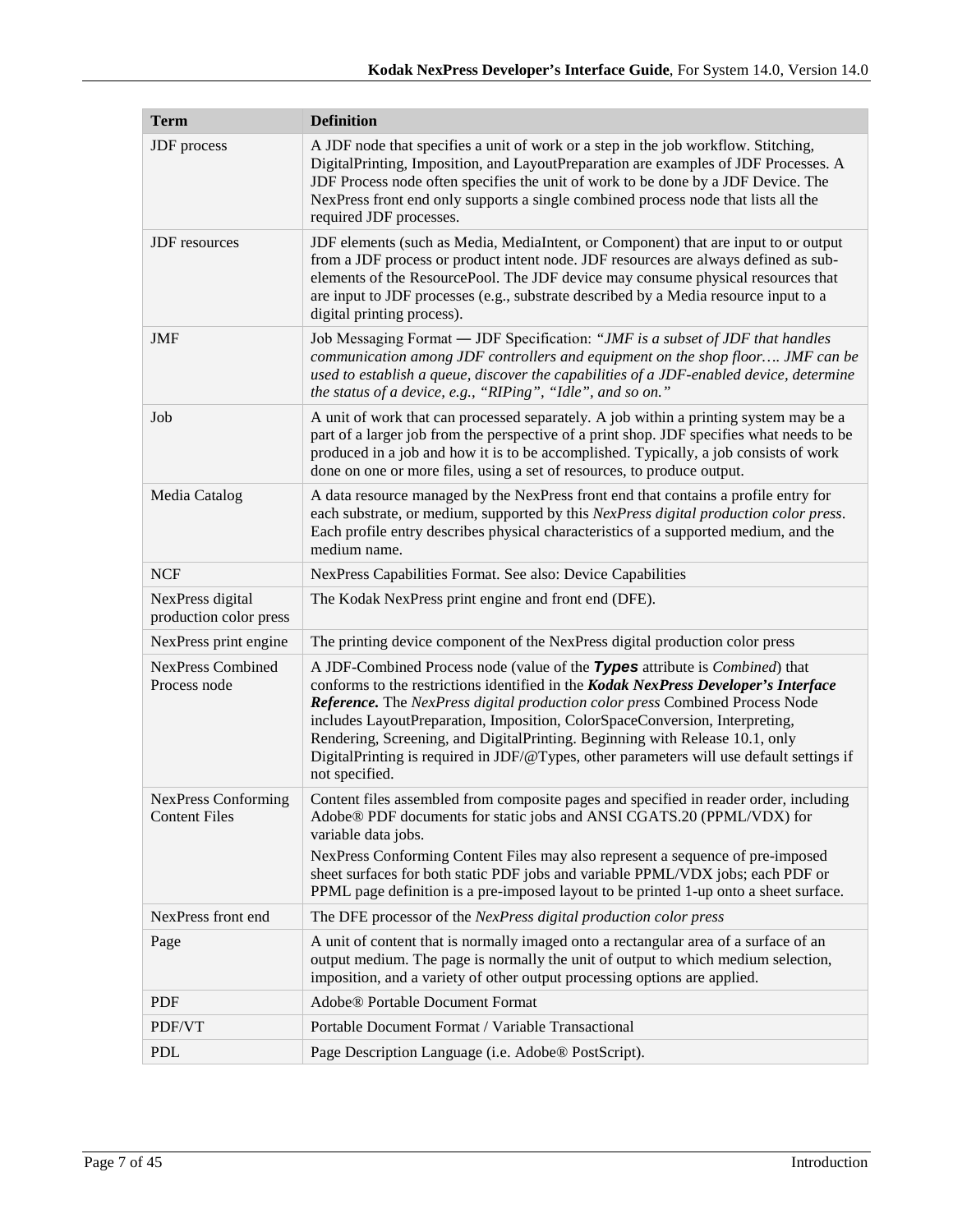| <b>Term</b>                          | <b>Definition</b>                                                                                                                                                                                                                                                                                                                                                                                                                                                                                                                                                                                                                                                                                                           |  |  |  |
|--------------------------------------|-----------------------------------------------------------------------------------------------------------------------------------------------------------------------------------------------------------------------------------------------------------------------------------------------------------------------------------------------------------------------------------------------------------------------------------------------------------------------------------------------------------------------------------------------------------------------------------------------------------------------------------------------------------------------------------------------------------------------------|--|--|--|
| PDM (VDX)                            | Portable Digital Master version $2.01$ – an early draft of what is now the fully balloted<br>and accredited ANSI CGATS.20-2002 PPML/VDX standard. This is the optimized<br>Structured Document Format used by earlier versions of the NexPress front end for<br>representing the page content of a VDP job. Like PPML/VDX, this also is a PDF-based<br>format that contains PPML data and is used to encode the many Recipient Instances of<br>a VDP job in a highly optimized way. PDM support by the NexPress front end will be<br>deprecated in the future.                                                                                                                                                              |  |  |  |
| <b>PJTF</b>                          | Portable Job Ticket Format — Developed by Adobe®, this is is the internal data format<br>for representing job ticket control information in the NexPress front end. JDF job<br>tickets are converted to PJTF upon submission.                                                                                                                                                                                                                                                                                                                                                                                                                                                                                               |  |  |  |
| <b>PPML</b>                          | Personalized Print Markup Language - Name of the XML-based variable data mark-<br>up language developed by the Print On Demand initiative (PODi). PPML provides<br>semantics for object-level reusability of graphical content. The PDF-based PPML/VDX<br>and PDM formats use PPML data to describe Instance documents and their pages.                                                                                                                                                                                                                                                                                                                                                                                     |  |  |  |
| PPML/VDX                             | Personalized Print Markup Language/Variable Data eXchange — The CGATS.20<br>ANSI standard PDF and PPML-based file format for representing variable content<br>documents. A Structured Document Format that may be device and workflow-<br>independent. It separates the variable data creative design process from the details of<br>the print manufacturing process. This standard was accredited after the first release of<br>the NexPress digital production color press. PDM is closely related to this standard.<br>Like PDM, it is PDF-based and uses PPML data to describe Recipient Instances and<br>their pages. PPML data is embedded within one of the PDF files of the set files that<br>comprise an Instance. |  |  |  |
| <b>Recipient Instance</b>            | The pages of a VDP content data stream that belong to a particular recipient.<br>Represented in the PPML data of a PPML/VDX instance as a JOB element.                                                                                                                                                                                                                                                                                                                                                                                                                                                                                                                                                                      |  |  |  |
| <b>RIP</b>                           | Raster Image Processor – converts vector and sampled image data interpreted from<br>page content formats such as PDF, PostScript, and PPML/VDX into raster image data<br>that is used to drive the print imaging apparatus of the digital printer.                                                                                                                                                                                                                                                                                                                                                                                                                                                                          |  |  |  |
| <b>SDK</b>                           | Software Developer's Kit $-$ A collection of documentation and tools intended to<br>enable third party application developers to successfully integrate their variable data<br>solutions (using ANSI PPML/VDX) with the NexPress digital production color press.                                                                                                                                                                                                                                                                                                                                                                                                                                                            |  |  |  |
| Sheet                                | A unit of a medium, typically a sheet of paper or an area on a continuous roll of roll-fed<br>paper, on which output is printed. Sheets may be cut and folded after printing. For<br>example, a sheet with no folds may contain one or two Pages, one per imaged side; a<br>brochure with one fold may contains four Pages, one located on each side of the fold<br>per side.                                                                                                                                                                                                                                                                                                                                               |  |  |  |
| Structure component                  | A partial component of a print product such as the cover pages, body pages, dust cover,<br>or insert pages of a book. Note that a book may be an assembly of structure<br>components.                                                                                                                                                                                                                                                                                                                                                                                                                                                                                                                                       |  |  |  |
| <b>Structured Document</b><br>Format | Page content definition format that is structured such that the data that makes up<br>graphical page definitions are defined independent of each other (e.g. Adobe® PDF and<br>ANSI PPML/VDX). The pages of a document using Structured Document Format may<br>be indexed and the data can be efficiently accessed in random fashion.                                                                                                                                                                                                                                                                                                                                                                                       |  |  |  |
| <b>URI</b>                           | Uniform Resource Identifier as defined in RFC 2396: Uniform Resource Identifiers<br>(URI)                                                                                                                                                                                                                                                                                                                                                                                                                                                                                                                                                                                                                                   |  |  |  |
| URL                                  | Uniform Resource Locator as defined in RFC 2396: Uniform Resource Identifiers<br>(URI)                                                                                                                                                                                                                                                                                                                                                                                                                                                                                                                                                                                                                                      |  |  |  |
| <b>VDP</b>                           | Variable Data Printing — The concept of customizing each print (or Instance) of a run<br>of a digital print job.                                                                                                                                                                                                                                                                                                                                                                                                                                                                                                                                                                                                            |  |  |  |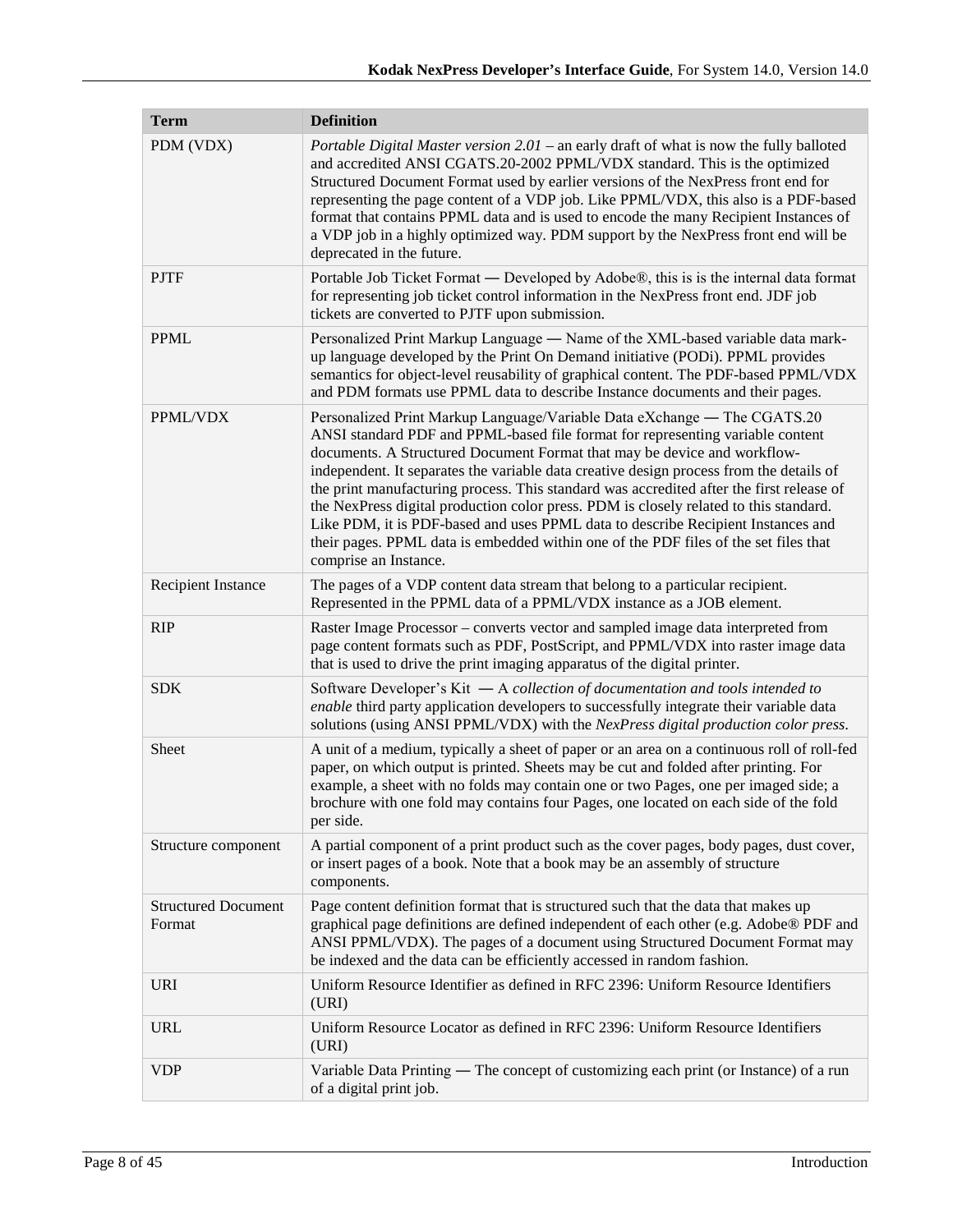| <b>Term</b>                   | <b>Definition</b>                                                                                                                                                                                                                                                                                                               |
|-------------------------------|---------------------------------------------------------------------------------------------------------------------------------------------------------------------------------------------------------------------------------------------------------------------------------------------------------------------------------|
| <b>VDX</b>                    | Short term for PPML/VDX. See PPML/VDX                                                                                                                                                                                                                                                                                           |
| Virtual Printer Hot<br>Folder | An active operating system folder that provides a mechanism to submit print job data<br>for execution by the NexPress front end. Each Virtual Printer Hot Folder has a pre-<br>assigned Virtual Printer Job Ticket that specifies processing requirements for the PDF,<br>PDM2, PostScript, or PPML/VDX data submitted into it. |
| <b>VPITT</b>                  | Virtual Printer Job Ticket Template – Specifies settings required by NexPress front end<br>to process content files submitted into a Virtual Printer Hot Folder. The NexPress<br>Client software is used to specify its settings.                                                                                               |
| XML                           | Extensible Markup Language                                                                                                                                                                                                                                                                                                      |

# <span id="page-8-0"></span>**1.3 Document Conventions**

This section identifies the standard conventions used in this document. Following these conventions will help ensure consistency throughout the document.

- 1) PDF operators, PDF keywords, the names of keys in PDF dictionaries, and other predefined names are written in a bold sans serif type font; for example, the **ID** key.
- 2) Operands of PDF operators or values of dictionary keys are written in an italic sans serif font, for example the */Catalog* key.
- 3) PPML and JDF element and XML element names in general are written in a bold sans serif type font, for example the **DOCUMENT** element.
- 4) Values of attributes of XML elements are written in an italic sans serif font. For example: *LineArt.*
- 5) Attribute names of PPML and XML elements are written in a bold italic sans serif font. For example, the *ProcessColorModel* attribute of the **ColorColorantControl** element.
- 6) In some cases the Xpath notation may also be used when showing the relationship of an XML element attribute or sub-element to an element. For example: *ColorantControl/@ProcessColorModel*.
- 7) Placeholders for normally variable information are written in an italic serif font. For example: "The first value specifies the number of *columns* of page cells and the second value specifies the number of *rows* of page cells in the multi–up grid".
- 8) Within examples, use of bold font has no technical significance and is used for emphasis only.

# <span id="page-8-1"></span>**1.4 Constraints**

- 1) Similar to the CIP4 Interoperability Conformance Specification (ICS) documents, all NexPress front end supported elements, sub-elements, and attributes are presented in this document in a tabular format with the following column headings: "Name or Value", "Manager", "Worker", and "Description". Please refer to [BICS] for how to read ICS documents if further understanding of notations and format is needed.
- 2) NexPress front end also conforms to the size limits for attribute values as specified in [BICS].
- 3) Refer to [JDF] for additional detail on specific JDF references mentioned in this document. Information from the JDF Specification will not be duplicated in this document whenever possible. This will help in maintenance of this document and help to eliminate any discrepancies with [JDF].
- 4) NexPress front end, System 9.0 uses JDF 1.3.

# <span id="page-8-2"></span>**1.5 References**

- [ 1 ] Adobe® Portable Document Format Reference Manual, Version 1.6, 2004, Adobe® Systems Incorporated, [PDF]
- [ 2 ] Adobe Portable Job Ticket Format Technical Note #5620, Version 1.1, April 1999, Adobe Systems Incorporated, http://partners.adobe.com/asn/developer/PDFS/TN/5620.pdf, [PJTF]
- [ 3 ] JDF Specification, Release 1.3, September 2005, www.cip4.org, [JDF]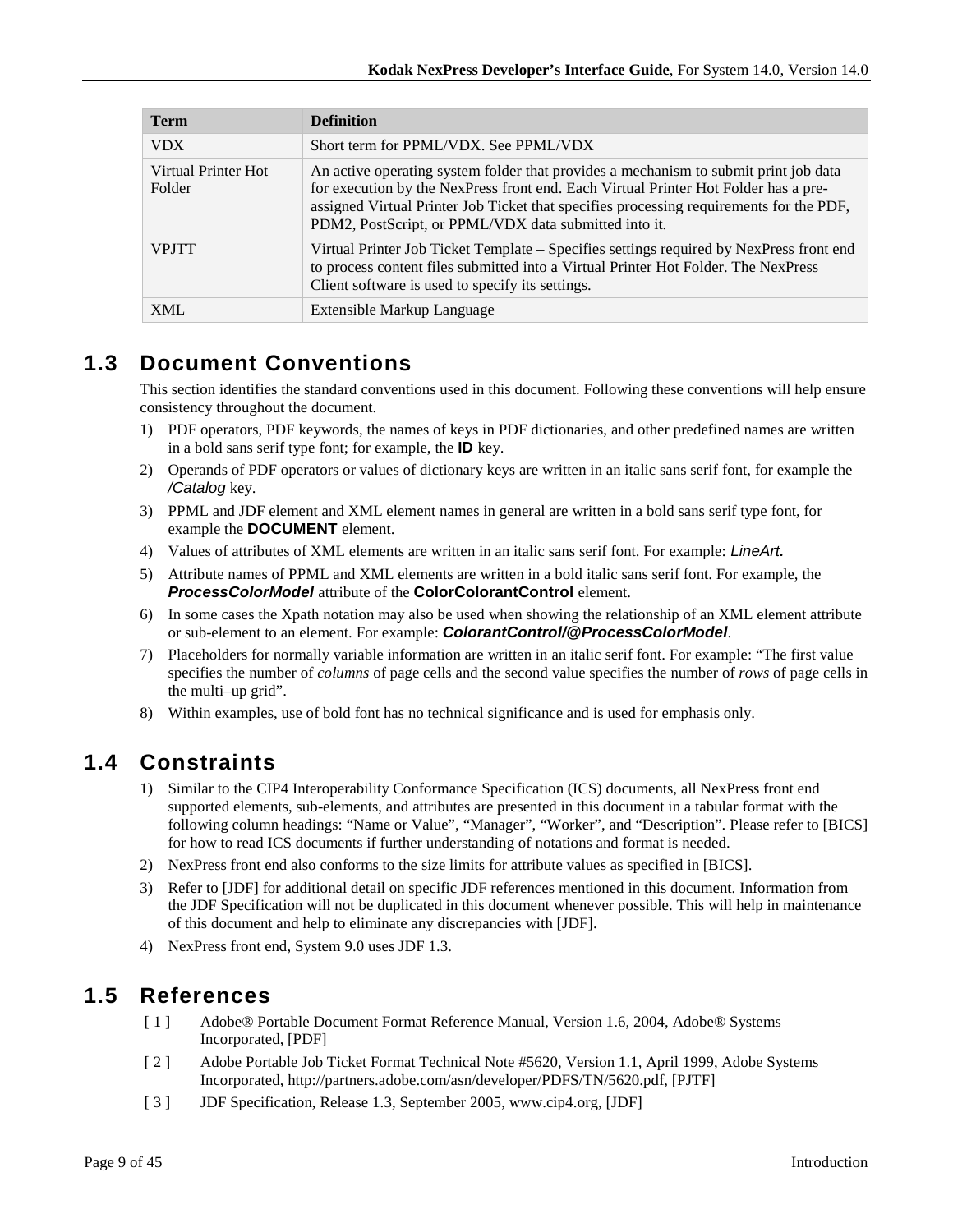- [ 4 ] XML Specification, Version 1.0, February 1998[, www.w3.org,](http://www.w3.org/) [XML]
- [ 5 ] PPML Functional Specification, Version 2.0, 27-March-2002, Print On Demand Initiative (PODi), [PPML]
- [ 6 ] ANSI CGATS.20:2002 Graphic Technology, Variable printing data exchange using PPML and PDF (PPML/VDX), Approval dated 8-July-2002, American National Standards Institute, Inc. available from NPES, [PPML/VDX]
- [ 7 ] Application Notes for CGATS.20-2002, Prepared by CGATS SC6/TF2, August 2004, http://www.npes.org/standards/tools.html, [PPML/VDX-AN]
- [8] Base Interoperability Conformance Specification (ICS), Version 1.0, December 2004, www.cip4.com, [BICS]
- [ 9 ] Kodak NexPress Developer's Interface Guide, for System 9.0, Version 2.0, January 2007, Eastman Kodak Company, [KNDIG]
- [ 10 ] Kodak NexPress Developer's Interface Reference, for System 9.0, Version 2.0, January 2007, Eastman Kodak Company, [KNDIR]
- [ 11 ] Portal Digital Master, Version 1.01, July 2001, NexPress Solutions LLC, [PDM]
- [ 12 ] ISO 16612-2 Graphic Technology Variable Data Exchange Part 2: Using PDF/X-4 and PDF/X5 (PDF/VT-1 and PDF/VT-2) , First Edition, 15-August-2010. [PDF/VT]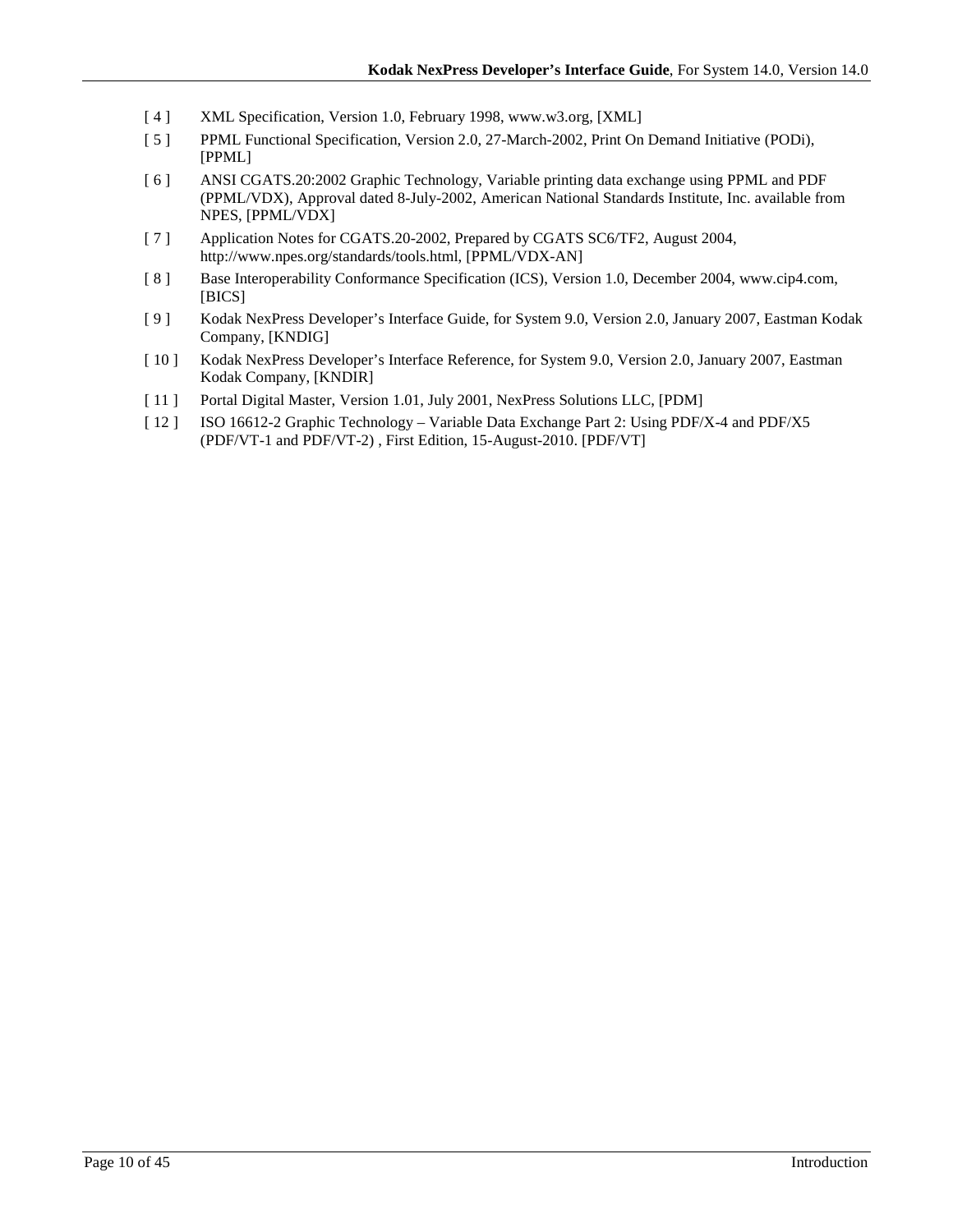# <span id="page-10-0"></span>**2 Differences between Software Releases**

# <span id="page-10-1"></span>**2.1 Changes in System 14.0**

• New dry ink support: white, gold, pearlescent, neon pink

# <span id="page-10-2"></span>**2.2 Changes between System 12.0 and System 12.1**

• There have been no changes to the JDF Portal interface in System 12.1

# <span id="page-10-3"></span>**2.3 Changes between System 11.2 and System 12.0**

• Addition of support for PDF/VT-1, single file Variable Data Exchange.

# <span id="page-10-4"></span>**2.4 Changes between System 11.0/11.1 and System 11.2**

## <span id="page-10-5"></span>**2.4.1 JDF**

Red Fluorescing clear dry ink support.

# <span id="page-10-6"></span>**2.5 Changes between System 10.1 and 11.0/11.1**

### <span id="page-10-7"></span>**2.5.1 JDF**

- Color Management for RGB color spaces may not be disabled.
- Dimensional clear dry ink support.

# <span id="page-10-8"></span>**2.6 Changes between System 10.1 and System 10.2**

## <span id="page-10-9"></span>**2.6.1 JDF**

- **JDF Job Ticket support for M700e finishing options**
- M700e related Preflight messages, warnings, and errors returned via JMF Notifications
- M700e finisher substrate mismatch events reported via JMF Error Notifications

# <span id="page-10-10"></span>**2.7 Changes between System 10.0 and System 10.1**

### <span id="page-10-11"></span>**2.7.1 JDF**

- A multicast locator was added for use by the Creo Prinergy Workflow Controller.
- **Restrictions have been removed that required a specific set of types in the JDF Process combined node. Now** only DigitalPrinting is required.
- Most of the configuration files in \CDFE\_CONFIG\InitialConfig\Printready for use by Heidelberg PrintReady version 2.1 have been removed.
- Dry ink values were defined for micr, raised clear, and xd clear.
- Values added to support iqFlood, iqImage, xdPhoto, and xdGraphic.
- DeviceCondition and StatusDetails are reported for press condition "NeedsAttention".
- Resource Check warnings and errors are reported in JobPhase/@Comment for queued jobs.
- Reports descriptions and availability of media and dry ink resources.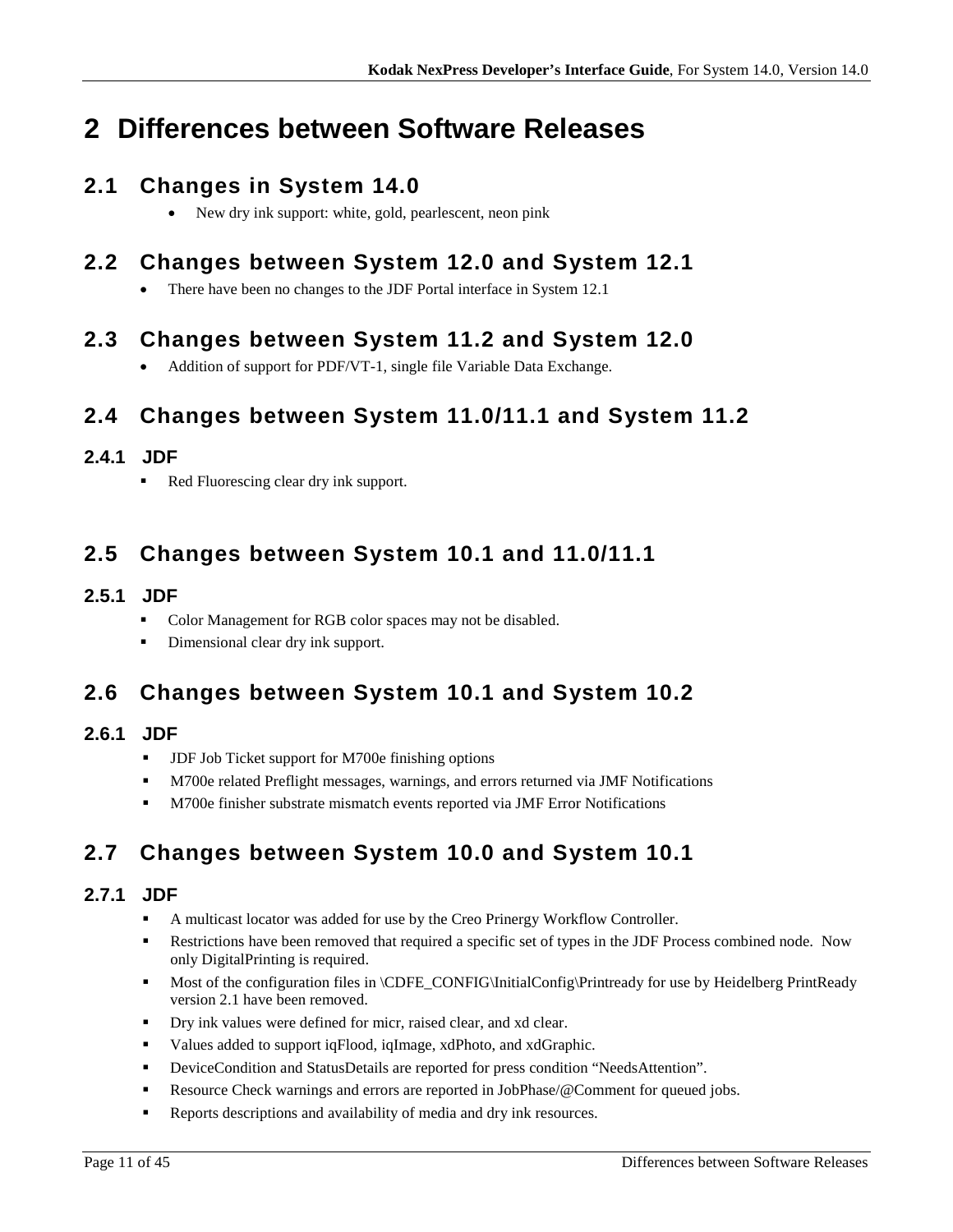- Custom attribute NXP:StopPoints created to stop job during processing.
- **JDFStorage directory (See Section [6.2.7\)](#page-39-0) –** Use of the JDFStorage directory for completed JDF tickets has been deprecated.
- **Logfile location (See Section [3.4.4.3\)](#page-19-2) –** Location of JDF Portal communications log is now specified by environment variable %CDFE\_LOGFILES%.
- References to "NexStation" have been replaced with "NexPress".
- **Removed HDM:Shutdown (See Section 5.3.1)** Removed JMF commands HDM:Shutdown and HDM:CheckFolderAccess. "Shutdown" is equivalent to HDM:Shutdown, and continues to be supported.

# <span id="page-11-0"></span>**2.8 Changes between System 9.0 and System 10.0**

- JDFHotFolder is available as a network share whenever the JDF Portal Queue is open.
- **No content filesize restriction in 3-part MIME attachments (See Sectio[n 6.2.1\)](#page-33-0) –** PDF content files accompanying JMF SubmitQueueEntry in 3-part MIME are now spooled directly to a file to eliminate the filesize restrictions of earlier releases. To enable this behavior, the content-file part must be identified within the MIME header using "Content-Disposition: Attachment" and "Content-Type: application/pdf".
- " "DeviceDefault" is now interpretated as "Gradation" for the following attributes within RenderingParams/NXP:CLCDDIQParams: HTTextBW, HTGraphicsBW, HTImageBW, HTTextCMYK, HTLineCMYK, HTGraphicsCMYK, HTImageCMYK.
- Support for "ftp:" added to QueueSubmissionParams/@URL.

# <span id="page-11-1"></span>**2.9 Changes between System 8.5 and System 9.0**

- Postscript support has been added for content files in a JDF runlist. In previous releases only PDF was supported.
- Content-Type in the HTTP header of a JMF response will use application/vnd.cip4-jmf+xml if this type is used in the request.
- When the JDF queue is closed or blocked, any JDF Tickets dropped onto the JDF hot folder are deleted. In the previous release, these files remained in the hot folder directory until the queue was opened.
- Support was added for URI scheme "FTP:" in **RunList/Layout/FileSpec/@URL**. This allows content files on an FTP server to be referenced within a JDF JobTicket.
- **Runlist/@Directory** is supported. It can be used to identify a base path for FILE: URLs containing a relative path. Previously relative paths had to be located within the JDF Hotfolder.
- **Runlist/@Directory** can also be used to designate a search path for VDX PDL content. In this case the URL must be either a local path (drive letter required if not on the C: drive) or a UNC path. For example:

```
<RunList Directory="/parentDirectory/theDirectory" …/>
```

```
<RunList Directory="d:/parentDirectory/theDirectory" …/>
```

```
<RunList Directory="//servername/sharename" …/>
```
- Whenever applicable, failed JMF commands return one of the standard exception codes defined in the JDF 1.3 specification.
- **Restrictions on media definition have been loosened so that <b>Location/@LocationName** is not always required. If omitted from the JDF, LocationName for body and cover medias will be determined from the media partitioning.
- Additional values in **Media/Location/@LocationName** are supported.
- **QueueFilter** is now supported on incoming JMF commands and queries.
- **Persistent JMF messages that are sent to registered subscribers will include <b>Notification/@JobID** and **Notification/@NXP:QueueEntryID** when these values are known.
- JMF KnownMessages response includes SubmissionMethods query.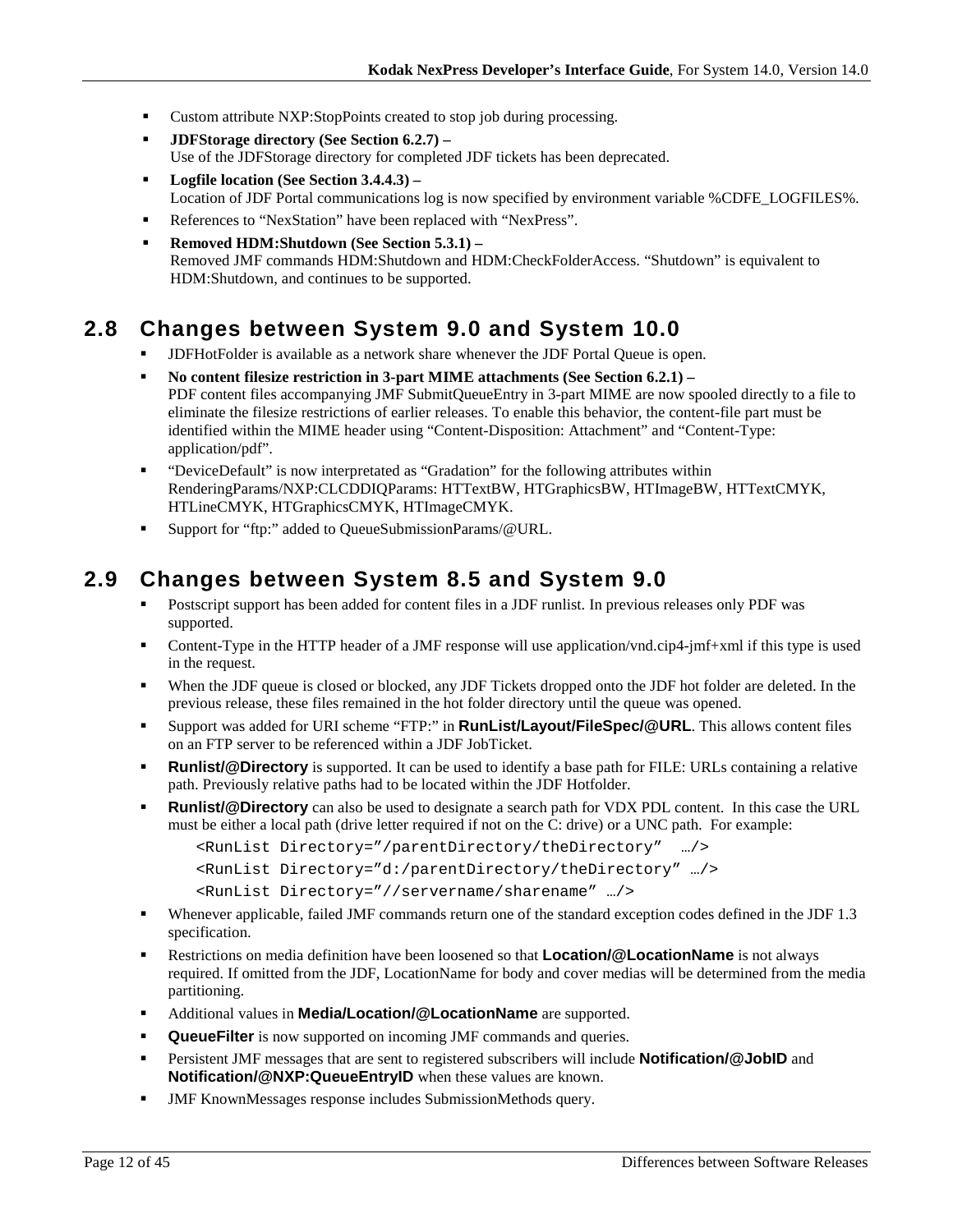- **When Device/@DeviceID** is supplied in a JDF ticket, it is matched against the **SenderID** reported by the device in JMF responses.
- **JDF/Nodelnfo** was moved to a resource in the JDF 1.3 specification. It is used to designate *@TargetRoute* for the completed JDF. The deprecated notation continues to be supported as well.
- Support was added for **JDF/@Activation**. A value of "Held" in a job ticket will set the initial state of the submitted job to "Held".
- **DigitalPrintingParams/@NXP:ColorFlow** has been added to identify jobs that should adhere to the ColorFlow policy of the press.
- **RenderingParams** with selected proprietary attributes has been added.
- **ColorSpaceConversionOp/@ConvRGBGrayToBlack** and **ColorSpaceConversionOp/@RGBGrayToBlackThreshold** have been added to control use of black colorant in RGB Graphics images.
- **Proprietary attribute NodeInfo/@NXP:DeleteWhenDone** has been added to the JDF ticket so that hotfolder jobs can designate whether to be automatically removed upon completion or abort.
- The JDF Portal Configuration file is not new, but the configuration file was not previously referenced in this document. For System 9.0, usage of the configuration value bDeleteWhenDone has been enhanced to control auto-delete behavior when submitted JDF hotfolder jobs reach completion or are aborted.
- **Device/ModelName** has been defined to facilitate rejection of a JDF ticket for situations in which the JDF was written using device-specific attributes and values that may be interpreted incorrectly on other JDF device. No action is taken in System 9.0 from this attribute.

# <span id="page-12-0"></span>**2.10 Changes between System 8.4 and System 8.5**

The primary development goal for the NexPress JDF Portal in System 8.4 was to support Base ICS Level 2. The Base ICS (Interoperability Conformance Specification)[BICS] is published by CIP4. In System 8.5, development focused on aspects of ICS Level 3 support that were thought to have the greatest benefit for users of the NexPress.

- The NexPress Combined Process node does not have to be the root node. Any JDF product intent nodes in a job ticket received through the JDF Portal Interface are ignored, but the ticket will be processed if a NexPress Combined Process Node is found.
- The JMF **SubmitQueueEntry** command can use "CID:", "HTTP:", or "FILE:" access to reference a file containing the JDF Process job ticket.
- Support was added for MIME packaging of content files. MIME packaged submissions using a MIME file to the JDF Portal Hot Folder, or a 3-part MIME with JMF SubmitQueueEntry are both supported.
- The location of the JDF Portal Hot Folder has changed to  $\&$ servername $\&$ HotFolder $\&$ DFHotfolder.
- Support for JMF Query SubmissionMethods was added; it returns the hot folder location.
- Support for **FileSpec/Disposition** was added to provide automatic deletion of content files. By default, the content file is preserved.
- Support was added for **QueueSubmissionParams/Disposition**. Any job without this Disposition element will be automatically deleted when the job status becomes *Completed* or *Aborted.*
- The completed JDF file can be sent to a web server by specifying "HTTP://servername:PORT#/" in the URI for *TargetRoute* or *ReturnURL*.
- Support is extended for PDF version 1.6 as produced by Adobe® Acrobat® 7.
- To assist developers who are integrating a controller with the JDF Portal, all JMF communications received and sent by the NexPress front end are logged. Only JMF messages and MIME-encoded JDF job tickets are written to the log; received PDF content is not saved.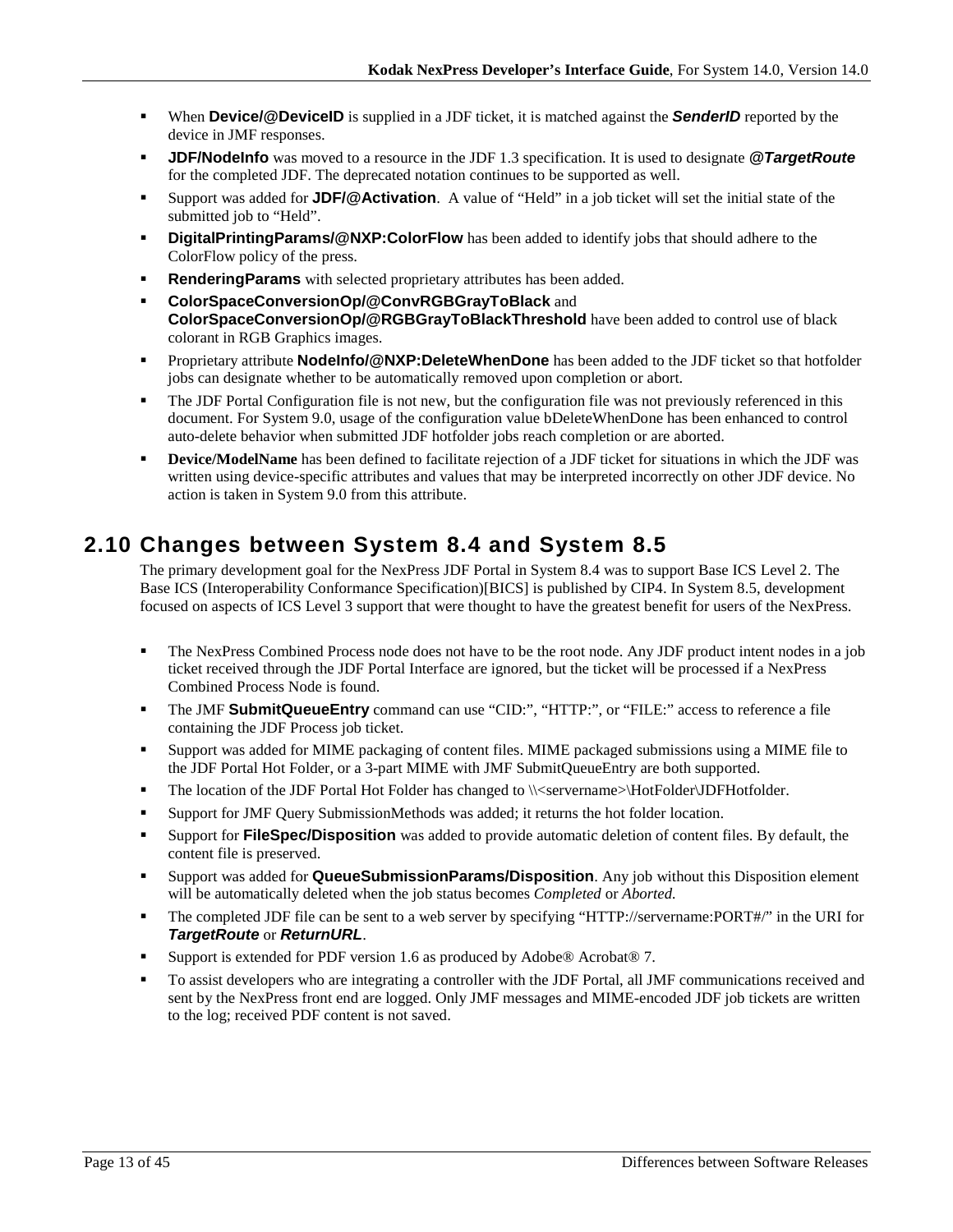# <span id="page-13-0"></span>**3 NexPress Workflow**

The diagram shows the NexPress workflow. There are Client Applications generating content files and optional Workflow Controllers receiving some of this content, transforming it into JDF Process-based content, and providing other value-added functions. The NexPress front end provides a rich set of interfaces to submit and manage jobs and to print the content files on the NexPress digital production color press.



# <span id="page-13-1"></span>**3.1 Client Application**

The box in the diagram labeled **Client Application** represents the functionality of prepress applications used to create static and variable page content data. **Client Applications** create Structured Document Formats for consumption by Workflow Controllers (through W interface), the NexPress front end (through V or J interfaces), and by other **Client Applications** including NexPress workflow tools. The Structured Document Formats created by such applications should generally be device and production-workflow independent. They may include print product description data (also referred to as Product Intent data) that describe the basic intent of the final print product but not the production processes required to produce the final print product.

To create a document that uses a variable Structured Document Format (e.g. PPML/VDX), the **Client Application** would contain a Composition Engine to combine a layout template, recipient database records, digital assets (e.g. PPML/VDX-Content Files) and composition rules. It creates the Structured Document Format that best represents the print product, as shown in the following diagram. Note that there are differences in the PPML/VDX supported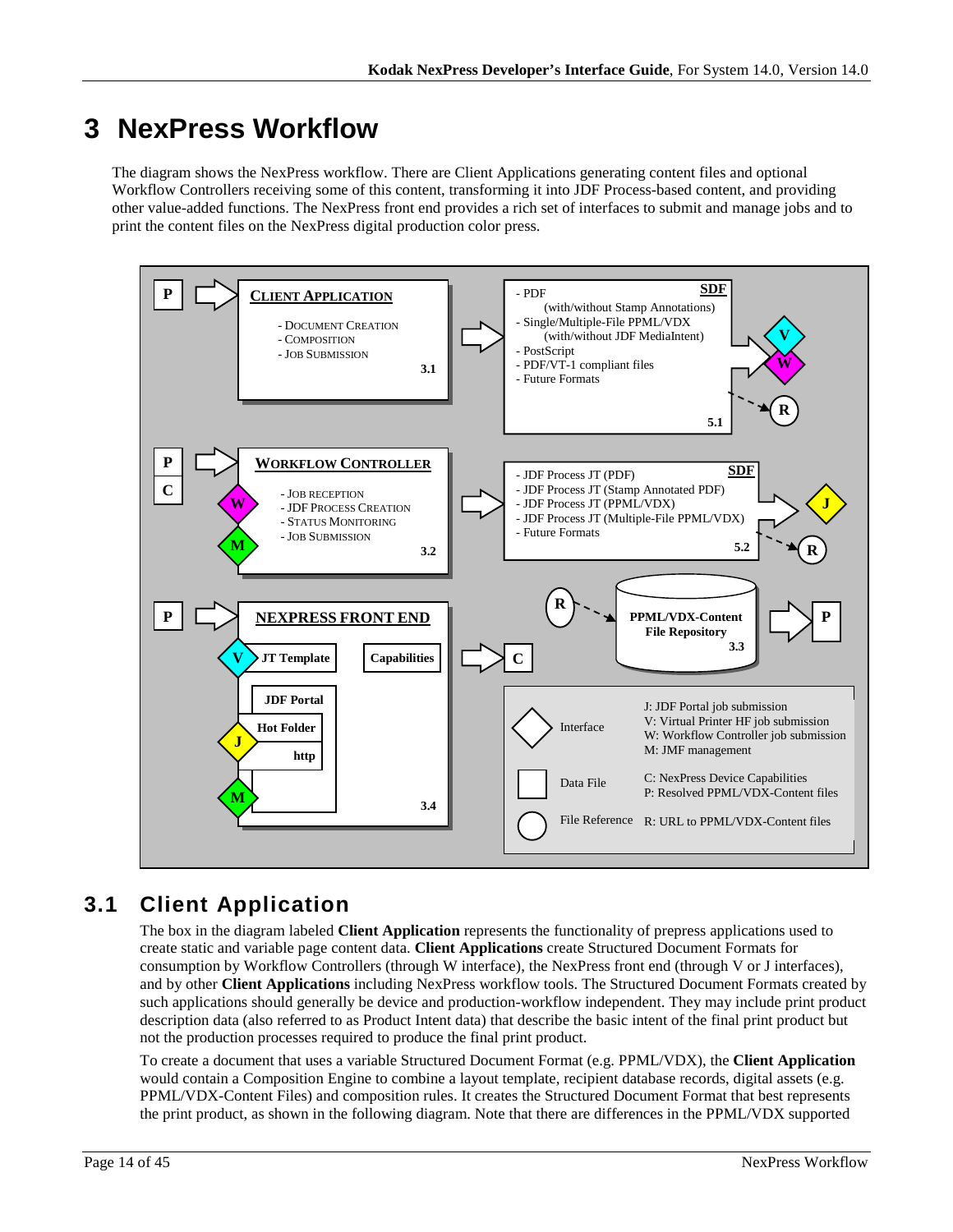by interfaces V and J. Interface J does not support JDF intent (including JDF MediaIntent that is supported by interface V).



To create a document that uses a static Structured Document Format (e.g. PDF), the **Client Application** would utilize a software application such as Adobe® Acrobat Professional, or another creative application that uses a print driver capable of generating the static Structured Document Format.

### <span id="page-14-0"></span>**3.1.1 Kodak Imposition Viewer**

The Kodak Imposition Viewer is a NexPress workflow tool. It is an Adobe® Acrobat Plug-in provided with the NexPress digital production color press. This tool allows a prepress operator to open and view both PDF and PPML/VDX-Layout files, define a job ticket, embed a JDF Process ticket into the PDF, and submit the file to the Virtual Printer Hot Folder (Interface V) of the NexPress front end. It does not submit JDF Intent, and will convert imposition parameters specified in JDF Intent into JDF Process prior to submission.

The Kodak Imposition Viewer extends the Virtual Printer Hot Folder interface by allowing an operator to examine PDF or PPML/VDX instances, and prepare the file for printing on the NexPress digital production color press.

For PPML/VDX content, the JDF Product Intent data embedded within the PPML/VDX-Layout file can be displayed by the tool, and can be used as guidance to the operator in specifying the job ticket. The Kodak Imposition Viewer will also convert the JDF Intent elements of BindingIntent, LayoutIntent, and MediaIntent into JDFProcess prior to submission. The tool's job ticket editor functionality allows selection of perfecting, imposition, and media requirements. It produces a JDF Process job ticket that is embedded within the content file (PDF or PPML/VDX-Layout file). Even though a job ticket can be exported from the Kodak Imposition Viewer as a JDF Process file, this JDF Process data cannot be subsequently used for submission to the JDF Portal Interface. In particular, *RunList/LayoutElement/FileSpec/@URL* references the content file as an embedded JDF.

It is important to note that because the Kodak Imposition Viewer only supports submission into the Virtual Printer Hot Folder (Interface V), jobs submitted to the NexPress front end from the Imposition Viewer cannot subsequently be managed using the JDF Portal JMF management interface (M).

For more details on the use and features of this NexPress workflow tool, refer to the online Help guide provided with the product.

### <span id="page-14-1"></span>**3.1.2 Kodak SmartBoard Document Mastering Software**

Kodak SmartBoard Document Mastering software is another NexPress workflow tool. It works in conjunction with Adobe® Acrobat to provide a powerful make-ready solution for digital print-on-demand. It is available for the Windows PC platform for use with the NexPress digital production color press. SmartBoard allows a prepress operator to open and view both PDF and PPML/VDX-Layout files, define a JDF Process job ticket, and submit the file to the Virtual Printer Hot Folder (Interface V) or JDF Portal (Interface J).

Kodak SmartBoard document mastering software:

 Provides a powerful "make-ready" production workflow tool that improves user productivity by reducing job setup time, and by reducing errors in job reprints because the job ticket is attached to the content.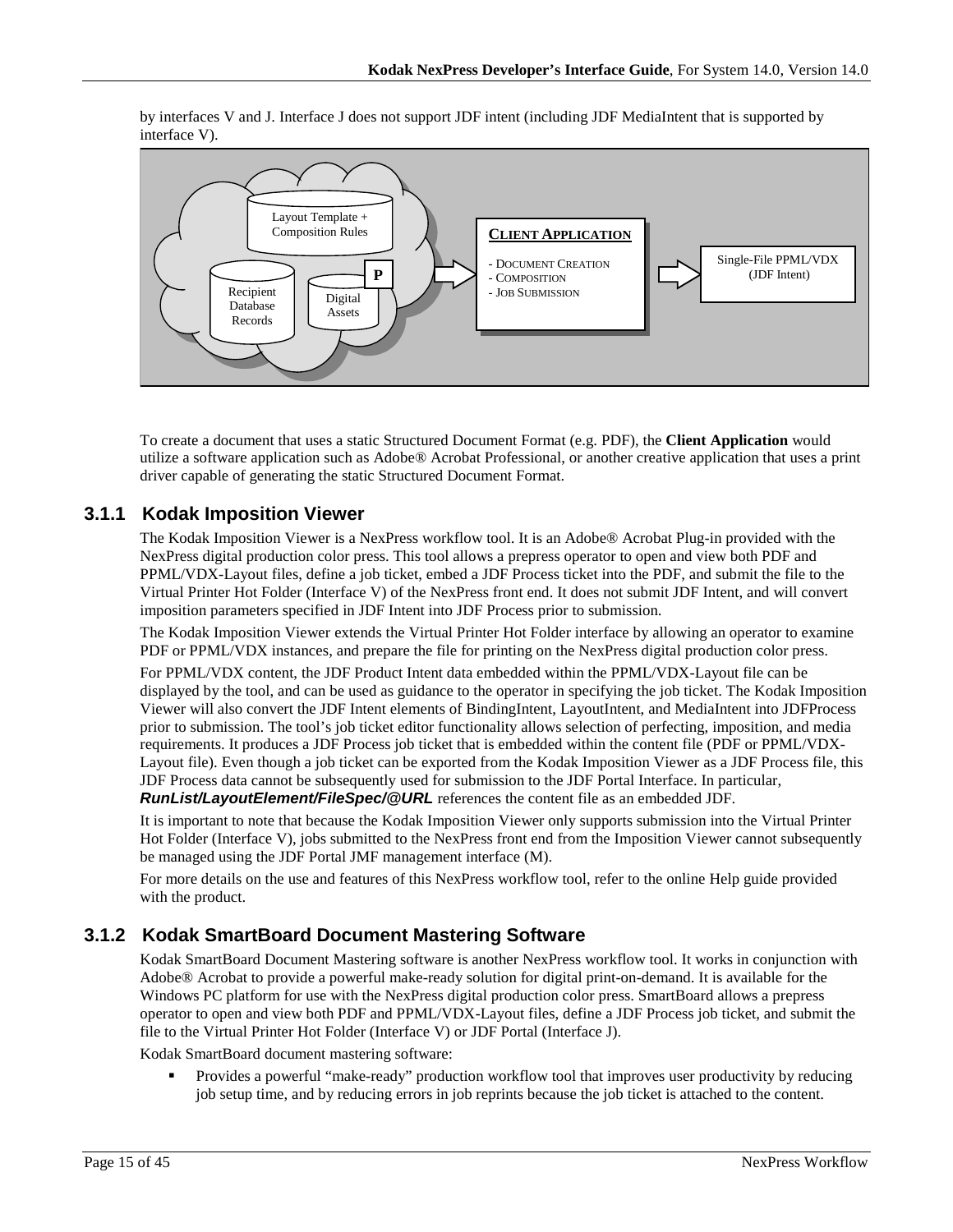- **Provides powerful tools to assemble jobs, ticket jobs, and direct print or batch print jobs resulting in** efficient operations and lower costs through a state-of-the-art PDF workflow within the production workflow.
- Allows addition of third party software to extend capabilities specific to customer needs while retaining purchase and training investment because of its open architecture and adherence to industry standards such as Acrobat, PDF, and Twain.
- Offers multiple configurations to maximize flexibility in the pre-print environment.
- Provides a full range of content repurposing features such as tab creation, color editing and imposition.

For more details on the use and features of this NexPress workflow tool, refer to the online Help guide provided with the product.

# <span id="page-15-0"></span>**3.2 Workflow Controller**

The box in the diagram labeled **Workflow Controller** represents the class of software applications characterized by [JDF] as a Controller/Agent. A Controller/Agent creates and submits JDF Process Job Tickets to JDF devices such as the NexPress front end (using interface J). It may also monitor the status of the execution of jobs it submits (using interface M).

Included with the data submitted to interface (W) may be a JDF Product Intent Job Ticket that describes the finished print product in terms of its binding style, media styles, and finished page size and layout. A **Workflow Controller** that supports submission and management of Multiple-file PPML/VDX jobs may need to resolve URL references to the PPML/VDX-Content files. This access is represented in the diagram by input data file (P) fetched from the PPML/VDX Content File Repository.

A **Workflow Controller** that targets a NexPress digital production color press must create a JDF Process Job Ticket using information supplied by JDF Product Intent and/or from other product description information. The **Workflow Controller** must add the NexPress Combined Process Node it has created to the JDF job ticket, and submit the JDF job ticket to the NexPress front end's JDF Portal Interface (J) through one of the identified mechanisms.

Although the NexPress Combined Process Node can be added to a JDF job ticket that already contains JDF Product Intent data, a complete JDF job ticket including both Product and Intent does not have to be submitted to the JDF Portal Interface. Spawning, as defined in [JDF], may be an implemented feature of the **Workflow Controller**. In this case the controller would only submit a spawned JDF job ticket containing a NexPress Combined Process Node to the JDF Portal Interface (J) for execution.

### <span id="page-15-1"></span>**3.2.1 Hybrid Workflow Controller**

Some prepress applications and tools may have the combined functionality of both **Client Application** and **Workflow Controller**. Such tools prepare page content data, and create a JDF Process job ticket containing a NexPress Combined Process Node. This ticket is then directly submitted to the NexPress front end's JDF Portal Interface (J). Software applications that have this combined functionality are referred to in this document as **Hybrid Workflow Controllers**.

These workflow tools are commonly used in variable data printing environments. In such environments, the authoring tools are given specific knowledge of the target production workflow, and are tightly coupled to (or directly target) a particular digital printing device. A hybrid workflow controller functions as both the design application and composition engine, and creates both the VDP page content data files and a JDF Process job ticket. It must have complete awareness of the print production workflow and printing device. Product Intent information is often not required, so converting from JDF Product Intent to JDF Process is usually not necessary.

# <span id="page-15-2"></span>**3.3 PPML/VDX Content File Repository**

The element in the diagram labeled **PPML/VDX Content File Repository** represents the workflow functionality of a PDF content repository or file system that stores PPML/VDX-Content files external to the NexPress front end. A repository is useful in Multiple-file PPML/VDX workflows that are designed to maximize efficiencies related to the management of recurring, and/or segmented VDP jobs with shared PPML/VDX-Content files.

The **PPML/VDX Content File Repository** may be a file system or a digital asset management system that is directly accessible to the NexPress front end, **Client Application**, and/or **Workflow Controller**. It should be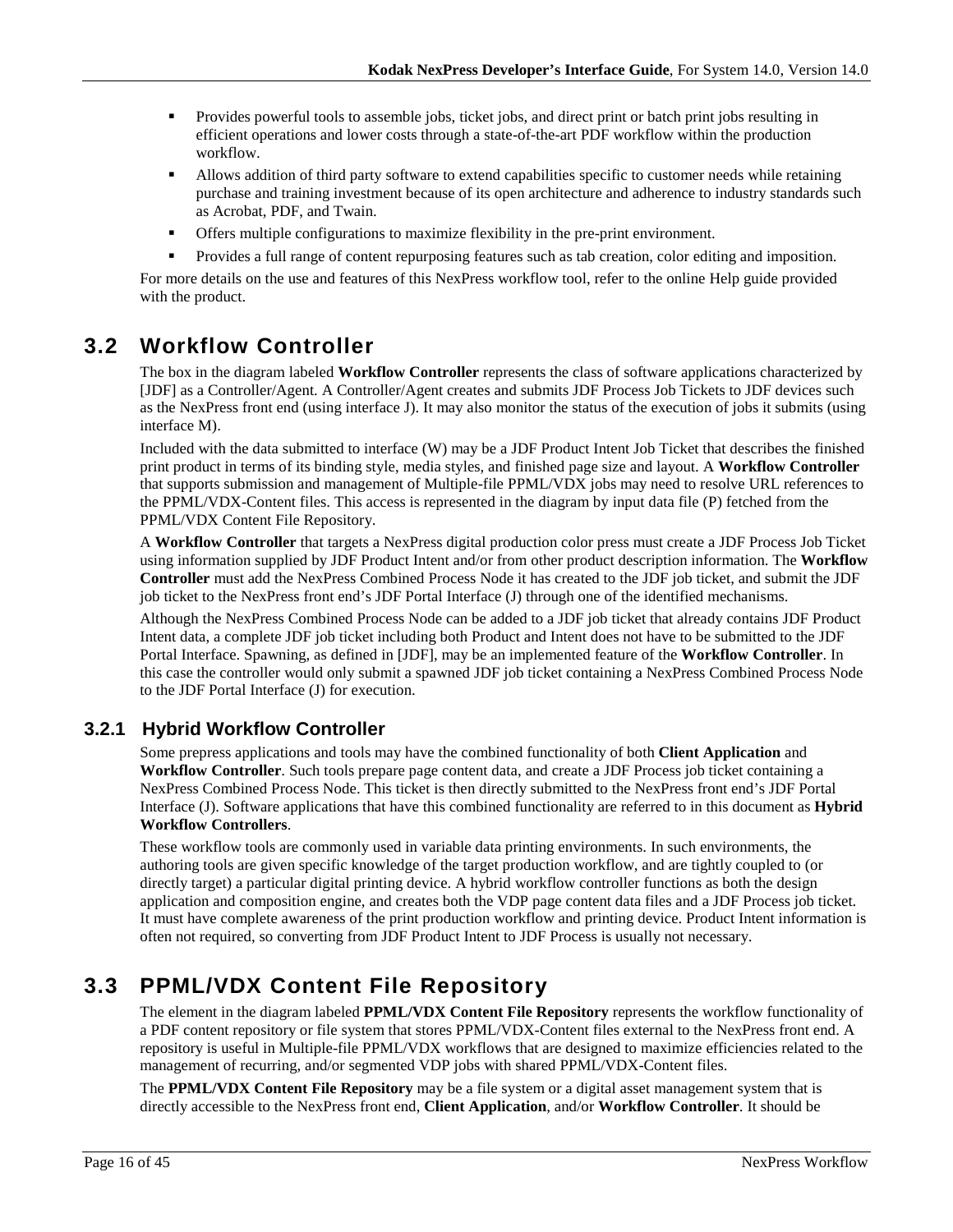accessible as a network share or have http server functionality. The repository contains PPML/VDX-Content files used by Multiple-file PPML/VDX Instances. For adequate performance with Multiple-file PPML/VDX jobs utilizing a significant number of large image files, a high-performance file system and network connection are required. File access and data transfer efficiency have a direct impact on job processing performance.

The data files (P), shown as input to the various workflow processors, represent support for resolving and actively fetching PPML/VDX-Content files referenced from the PPML/VDX-Layout file.

The NexPress front end provides support for Multiple-file PPML/VDX jobs, and can resolve URL references (R) to PPML/VDX-Content files for jobs submitted using either of its job submission interfaces, (V) or (J). When using URL access of type "file," the NexPress front end, the Workflow Controller, and the Client Application all require sufficient network permissions to access the Content File Repository.

# <span id="page-16-0"></span>**3.4 NexPress front end**

The NexPress digital production color press is comprised of a NexPress front end and a NexPress digital production color print engine. The NexPress front end functions as both a prepress workflow controller and scalable raster image processor (RIP) to the NexPress digital production color print engine. Print job submission and print job processing workflow can be controlled through the JDF Portal Interfaces (J and M). Print jobs can also be submitted using the Virtual Printer Hot Folder Interface (V), and monitored or controlled using the NexPress Client. Only jobs submitted through the JDF Portal interface can be subsequently monitored or controlled using the JDF Portal Interface (M). Print job resources can only be managed using the NexPress Client.

### <span id="page-16-1"></span>**3.4.1 Job Flow**

Multiple job submission interfaces to the NexPress front end are simultaneously active. The flow of jobs through the NexPress front end is shown in the following diagram.



Regardless of the submission interface, all jobs are placed into the Internal Job Queue for processing. Jobs in the Internal Job Queue are referred to as Internal Queue Entries. Internal Queue Entries are RIPped and printed in the order of their arrival. Because job processing capabilities overlap within the NexPress front end, multiple jobs will execute simultaneously depending upon the availability of processing resources.

Jobs submitted to a Virtual Printer Hot Folder are directly placed into the Internal Job Queue; jobs submitted to the JDF Portal interface first enter the JDF Portal Job Queue, and are subsequently placed into the Internal Job Queue by the JDF Portal. JDF jobs in the JDF Portal Job Queue are referred to as JDF Portal Queue Entries. Each job in the Internal Job Queue is identified by a unique CDFE Job Identifier. Portal Queue Entries have an additional QueueEntryID that is required for job identification in JMF messaging on Interface (J).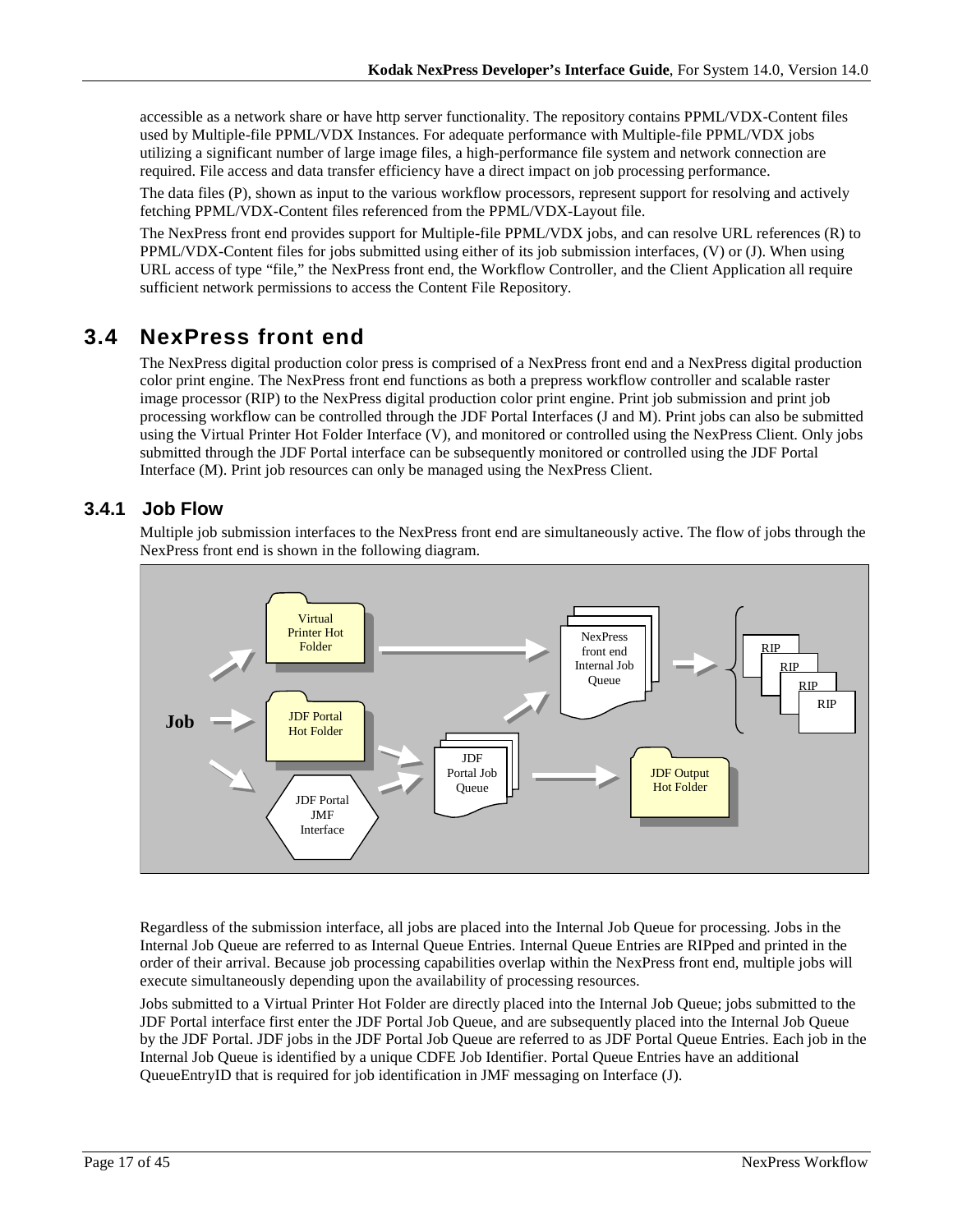A completed JDF ticket is created for each job submitted to the JDF Portal Interface. This ticket can be written to an explicit location by specifying *JDF/NodeInfo/@TargetRoute* in the job ticket or

*QueueSubmissionParams/@ReturnURL* in the JMF SubmitQueueEntry. If a TargetRoute or ReturnURL is not specified, the completed ticket is instead written to c:\HotFolder\JDFHotfolder\Unmerged. This completed JDF is written only if the job has been submitted by the portal into the NexPress front end's Internal Queue; a JDF job removed prior to processing will not produce an output JDF ticket. JDF job tickets accumulate in \\HotFolder\JDFHotfolder\Unmerged until deleted by the user.

Only the NexPress Combined Process Node is updated within the output JDF. The status of a finished job is reported in *JDF/@Status*; the value is "Completed" or "Aborted". Entries are added to **JDF/AuditPool** for significant processing events. *JDF/ResourcePool/Component/@Status* becomes *Available* when the job is completed successfully.

### <span id="page-17-0"></span>**3.4.2 NexPress Client**

The NexPress front end has its own operator interface and management application, referred to as the NexPress Client. The NexPress Client allows qualified front end operators to setup and control the baseline processing capabilities and operational state of the NexPress digital production color press. A NexPress Client is available locally on the NexPress front end; it can also be installed and run on additional networked computers if remote access is desired. The NexPress Client does not provide a programmatic interface that can be utilized by a Workflow Controller.

The NexPress Client provides functionality to

- Create a Virtual Printer Hot Folder and configure the folder's Job Ticket Template
- Manage all resource data including installation and management of fonts, media profiles, and ICC profiles stored on the NexPress front end
- **Monition and control jobs that have been submitted to the Internal Job Queue**

### <span id="page-17-1"></span>**3.4.3 Job Submission Interface**

The NexPress front end has two available job submission interfaces through which print jobs may be submitted. These interfaces are the Virtual Printer Hot Folder (V) and the JDF Portal (J). Refer to section [6](#page-29-0) for details on supported content that can be submitted through each interface.

### <span id="page-17-2"></span>**3.4.3.1 Virtual Printer Hot Folder Job Submission Interface (V)**

The NexPress front end's Virtual Printer Hot Folder Job Submission Interface (V) is file-based and proprietary. It accepts a single data file in one of the Structured Document Formats listed previously in the NexPress workflow diagram. Submission is performed using a desktop GUI drag-and-drop, or a software application that writes the data file directly to the Virtual Printer Hot Folder.

Multiple Virtual Printer Hot Folders can be created and active. Virtual Printer Hot Folders are managed using the NexPress Client; each folder is identified by a unique, user-defined name. When creating a new Virtual Printer Hot Folder, it is recommended that the identifying name be descriptive of the Virtual Printer Job Ticket Template configuration. It is also recommended that the hot folder name conform to any namespace scheme defined by the hosting enterprise. A list of available Virtual Printer Hot Folders is reported in the Device Capabilities File. Refer to section [5.2](#page-24-2) for more information.

Each Virtual Printer Hot Folder has its own Virtual Printer Job Ticket Template to define the default processing settings for page content files (e.g. PDF files) submitted to the hot folder. An operator uses the NexPress Client to configure this Virtual Printer Job Ticket Template.

### <span id="page-17-3"></span>**3.4.3.2 JDF Portal Job Submission Interface (J)**

The NexPress front end's JDF Portal Job Submission Interface, or JDF Portal Interface (J), supports two submission methods: a JDF Portal Hot Folder and an HTTP JMF Interface. The JDF Portal Interface is independent of the Virtual Printer Hot Folder Job Submission Interface (V).

Unlike the Virtual Printer Hot Folder that accepts submission of PDL files directly, the JDF Portal Interface only accepts JDF job ticket files. Each job ticket file must contain exactly one NexPress Combined Process Node as identified by the value of attribute *JDF/@Types*. The submitted JDF job ticket data should specify all parameters for processing the print job, and identify by URL reference the structured document data file that provides page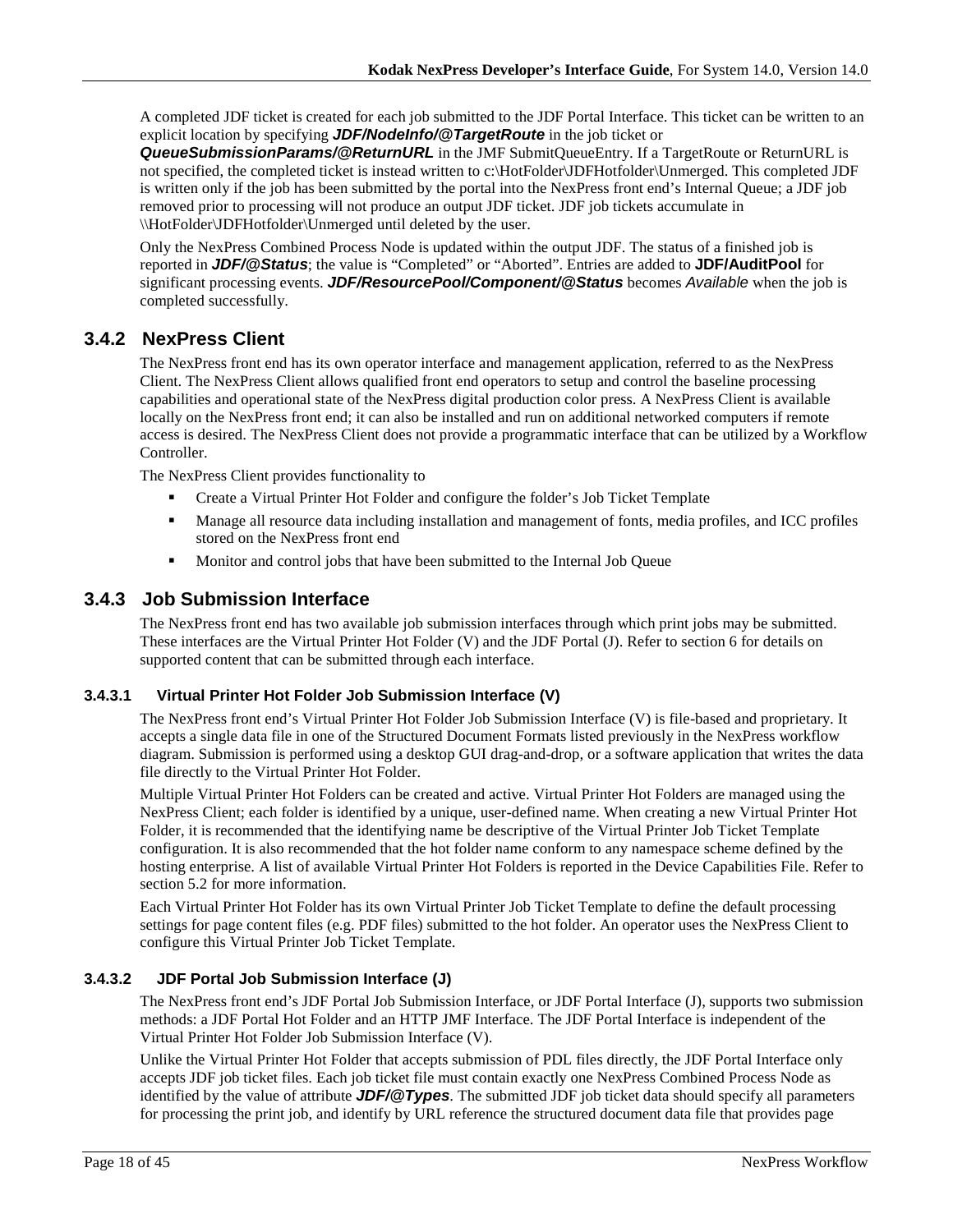content for the job. Default values for Job Ticket attributes are fixed and cannot be viewed nor configured by an operator.

The syntax and semantics of the JDF job ticket, including the definition of a NexPress Combined Process Node, are detailed in [KNDIR]. Any JDF product intent nodes in a job ticket received through the JDF Portal Interface (J) are ignored; the ticket will only be processed if a NexPress Combined Process Node is found.

#### <span id="page-18-0"></span>**3.4.3.3 JDF Portal Hot Folder**

The JDF Portal Hot Folder supports drag and drop submission of JDF job tickets as defined by [KNDIR] and [JDF]. In contrast to Virtual Printer Hot Folders, there is only a single JDF Portal Hot Folder, and there is no configurable Virtual Printer Job Ticket Template assigned to that hot folder. A submitted JDF job ticket is merged with the system default job ticket during job processing.

The NexPress expects workflows that use hot folder submission to be "Drop and Forget", and will automatically remove a JDF ticket from the portal queue upon completion or when aborted through the JMF interface. This behavior is configurable; see "JDF Portal Configuration File" in [KNDIR] for more information.

#### <span id="page-18-1"></span>**3.4.3.4 JDF Portal HTTP JMF Interface**

The JDF Portal JMF Interface supports HTTP based submission of JDF job tickets as defined by [KNDIR] and [JDF]. The NexPress JDF Portal uses port 49700. The JDF Portal HTTP server provides only limited HTTP support. In particular, the following restrictions must be observed:

- Only the HTTP POST command is supported.
- **IFFLUE IS NOT supported.**
- Content-Length is required; Chunked Transfer-Encoding is NOT supported.
- All HTTP messages are sent to Port 49700.
- Content-Type may be text/xml or application/vnd.cip4-jmf+xml. The same type will be used by the JDF Portal in its response.

#### **Example: HTTP POST**

POST \* HTTP/1.1 Content-Type: text/xml User-Agent: NxpJdfTest Host: KP-GDF00:49700 Content-Length: 329 Cache-Control: no-cache

```
<?xml version="1.0" encoding="UTF-8" standalone="no" ?>
```
<JMF xmlns="http://www.CIP4.org/JDFSchema\_1\_1" SenderID="NxpJdfTest" TimeStamp="2006-06-20T09:28:57- 04:00" Version="1.1">

 <Query ID="m060620092857\_0036" Type="KnownMessages" xmlns:xsi="http://www.w3.org/2001/XMLSchemainstance" xsi:type="QueryKnownMessages"/>

</JMF>

To submit a job using JMF SubmitQueueEntry, the JDF job ticket can be attached as a MIME package, or referenced as a URI using a scheme of HTTP or FILE.

The JDF Portal also supports MIME packaging of content files to either the JDF Portal Hot Folder or to the HTTP interface. MIME encoding is not recommended for content files larger than 150MB.

Refer to section [6.2](#page-32-0) for details about submission to the JDF Portal Interface.

### <span id="page-18-2"></span>**3.4.4 Job and Press management Interface**

The NexPress front end packages the press configuration into an XML file using a proprietary schema. This Device Capabilities File (C) can be obtained directly from the press at \CDFE\_DATA\CDFExchg\DevCaps.xml. It is also available via http as cdfeUisAccess/devcaps.xml. Alternatively, this same device capabilities can be requested using a proprietary JMF query of type "NXP:DeviceCapabilities".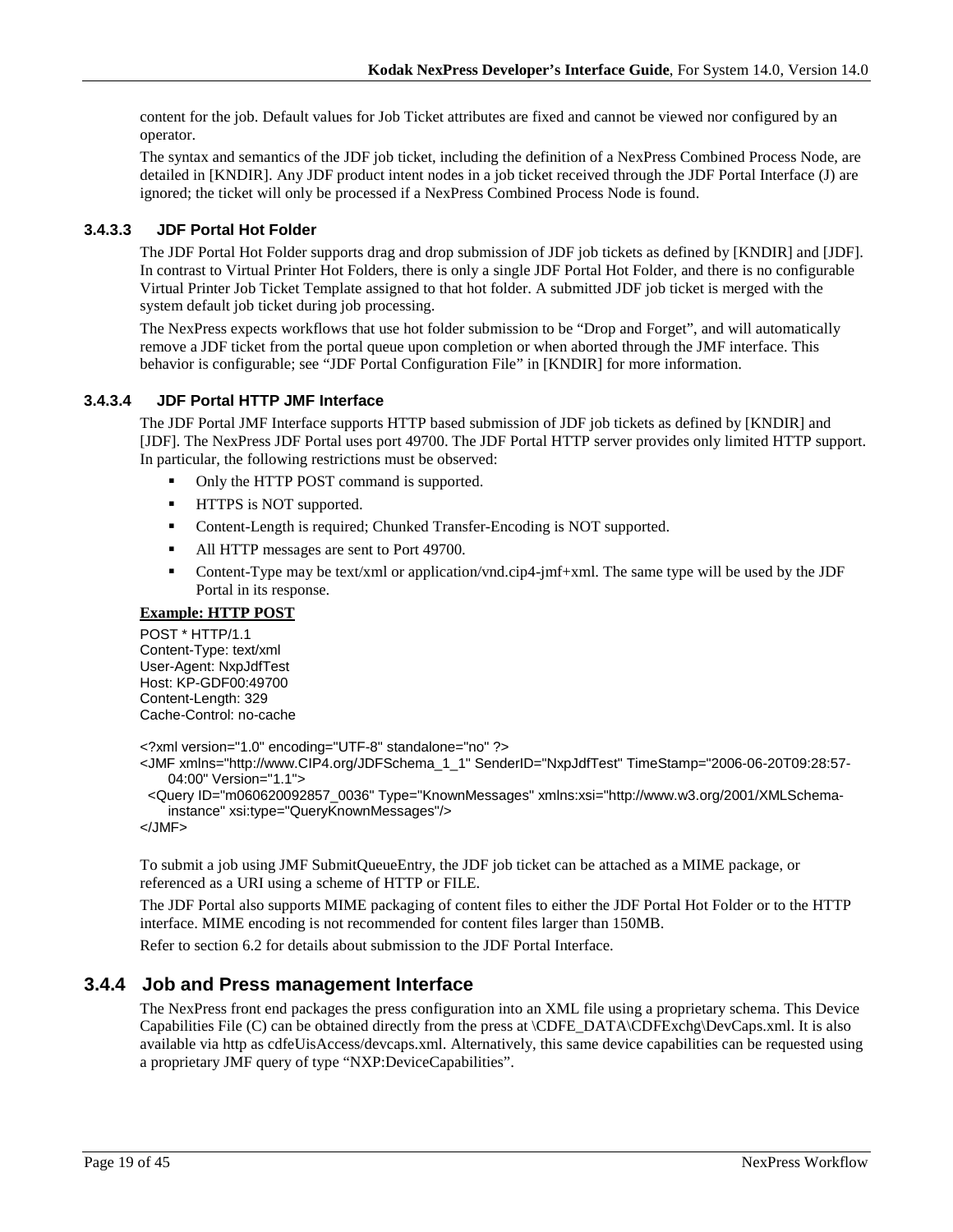Remote job control and monitoring is performed using the JMF Management Interface (M). JDF jobs that have been submitted by the JDF portal to the Internal Job Queue can also be monitored and controlled using the NexPress Client.

#### <span id="page-19-0"></span>**3.4.4.1 Device Capabilities File (C)**

The NexPress digital production color press provides a mechanism for describing its basic device capabilities to an external client application. The Device Capabilities File expresses press capabilities using the NexPress Capabilities Format (NCF). Refer to [KNDIR] for a complete definition of NCF including a listing of the NCF data type dictionary (DTD) used to define its XML syntax. NCF is NexPress proprietary; it is not related to the device capabilities defined by [JDF] even though some of the semantics overlap.

The NexPress front end maintains the Device Capabilities File. The file is updated dynamically as resources are added or deleted; it contains the following information:

- The network name of NexPress digital production color press.
- The names of all Virtual Printer Hot Folders defined for the press. A human-readable comment describing each Virtual Printer Hot Folder is also provided. The parameter settings of a Virtual Printer Job Ticket Template are not communicated in the Device Capabilities File.
- The media catalog for the press. Media entries include the substrate name, type, size, and other characteristics. The Device Capabilities file does not provide the currently loaded media.
- Other system resources including the fonts, imposition templates, ICC profiles, spot color tables, and screening options.
- The physical characteristics of substrate supply locations.
- The available finishing options and physical characteristics of delivery locations.

The operating state and status of a NexPress digital production color press is not described in the Device Capabilities File.

#### <span id="page-19-1"></span>**3.4.4.2 JMF Management Interface (M)**

The JDF Portal JMF Interface (M) responds to HTTP POST commands directed at port 49700. Using this interface, **Client Applications** can manage the JDF Portal queue and monitor all jobs submitted to the JDF Portal. Because only jobs submitted through the JDF Portal Interface (J) can be monitored or controlled using the JMF Interface (M), the JMF Interface is primarily used by **Workflow Controllers** that are utilizing the NexPress front end as a remotely controlled and monitored printing device.

The NextPress front end supports most of the functionality required for Level 2 compliance of the JDF Base ICS. In addition, it also supports many of the JMF messages required for Level 3 compliance. Refer to specifications [JDF] and [KNDIR ] for detail on specific JDF syntax and semantics. Refer to Sections [5](#page-24-0) and [6](#page-29-0) for general information on Job Submission and Management using the JMF Interface.

#### <span id="page-19-2"></span>**3.4.4.3 JDF Portal Communications Log**

To assist developers who are integrating a controller with the JDF Portal, all JMF communications received and sent by the NexPress front end are logged. Only JMF messages and MIME-encoded JDF job tickets are written to the log; received PDF content is not saved. A timestamp and a tag with the text "INCOMING" or "OUTGOING" precede each entry in the log file.

The logging mechanism rotates between 20 log files; each file targeted at 256KB. After addition of an entry that writes beyond this targeted size, the log file is closed. A new log file is opened with the next entry. These logs are created in %CDFE\_LOGFILES%\JDFPortal\. Logs are named ServerLog1.txt, ServerLog2.txt, … ServerLog20.txt.

By default, logging is enabled. Logging can be disabled by modifying the file %CDFE\_LOGFILES%\JDFPortal\LogConfig.txt. It contains a single line; the first field designates the logging option. Valid values are ALL, IN, OUT, and NONE. The JDF Portal must be restarted for the configuration changes to take effect.

### <span id="page-19-3"></span>**3.4.5 NexPress Processing**

The NexPress front end is a high-powered server capable of multiple, simultaneous, resource intensive tasks. It is scalable in terms of processing capability and performance. The base configuration consists of a single server with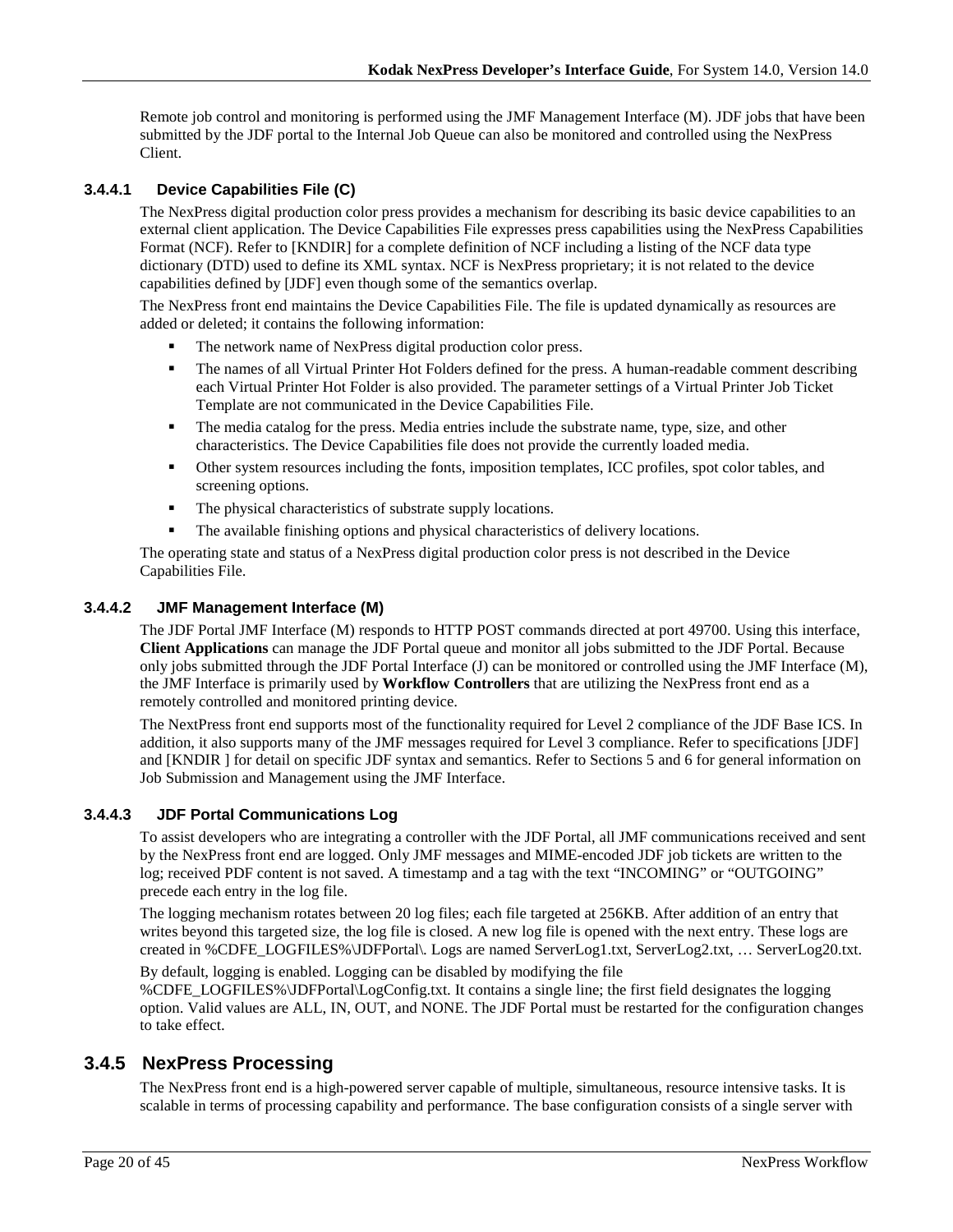dual CPUs and a multiple-RIP processor. Additional server nodes can be added to the base configuration to provide more RIP processors. In this multi-node configuration, one of the servers is designated as the primary node. All jobs and JMF communication are directed to the primary node. In many cases prepress processing of multiple jobs will occur in parallel.

#### <span id="page-20-0"></span>**3.4.5.1 Imposition Support**

The NexPress front end provides a parameterized method for specifying an imposition layout of a print run; this method is known as In-RIP Imposition. During In-RIP Imposition, the NexPress front end will determine the final layout for each surface sheet based on the following job characteristics:

- aspects of the selected media,
- trim size,
- the number of rows and columns of pages per sheet surface,
- perfecting requirements,
- page distribution scheme (i.e. saddle, perfect, sequential).

The NexPress front end automatically generates sheet marks as controlled by the job ticket. Such marks are specified relative to the parameterized imposition layout.

For jobs submitted through the JDF Portal interface, the imposition requirements are specified in the JDF job ticket's NexPress Combined Process Node definition.

### <span id="page-20-1"></span>**3.4.5.2 RIP Caching**

The NexPress front end supports complex variable data print (VDP) jobs. The pages of a conventional print job are generally RIPped only once regardless of the number of copies. In contrast, only a single copy of a VDP job is usually printed because the content on each page is unique. This additional processing makes VDP jobs very RIPintensive.

Even though page content of VDP jobs is unique, much of the graphical content is recurring. The NexPress front end attempts to minimize the need for redundant RIPping of page-content data that recurs in an equivalent rendering context (across multiple pages). Previously RIPped recurring content of the job is cached and reused in its rendered state for the duration of the job context. The cache is flushed once the job completes. This cache, however, is limited in size; the number of pre-RIPped elements from the NexPress front end's cache memory will be reduced if capacity is reached. The NexPress front end will automatically re-fetch and RIP recurring source data as needed if renditions are reduced from its cache. Performance may be diminished if significant re-RIPping occurs due to insufficient cache memory.

The NexPress front end does not provide tools to manage its VDP raster cache memory. Raster-caching is accomplished automatically, and is transparent to the operator and to any submitter. No operator knowledge is required of the content elements to be cached.

### <span id="page-20-2"></span>**3.4.5.3 Multiple Substrate Support**

The NexPress digital production color press supports multiple substrates, or media, in a print job. Some workflows specify page to medium mapping by tagging pages within the content file. These tags are stored as symbolic name strings in the content file meta-data. In a PDF document, stamp annotation is used to tag the pages. The mapping of a symbolic name within the page content file to a substrate on the press is specified in the process job ticket. The software that creates the process job ticket data (Virtual Printer Job Ticket, or JDF job ticket) generally provides the user a way to specify the mapping of content-file tags to substrates.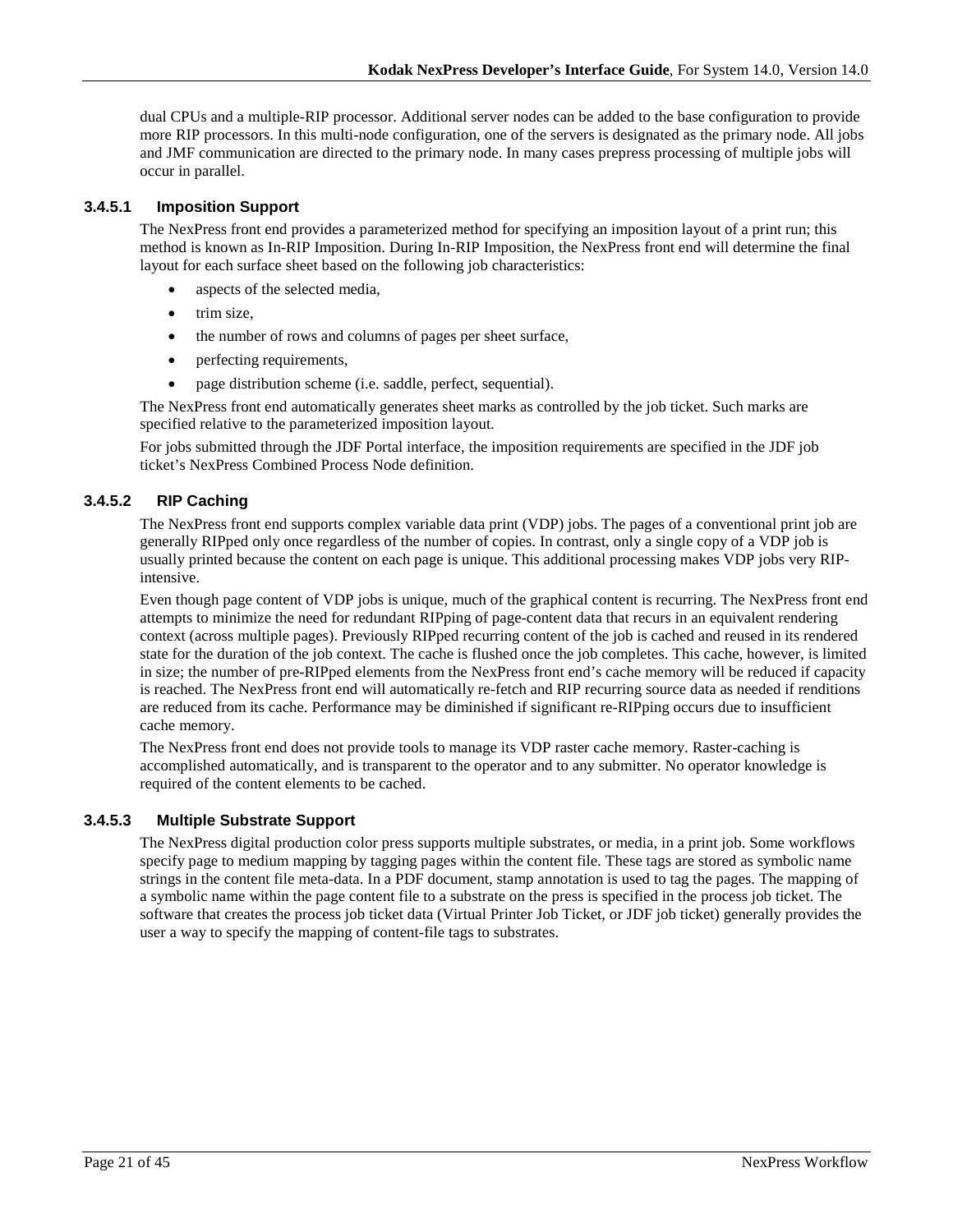# <span id="page-21-0"></span>**4 Supported Page Content Formats**

The page content formats currently supported by the NexPress front end include the following *Structured Document Formats:*

- Adobe® Portable Document Format [PDF].
- ANSI CGATS.20 (PPML/VDX) Standard [PPML/VDX].
- ISO 16612-2 Part 2: Portable Document Format/Variable Transactional [PDF/VT]

The *PDL* formats currently supported include:

- Adobe® PostScript 3.0 (and earlier versions)
- NexPress Portal Digital Master as defined by the PDM Specification [PDM]

This document only provides details on support for the Adobe® PDF and ANSI PPML/VDX file formats. These two content file format are the only ones supported by the NexPress JDF Portal interface.

# <span id="page-21-1"></span>**4.1 Adobe® Portable Document Format (PDF)**

The NexPress front end is capable of consuming PDF data that conforms to the Adobe® Systems Inc. version 1.7 and earlier Adobe® PDF specifications.

## <span id="page-21-2"></span>**4.1.1 Specifying Media Using PDF Stamp Annotations**

The pages of PDF files may be "rubber stamped" with special *Stamp Annotations*. These annotations provide metainformation to a Workflow Controller or to the NexPress front end that can be mapped to a specific media.

Multiple substrates are supported in a print job. The NexPress front end supports two methods to identify the substrate for a PDF page. As an alternative to *PDF Stamp Annotations*, *Cover Mode* can be selected in the job ticket to select substrates for the first and last pages*.* A job will fail resource check if a required substrate is not installed.

The PDF Stamp Annotation method is job-ticket based, but also requires specific meta-data to be present in the PDF. Semantically, the use of PDF Stamp Annotations is simple. Using stamp annotations, the pages of a PDF file can be mapped to one of the logical media: *Body*, *Cover*, *Insert, or Insert[n], where n=2-8*. Substrates are specified in the process job ticket as a mapping from logical media to a physical medium from the NexPress front end's media catalog.

The creator of the process job ticket (i.e. Workflow Controller) specifies this mapping. When using a Virtual Printer Hot Folder, the Virtual Printer Job Ticket Template defines the mapping. When using the JDF Portal job submission interface, this mapping is defined in the NexPress Combined Process node.

Pages within a PDF file that have no stamp annotation are implicitly mapped to *Body* media. Consequently a singlesubstrate PDF-based job does not need to be stamp-annotated; it will use *Body* media. Explicit *Cover* ,*Insert, and Insert*[2-8] stamp annotations are required only when multiple media are used.

Stamp Annotations are visible and printable if their graphical representation overlaps any part of the page content area displayed by the Adobe® Acrobat viewer application. They are also visible in the Acrobat viewer when located in the gray area off of the page content area. If the stamp annotation overlaps the page area it may print as part of the page content; this is likely to be undesirable. It is recommended that stamp annotations used to identify logical substrates be placed in the gray area beside the page image so the annotation will never be printed regardless of the setting of the *Annotations* check box within the Adobe® Acrobat print window.

# <span id="page-21-3"></span>**4.2 ANSI CGATS.20 – PPML/VDX**

The PPML/VDX format is a structured VDP content file format. It is supported by the Virtual Printer Hot Folder and JDF Portal interfaces. ANSI PPML/VDX is a structured document format that guarantees page independence and device independence. This means that like Adobe® PDF, it is possible to produce a PPML/VDX instance in a creative design workflow that is indifferent to the print production workflow used to manufacture it.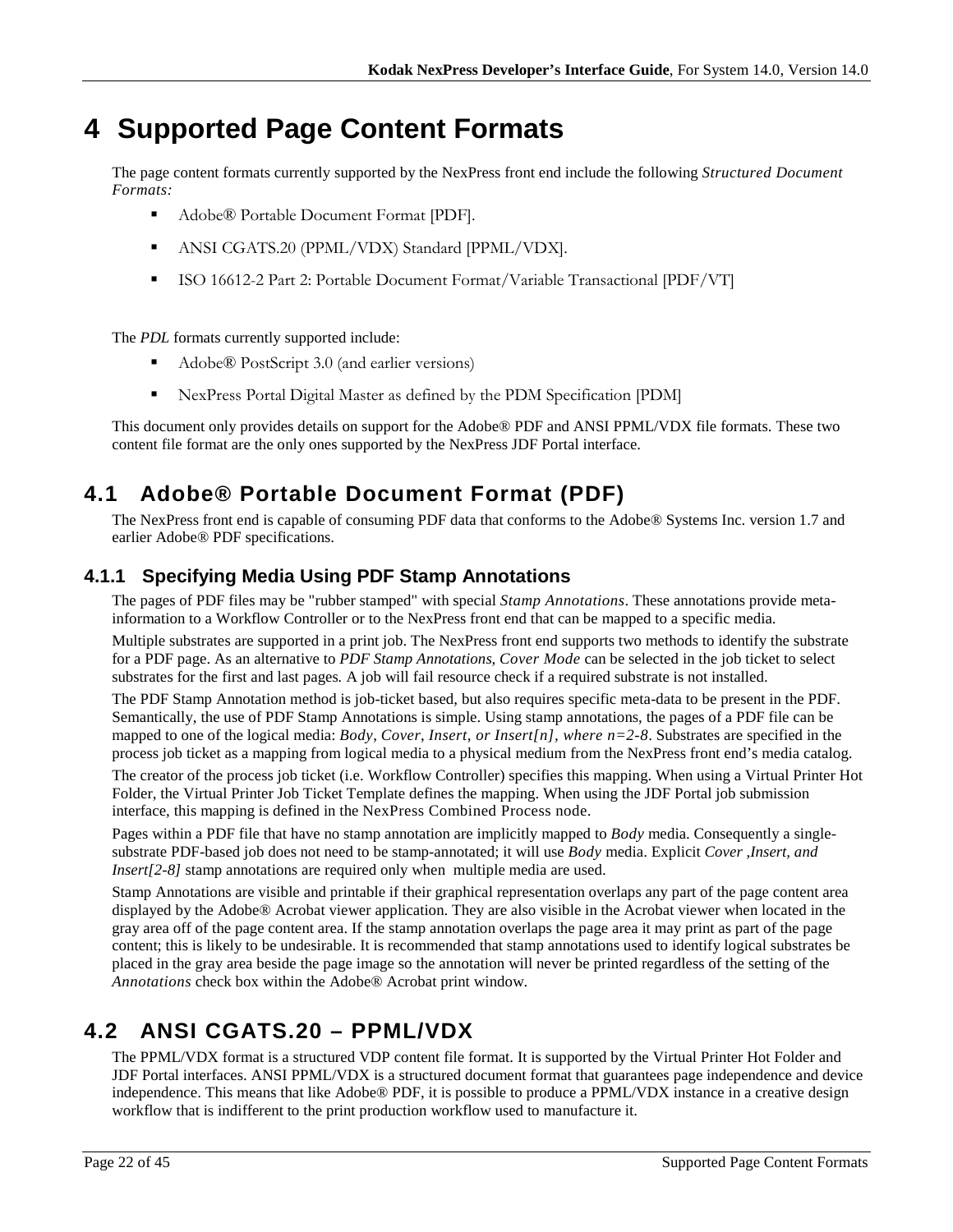### PPML/VDX specifies two conformance levels known as PPML/VDX-Strict and PPML/VDX-Relaxed.

- **PPML/VDX-Strict** requires all PDF files to conform to either the PDF/X-1a or PDF/X-3 standards, and requires the PPML data to be embedded within the PPML/VDX layout file. It also requires that all **Binding** references in the **ContentBindingTable** specify MD5 checksums and unique IDs for all referenced PPML/VDX-content files. The purpose of this conformance level is to allow the specifier of the PPML/VDX job to maximize control over the integrity of the PPML/VDX instance. This relieves the receiver of the exchanged data from most liability issues related to the correctness of the exchanged data. The receiver is guaranteed that all color data is identified and that the completeness of the file set can be verified.
- **PPML/VDX-Relaxed** relaxes many of the restrictions of PPML/VDX-Strict. For example, the PPML data may be specified in a separate XML data file, and the MD5 Checksum and unique ID in **Binding** references in the **ContentBindingTable** are optional. The use of PDF is not limited to PDF/X-1a and PDF/X-3; any PDF data can be used. The purpose of this conformance level is to enable the use of PPML/VDX data in trusted exchange scenarios, as well as within environments with more controlled and integrated authoring and print production workflows. The degree of integrity verification support depends upon the liability requirements of the VDP application, and how tightly integrated the workflow.

The NexPress front end is capable of consuming PPML/VDX data that conforms to both the *PPML/VDX-Strict* and *PPML/VDX-Relaxed* conformance levels as defined by the PPML/VDX standard (for more details on the PPML/VDX conformance levels refer to the [PPML/VDX] and [PPML/VDX-AN]). The NexPress front end consumes PDF; however, in the case of PDF/X conforming PDF data, it does not interpret output rendering intents.

In VDP applications, the structure of the data format used must enable consuming devices, such as workflow tools and digital printer raster image processors (RIP*)*, to perform at or above the rated speed of the digital printer. In the past this has been accomplished through the use of proprietary page description languages (PDL). PPML/VDX, a structured document format based on a subset of the PODi Personalized Print Markup Language (PPML), incorporates the same features for enabling RIP efficiency as other proprietary (i.e. PostScript-based) VDP formats.

PPML/VDX data specifies reader order sequences of independent pages with no implied print production ordering. Print production information such as imposition layout, page distribution scheme, and printing device parameterization is specified in JDF job ticket data external to the PPML/VDX data. Alternatively, PPML/VDX can be used in workflows in which the composition system itself specifies production parameters via the job ticket.

The ability to late-stage target a PPML/VDX job in a production workflow places additional requirements on the structure of the PPML/VDX data. These requirements include the need to guarantee page independence and efficiency of access to each PPML page definition and its associated PDL content data in order for it to be efficiently manipulated and reordered in preparation for print production. This is important because the order in which pages are utilized on a sequence of imposed sheets (printer spreads) is usually different from the reader order in which the PPML data specifies them. VDP languages that combine layout information with actual content data cannot guarantee efficient parsing and manipulation as required by an imposition process. This is why embedding graphical content data within the PPML data (using the PPML **INTERNAL\_DATA** element) is prohibited by the PPML/VDX standard. For similar reasons, PDF is used to specify graphical content data.

## <span id="page-22-0"></span>**4.2.1 Single-File PPML/VDX instances**

Single-file PPML/VDX data is supported by the NexPress front end and supporting workflow tools. A single-file PPML/VDX instance consists of the PPML/VDX-Layout file with the PPML data embedded. This is the most compact and portable form of a PPML/VDX instance; no external PDF file references need to be resolved to obtain dependent PPML/VDX-content files or PPML data. The PDF pages used as page content referenced by

**EXTERNAL\_DATA\_ARRAY** elements in the PPML data are completely contained within the PPML/VDX-Layout file itself.

In accordance with the PPML/VDX Standard [PPM/VDX], the **ContentBindingTable** element must only contain a *Self* sub-element whose *Src* attribute value must exactly match that of the *Src* attribute of all PPML **EXTERNAL\_DATA\_ARRAY** elements.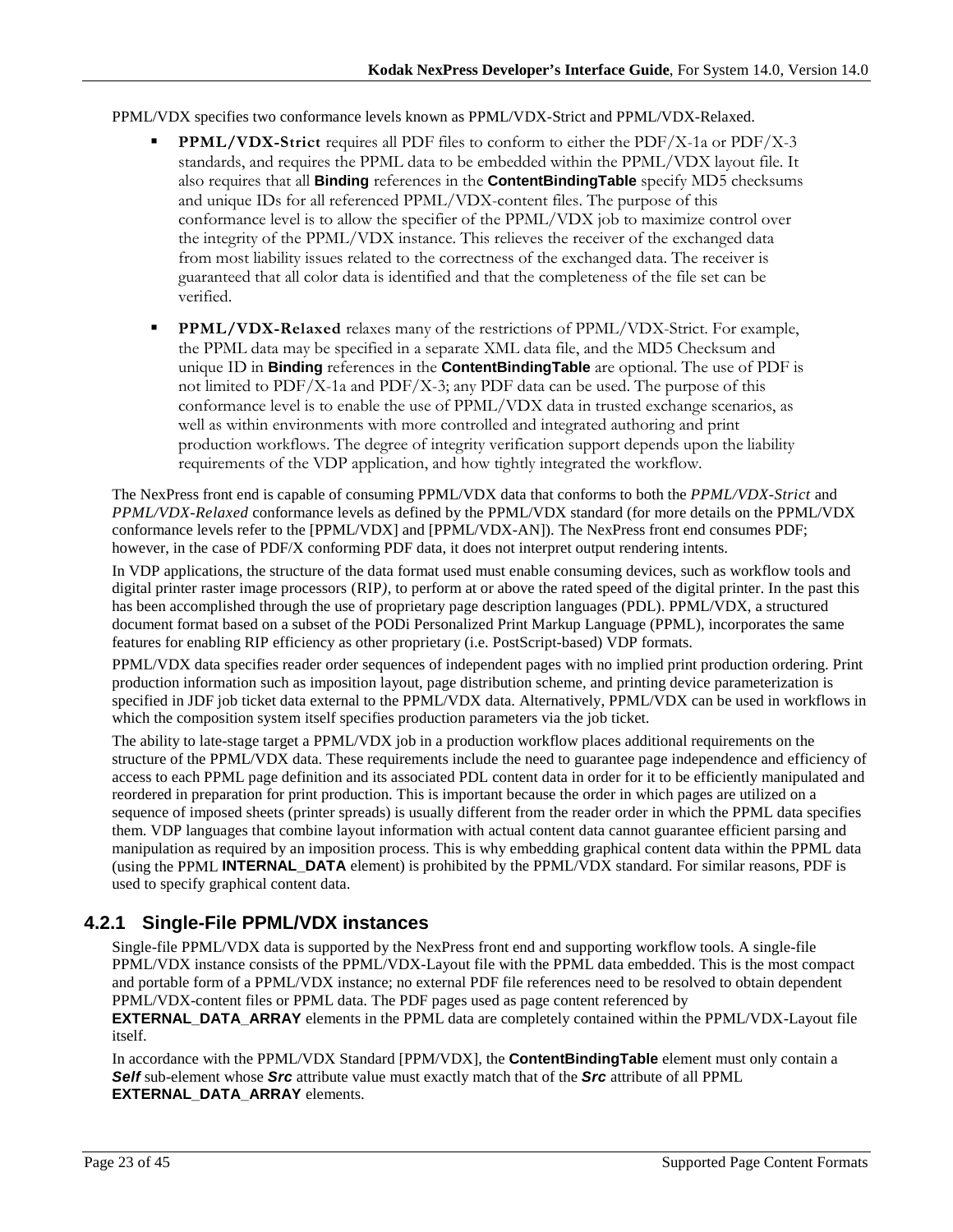### <span id="page-23-0"></span>**4.2.2 Multiple-file PPML/VDX instances**

Multi-file PPML/VDX data is supported by the NexPress front end and supporting workflow tools. A multiple-file PPML/VDX instance consists of a single PPML/VDX-layout file and one or more additional PPML/VDX-content files.

As required by the PPML/VDX Standard, the **ContentBindingTable** of the PPML/VDX-Layout file must contain a **Binding** sub-element for each unique PPML/VDX content file that is referenced by **EXTERNAL\_DATA\_ARRAY** elements in the PPML data.

For PPML/VDX-Strict conformance, the PPML/VDX Standard requires that the *MD5\_Checksum* and *UniqueID* attributes of each **Binding** element are specified. This permits the receiver of the data to verify completeness of all data comprising the PPML/VDX instance. These attribute values should be tested against those determined from the resolved PPML/VDX-content files prior to submission; however, the NexPress front end ignores the *MD5\_Checksum* and *UniqueID* attributes of each **Binding** element.

The VDP composition engine generates PPML/VDX instance data and writes **Binding/@***Src* elements that reference PPML/VDX-content files. **The URL reference of the** *Src* **attribute must be resolvable in the receiving environment.** Specifically, the controller (such as the NexPress front-end) receiving the PPML/VDX-Layout file must have access to any referenced PPML/VDX-content files.

The NexPress front end and accompanying workflow tools support the URL schemes *file:, ftp:,* and *http:* for the *Src* attribute of **Binding** elements. Use of *file*: can be problematic because the NexPress must have non-authenticated access to the specified files. This requirement is especially difficult to satisfy in a Windows 2003 Server environment if the NexPress is not a member of the domain. For this reason, usage of *ftp*: or *http*: is recommended.

# <span id="page-23-1"></span>**4.3 PDF/VT**

The NexPress front end is capable of consuming PDF data conforming to the ISO 16612-2 standard for PDF/VT-1 (single file) documents. The implementation is similar in some respects to VDX support (printing record ranges, display of records in Imposition Viewer/Content Edit) and similar to PDF in other respects (media selection using stamps).

The NexStation uses records as the only means of segmentation in its PDF/VT support. If the record layer indicator is missing the NexStation will treat the PDF/VT document as a single record.

Content editing of a PDF/VT file is disabled as the NexStation Content Edit plug-in is not able to update the *DPartRoot*  dictionary.

Existing NexStation media stamp annotations are available for any page in the PDF/VT file and are processed accordingly (see section 4.1.1 above). No other media selection mechanism is available.

# <span id="page-23-2"></span>**4.4 Adobe® Postscript**

The NexPress front end only supports Adobe® Postscript through the Virtual Printer Hot Folder interface. Postscript is converted to PDF prior to printing, and is not supported in JDF Job Tickets.

# <span id="page-23-3"></span>**4.5 NexPress Portable Digital Master (PDM)**

The NexPress legacy format known as the *NexPress Portable Digital Master* (*PDM*) format is an earlier version of the draft standard that eventually became the ANSI-accredited CGATS.20-2002 (PPML/VDX) standard in July of 2002. Although PDM is suitable for VDP applications, the use of PPML/VDX is recommended instead due to the workflow advantages its features enable, as well as its support by the NexPress front end's JDF Portal job submission interface **J** (section [3.4.3.2\)](#page-17-3). PDM has been deprecated; support may be removed in future releases of the NexPress front end.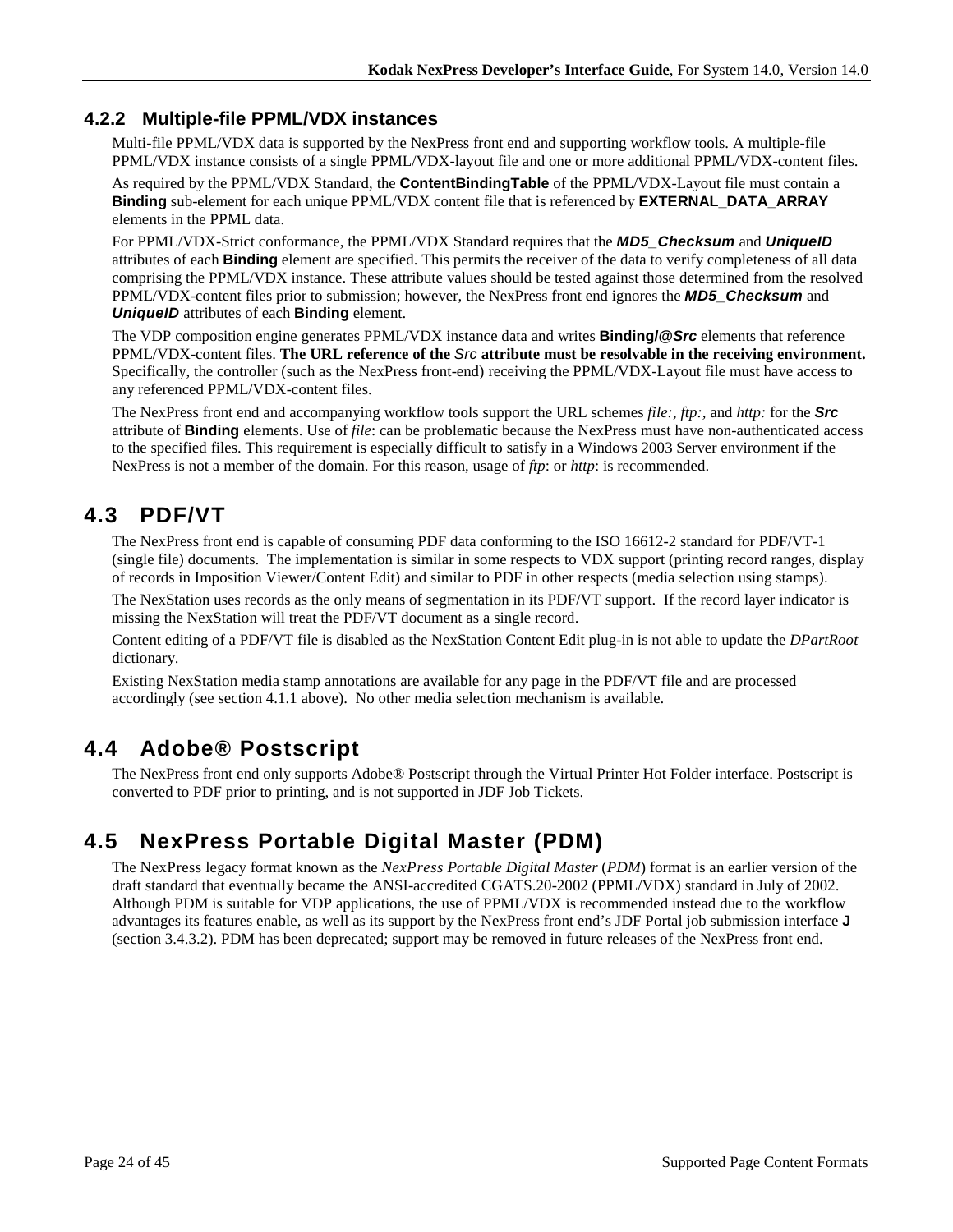# <span id="page-24-0"></span>**5 Press Management**

The NexPress front end supports press management using the NexPress Client and the JMF Management Interface (M). Not all management functions are available through both interfaces. The NexPress Client provides a more complete interface; all press management functions are supported except those specifically controlling the JDF Queue. It is described in Sectio[n 3.4.2.](#page-17-0) The JMF Interface is primarily limited to control of the JDF Queue and jobs submitted through the JDF Portal. It is defined in Section [3.4.3.4.](#page-18-1)

Chapter 5 of the JDF specification [JDF] provides a complete description of JMF and its use. Because the NexPress does not support all the messages and their attributes defined in [JDF], refer to [KNDIR] for details of the syntax and semantics of the NexPress front end's conformance to JMF. It is also important to note that the NexPress only provides limited JMF subscription support. Unless otherwise noted, it should be assumed that subscription to specific queries is not available.

# <span id="page-24-1"></span>**5.1 Configuring a Virtual Printer Job Ticket Template**

The NexPress Client provides the only way to configure a Virtual Printer Job Ticket Template. The Job Ticket Editor (JTE) within the NexPress Client supports creation and management of Virtual Printer Hot Folders. The JTE specifies settings for a Virtual Printer Job Ticket Template. These settings include media selection and the mapping of a PDF stamp annotation-identified medium to an entry in theNexPress front end's media catalog, imposition layout, disjointing, and collating. The Virtual Printer Job Ticket Template is a complete workflow process specification; content files submitted to a Virtual Printer Hot Folder do not require additional job ticket parameterization as well.

# <span id="page-24-2"></span>**5.2 Managing Press Capabilities**

JMF provides a query to obtain a list of supported JMF commands.

Press capabilities cannot be modified through the JMF Management Interface. Where applicable, capabilities can be modified using the NexPress Client. The JMF Management Interface provides a proprietary mechanism for obtaining the NexPress Device Capabilities File; however, the NexPress does not provide support for the DevCaps element defined in the JDF 1.3 Specification [JDF]

## <span id="page-24-3"></span>**5.2.1 Obtaining a list of KnownMessages**

To obtain a list of JMF messages supported by the NexPress JDF Portal, a JDF Client should send a JMF **KnownMessages** query. The response lists the JMF commands and queries supported by the JDF Portal implementation.

### **Example:**

```
<?xml version="1.0" encoding="UTF-8" standalone="no" ?>
<JMF xmlns="http://www.CIP4.org/JDFSchema_1_1" SenderID="NxpJdfTest" TimeStamp="2008-01-16T16:17:31-
    05:00" Version="1.1">
     <Query ID="m080116161731_9366" Type="KnownMessages" xmlns:xsi="http://www.w3.org/2001/XMLSchema-
    instance" xsi:type="QueryKnownMessages"/>
</JMF>
…
<?xml version="1.0" encoding="UTF-8" standalone="no" ?>
<JMF xmlns="http://www.CIP4.org/JDFSchema_1_1" SenderID="KP-GDF00" TimeStamp="2008-01-16T16:20:19-
    05:00" Version="1.3">
     <Response ID="m080116162019_0043" ReturnCode="0" Type="KnownMessages" 
    refID="m080116161731_9366" xmlns:xsi="http://www.w3.org/2001/XMLSchema-instance"
```

```
xsi:type="ResponseKnownMessages">
```

```
 <MessageService Command="true" Type="CloseQueue"/>
```

```
 <MessageService Command="true" Type="HoldQueue"/>
```

```
 <MessageService Command="true" Type="OpenQueue"/>
```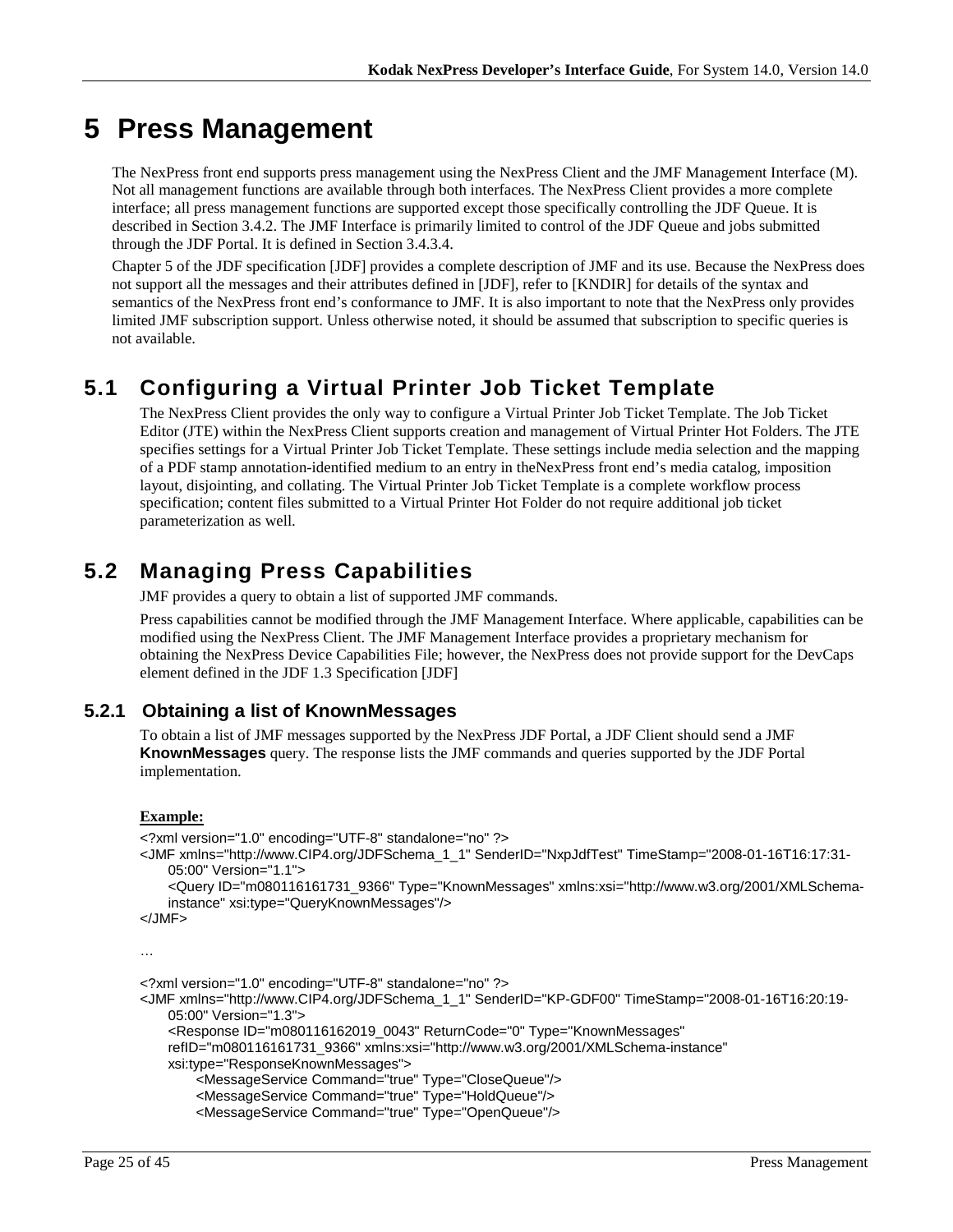```
 <MessageService Command="true" Type="ResumeQueue"/>
        <MessageService Command="true" Type="AbortQueueEntry"/>
 <MessageService Command="true" Type="HoldQueueEntry"/>
 <MessageService Command="true" Type="RemoveQueueEntry"/>
 <MessageService Command="true" Type="ResumeQueueEntry"/>
 <MessageService Command="true" Type="SubmitQueueEntry"/>
 <MessageService Command="true" Type="SuspendQueueEntry"/>
 <MessageService Command="true" Type="StopPersistentChannel"/>
        <MessageService Query="true" Type="KnownMessages"/>
        <MessageService Query="true" Type="QueueStatus"/>
        <MessageService Query="true" Type="Resource"/>
        <MessageService Persistent="true" Query="true" Signal="true" Type="Status"/>
        <MessageService Query="true" Type="SubmissionMethods"/>
        <MessageService Query="true" Type="NXP:DeviceCapabilities"/>
    </Response>
```
</JMF>

### <span id="page-25-0"></span>**5.2.2 Querying Supported Submission Methods**

The JMF SubmissionMethods query is used primarily to determine the JDF Portal Hot Folder location. The hot folder location is  $\|\$ servername> $\He$ OtFolder $\D$ DFHotfolder. The server's response message also indicates support for MIME and URLSchemes. Refer to [JDF] for further details.

#### **Example: Supported Submission Methods query**

```
<?xml version="1.0" encoding="UTF-8" standalone="no" ?>
<JMF xmlns="http://www.CIP4.org/JDFSchema_1_1" SenderID="NxpJdfTest" TimeStamp="2008-01-16T16:20:19-
    05:00" Version="1.1">
     <Query ID="m080116162019_9368" Type="SubmissionMethods" 
    xmlns:xsi="http://www.w3.org/2001/XMLSchema-instance" xsi:type="QuerySubmissionMethods"/>
</JMF>
<?xml version="1.0" encoding="UTF-8" standalone="no" ?>
<JMF xmlns="http://www.CIP4.org/JDFSchema_1_1" SenderID="KP-GDF00" TimeStamp="2008-01-16T16:22:43-
   05:00" Version="1.3">
```

```
 <Response ID="m080116162243_0043" ReturnCode="0" Type="SubmissionMethods" 
refID="m080116162019_9368" xmlns:xsi="http://www.w3.org/2001/XMLSchema-instance" 
xsi:type="ResponseSubmissionMethods">
    <SubmissionMethods HotFolder="file://KP-GDF00/HotFolder/JDFHotfolder" Packaging="MIME" 
    URLSchemes="file http ftp"/>
 </Response>
```
</JMF>

### <span id="page-25-1"></span>**5.2.3 Querying for the Device Capabilities File**

The Device Capabilities File content can be retrieved using the NexPress front end JDF Portal JMF Interface. Refer to section [3.4.4.1](#page-19-0) and [KNDIR] for more detail on the Device Capabilities File.

#### **Example:**

```
<?xml version="1.0" encoding="UTF-8" standalone="no" ?>
<JMF xmlns="http://www.CIP4.org/JDFSchema_1_1" SenderID="NxpJdfTest" TimeStamp="2008-01-16T16:24:22-
   05:00" Version="1.1">
     <Query ID="m080116162422_9369" Type="NXP:DeviceCapabilities"/>
</JMF>
```
…

<?xml version="1.0" encoding="UTF-8" standalone="no" ?>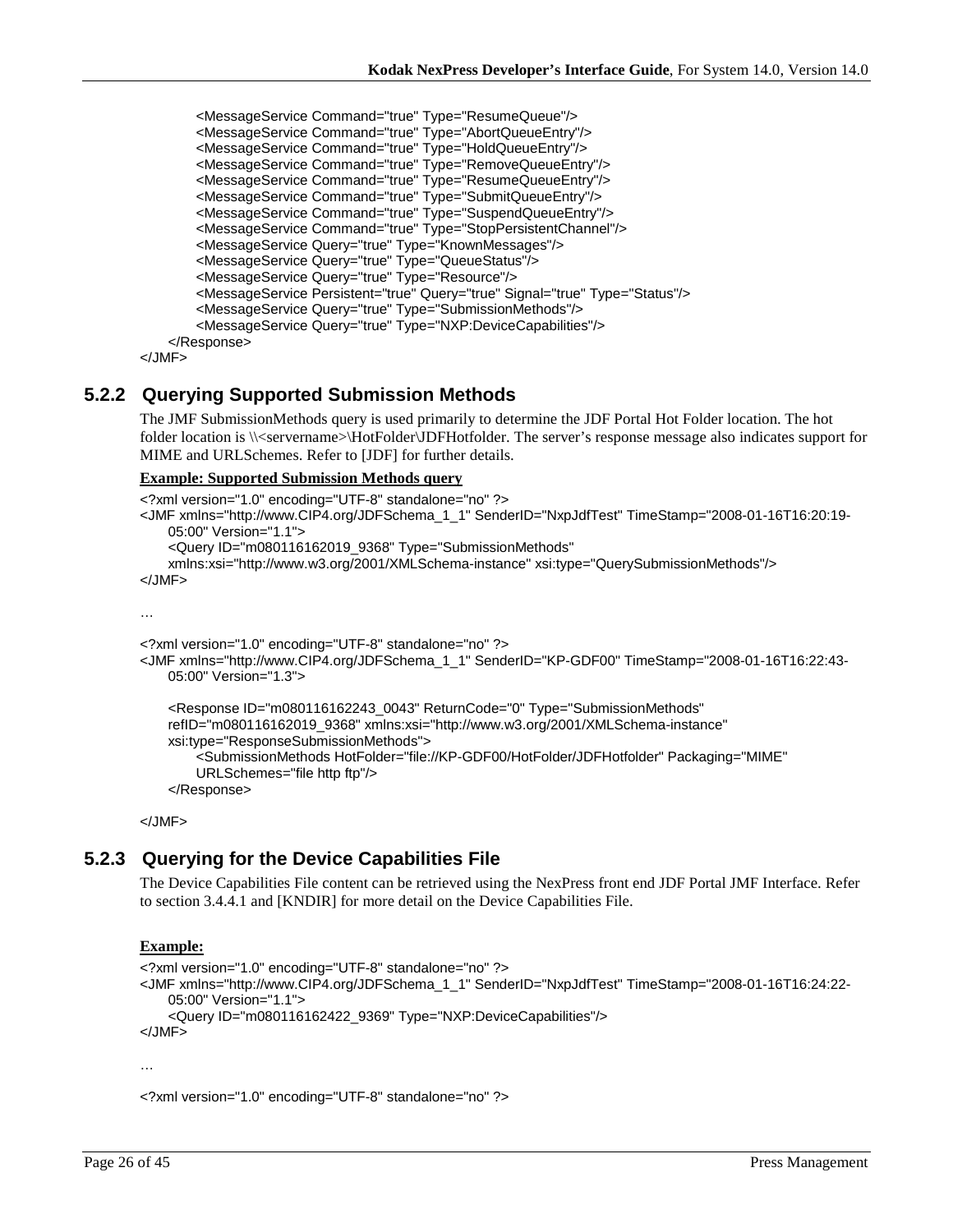```
<JMF xmlns="http://www.CIP4.org/JDFSchema_1_1" SenderID="KP-GDF00" TimeStamp="2008-01-16T16:26:48-
   05:00" Version="1.3">
 <Response ID="m080116162648_0043" ReturnCode="0" Type="NXP:DeviceCapabilities" 
   refID="m080116162422_9369">
```

```
 <ManufacturingCapabilities>
             <DeviceID>KP-GDF00</DeviceID>
            <PrinterList>
                <PrinterDefaults>
                …
                </SubstrateDeliveryList>
                <PageOrderList>
                    <PageOrder Enum="FaceDown"/>
                    <PageOrder Enum="FaceUp"/>
                    <PageOrder Enum="FaceDownReverseOrder"/>
                    <PageOrder Enum="FaceUpReverseOrder"/>
                </PageOrderList>
            </FinishingOptions>
        </ManufacturingCapabilities>
    </Response>
</JMF>
```
# <span id="page-26-0"></span>**5.3 Accessing press status**

### <span id="page-26-1"></span>**5.3.1 Retrieving press status**

Status of the NexPress digital production color press is obtained using the JMF **Status** command. The amount of detail in the response is controlled by the values of *StatusQuParams/@DeviceDetails* ("None", "Brief", or "Full"), *StatusQuParams/@JobDetails*("None", "Brief", or "Full"), and *StatusQuParams/@QueueInfo* ("false", or "true"). If omitted, an attribute will use its default value; refer to the JDF Specification [JDF] for further information.

#### **Example: Full device details, brief job details, include queueInfo**

```
<?xml version="1.0" encoding="UTF-8" standalone="no" ?>
<JMF xmlns="http://www.CIP4.org/JDFSchema_1_1" SenderID="NxpJdfTest" TimeStamp="2008-01-17T10:22:08-
   05:00" Version="1.1">
     <Query ID="m080117102208_9371" Type="Status" xmlns:xsi="http://www.w3.org/2001/XMLSchema-instance" 
    xsi:type="QueryStatus">
         <StatusQuParams DeviceDetails="Full" JobDetails="Brief" QueueInfo="true"/>
     </Query>
</JMF>
…
<?xml version="1.0" encoding="UTF-8" standalone="no" ?>
<JMF xmlns="http://www.CIP4.org/JDFSchema_1_1" SenderID="KP-GDF00" TimeStamp="2008-01-17T11:31:33-
   05:00" Version="1.3">
     <Response ID="m080117113133_0043" ReturnCode="0" Subscribed="false" Type="Status" 
    refID="m080117102208_9371" xmlns:xsi="http://www.w3.org/2001/XMLSchema-instance" 
    xsi:type="ResponseStatus">
         <DeviceInfo CounterUnit="Sheets" DeviceStatus="Running">
            <Device Class="Implementation" DeviceID="KP-GDF00" DeviceType="NexPress 10.01.00 BLD0159 / 
            1300 OFFICIAL" Manufacturer="Kodak" ModelName="NexPress_NPP"/>
            <JobPhase JobPartID="n080117102322_8468" PercentCompleted="100" QueueEntryID="KP-
            GDF00_565135" StartTime="2008-01-17T11:31:07-05:00" Status="InProgress" 
            StatusDetails="RIP'ing">
                <Comment Language="en" Name="NxpPreflightWarning">Font: Availability|Helvetica-Bold|Not 
                embedded|Embed fonts completely</Comment>
             </JobPhase>
         </DeviceInfo>
```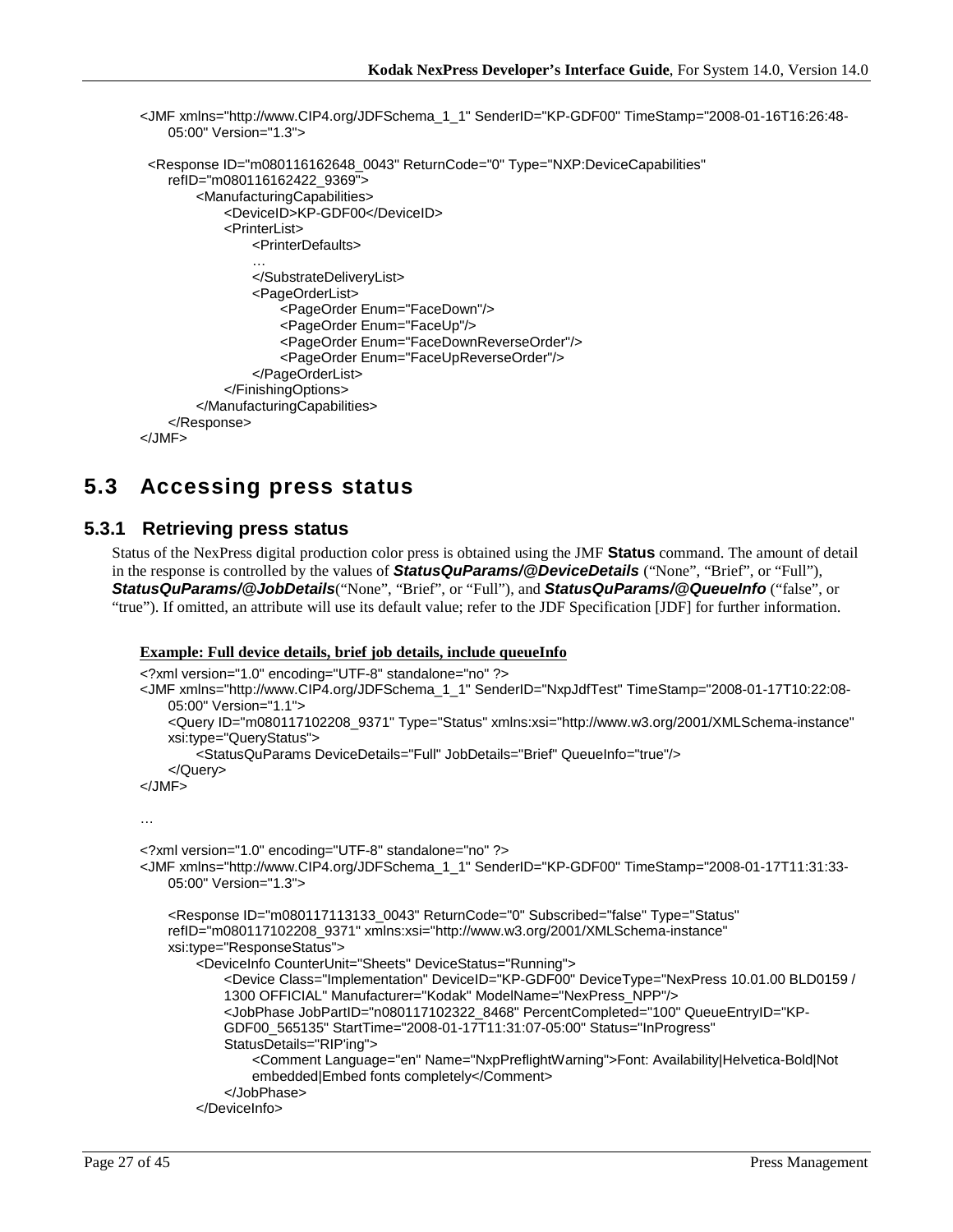```
 <Queue DeviceID="KP-GDF00" Status="Running">
```

```
<QueueEntry JobPartID="n080117102322_8468" xmlns:NXP=www.nexpress.com
       NXP:CDFEJobID="566846" Priority="50" QueueEntryID="KP-GDF00_565135" StartTime="2008-01-
       17T11:31:07-05:00" Status="Running" SubmissionTime="2008-01-17T11:31:06-05:00"/>
     </Queue>
 </Response>
```
</JMF>

The response in the above example indicates that the JDF Portal Job Queue has a status of *Running*, and contains a single job identified by *QueueEntryID*=*KP-GDF00\_565135*. *NXP:CDFEJobID* provides the corresponding id of this job on the NexPress Client. It is important to note that *DeviceInfo/@DeviceStatus* does not correspond to the current operating state of the press, but instead indicates whether any jobs submitted through the JDF Portal Interface are in the Internal Job Queue.

### <span id="page-27-0"></span>**5.3.2 Subscribing to press status**

The NexPress provides JMF Subscription support for the Status Query. To establish a subscription, a JDF Client creates a persistent channel connection over which the NexPress front end can send asynchronous JMF Status messages. These asynchronous messages are known as JMF Signal messages. JMF Signal messages are generated and posted to the persistent channel when there is a change in the status of the JDF Portal Job Queue or in the execution status of a JDF Portal Queue Entry.

To create a persistent channel, a **Subscription** sub-element is added to the Status Query. *Subscription/@URL* defines where JMF **Signal** messages are to be posted. URL must use an *http:* scheme, a port number is optional. The persistent channel is assigned a *refID* that matches *Query/@ID* to which the subscription was attached. This *refID* is required to unsubscribe and close the persistent channel.

#### **Example:**

```
<?xml version="1.0" encoding="UTF-8" standalone="no" ?>
<JMF xmlns="http://www.CIP4.org/JDFSchema_1_1" SenderID="NxpJdfTest" TimeStamp="2008-01-17T12:39:10-
    05:00" Version="1.2">
     <Query ID="m080117123549_9170" Type="Status" xmlns:xsi="http://www.w3.org/2001/XMLSchema-instance" 
    xsi:type="QueryStatus">
         <StatusQuParams DeviceDetails="Full"/>
     <Subscription URL="http://KP-GDF00::40000/"/>
     </Query>
</JMF>
… [RESPONSE] …
<?xml version="1.0" encoding="UTF-8" standalone="no" ?>
<JMF xmlns="http://www.CIP4.org/JDFSchema_1_1" SenderID="KP-GDF00" TimeStamp="2008-01-17T12:44:32-
    05:00" Version="1.3">
     <Response ID="m080117124432_0043" ReturnCode="0" Subscribed="true" Type="Status"
```

```
refID="m080117123549_9170" xmlns:xsi="http://www.w3.org/2001/XMLSchema-instance" 
xsi:type="ResponseStatus">
     <DeviceInfo CounterUnit="Sheets" DeviceStatus="Running">
        <Device Class="Implementation" DeviceID="KP-GDF00" DeviceType="NexPress 10.01.00 BLD0159 / 
        1300 OFFICIAL" Manufacturer="Kodak" ModelName="NexPress_NPP"/>
        <JobPhase JobPartID="n080117102322_8468" PercentCompleted="100" QueueEntryID="KP-
        GDF00_567598" StartTime="2008-01-17T11:40:38-05:00" Status="Stopped" StatusDetails="RIP'ing"/>
     </DeviceInfo>
 </Response>
```
</JMF>

… [SIGNAL] …

<?xml version="1.0" encoding="UTF-8" standalone="no" ?>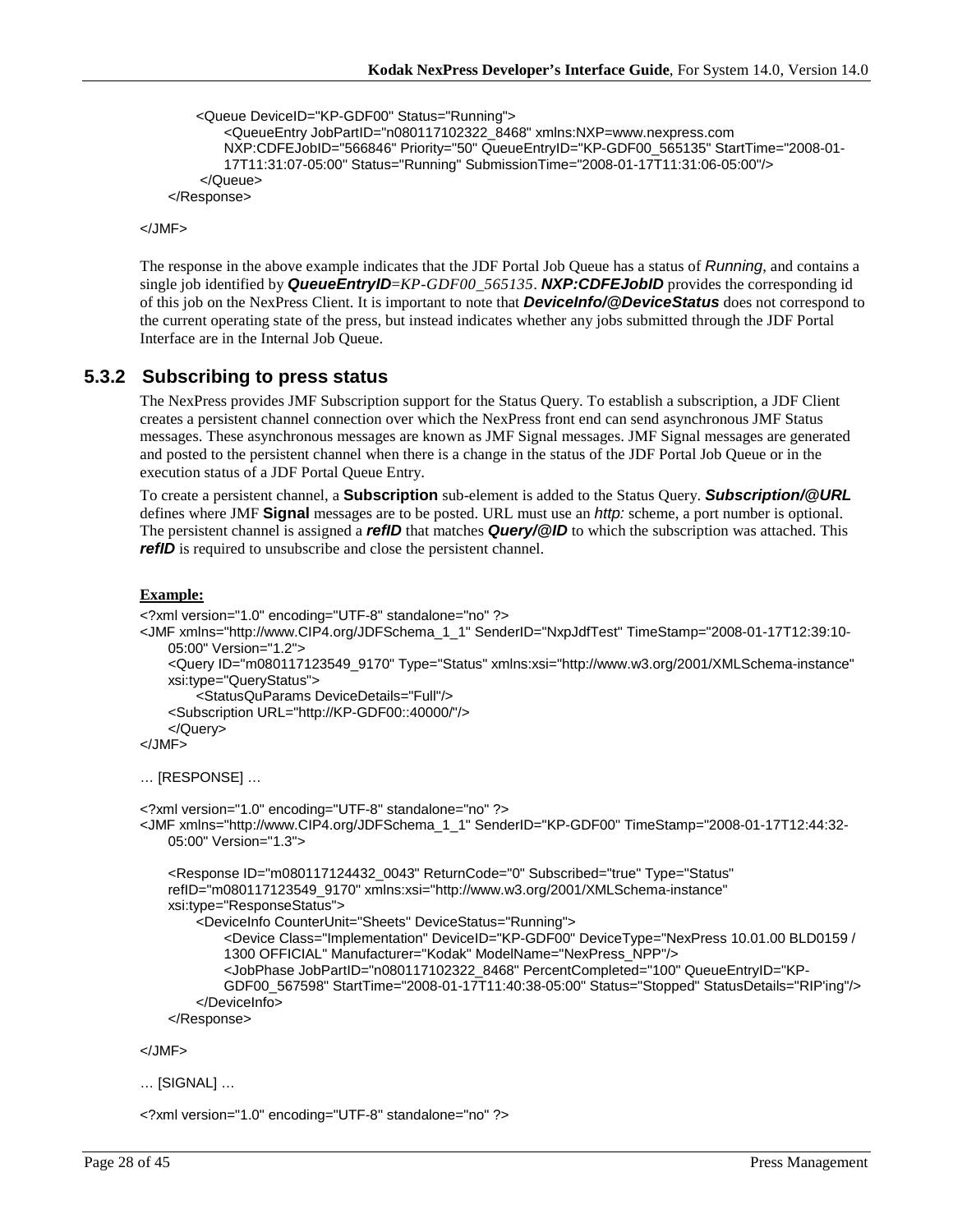<JMF xmlns="http://www.CIP4.org/JDFSchema\_1\_1" SenderID="KP-GDF00" TimeStamp="2008-01-17T12:44:32- 05:00" Version="1.3">

```
 <Signal ID="m080117124432_0044" Type="Status" refID="m080117123549_9170" 
xmlns:xsi="http://www.w3.org/2001/XMLSchema-instance" xsi:type="SignalStatus">
     <DeviceInfo CounterUnit="Sheets" DeviceStatus="Running">
        <Device Class="Implementation" DeviceID="KP-GDF00" DeviceType="NexPress 10.01.00 BLD0159 / 
        1300 OFFICIAL" Manufacturer="Kodak" ModelName="NexPress_NPP"/>
        <JobPhase JobPartID="n080117102322_8468" PercentCompleted="100" QueueEntryID="KP-
        GDF00_567598" StartTime="2008-01-17T11:40:38-05:00" Status="Stopped" StatusDetails="RIP'ing"/>
     </DeviceInfo>
 </Signal>
```

```
</JMF>
```
The example JMF **Query** message above creates a persistent channel for a Status Query with DeviceDetails="Full". *Response/@Subscribed* confirms that the persistent channel was created. The NexPress front end will post asynchronous JMF **Signal** messages to the URL *http://KP-GDF00::40000* over the persistent channel, and identify these signals with a RefID of *m080117123549\_9170*. An initial JMF **Signal** message is posted when the channel is opened. The NexPress does not maintain a mapping of persistent channels with the originating query; all generated signals are sent to every open persistent channel regardless of the subscription request.

### <span id="page-28-0"></span>**5.3.3 Unsubscribing to press status**

To close a persistent channel, the JMF **StopPersistentChannel** command is sent to the JMF Management Interface. The value of *StopPersChParams/@URL* must match the URL of the original subscription; the value of *StopPersChParams/@ChannelID* must match refID assigned to the channel.

#### **Example:**

```
<?xml version="1.0" encoding="UTF-8" standalone="no" ?>
```
<JMF xmlns="http://www.CIP4.org/JDFSchema\_1\_1" SenderID="NxpJdfTest" TimeStamp="2008-01-17T12:41:45- 05:00" Version="1.2">

```
 <Command ID="m080117123549_9170" Type="StopPersistentChannel"
```
xmlns:xsi="http://www.w3.org/2001/XMLSchema-instance" xsi:type="CommandStopPersistentChannel"> <StopPersChParams ChannelID="m080117123549\_9170" URL="http://KP-GDF00::40000/"/>

 </Command>  $<$ /JMF $>$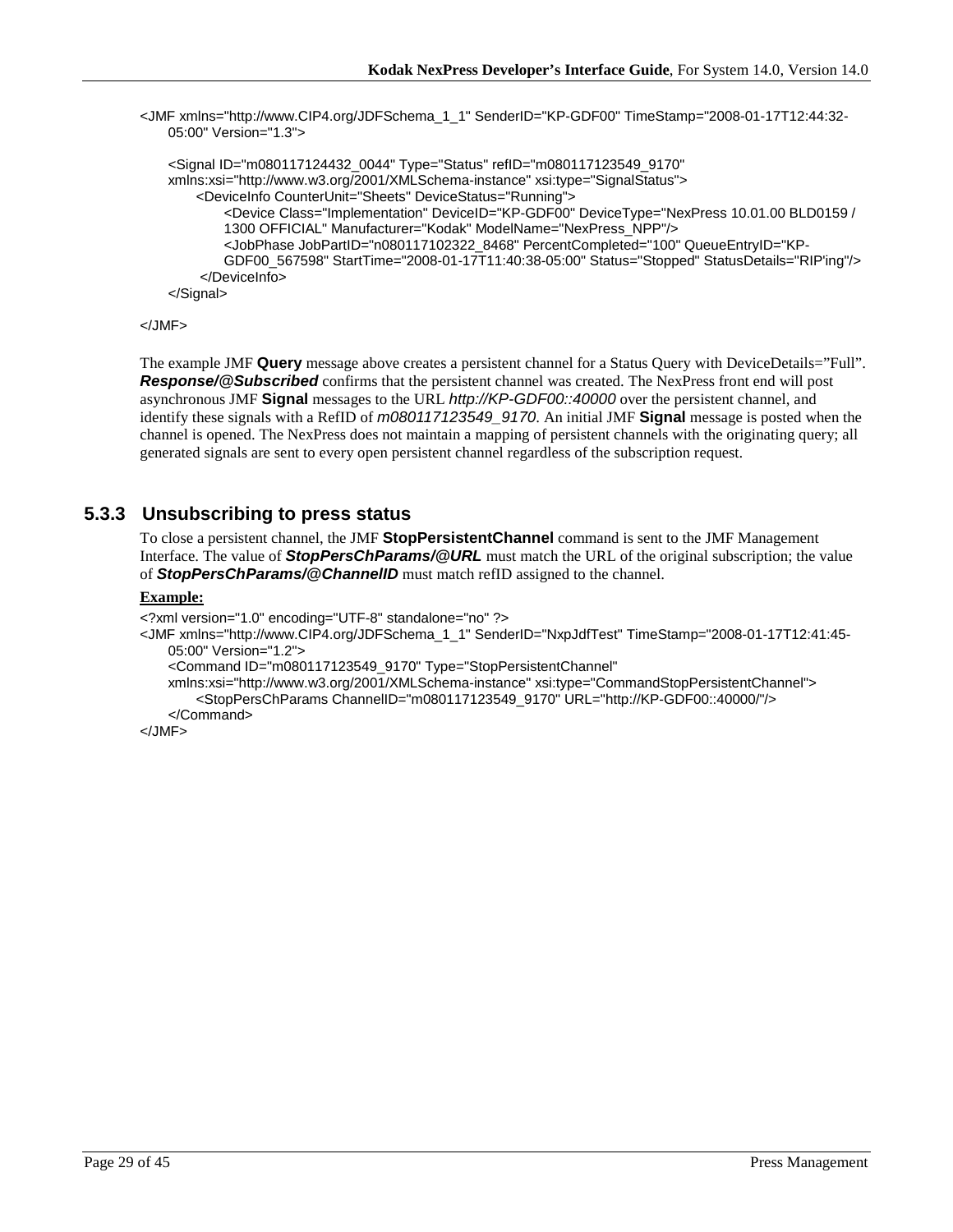# <span id="page-29-0"></span>**6 Job Submission**

The NexPress front end offers two job submission interfaces: the Virtual Printer Hot Folder and the JDF Portal Interface. These interfaces are described in section [3.4.3.](#page-17-1) The choice of job submission interface for a given job depends upon workflow requirements, available workflow tools and Workflow Controller support. The Virtual Printer Hot Folder and the JDF Portal Interface provide different levels of job ticket and PDL support.

# <span id="page-29-1"></span>**6.1 Submitting to the Virtual Printer Hot Folder**

The following table summarizes the Structured Document Formats that can be submitted through the Virtual Printer Hot Folder. VPJTT stands for Virtual Printer Hot Folder Job Ticket Template.

| Format                                                                                          | <b>PDL</b> | <b>Job Ticket</b>                           | <b>Page Composition</b>                      | <b>Media Identification</b>                             |
|-------------------------------------------------------------------------------------------------|------------|---------------------------------------------|----------------------------------------------|---------------------------------------------------------|
| PDF, PDF/VT                                                                                     | <b>PDF</b> | PJTF/VPJTT                                  | <b>PDF</b>                                   | <b>VPJTT</b>                                            |
| PDF, PDF/VT (Stamp)<br>Annotated)                                                               | <b>PDF</b> | PJTF/VPJTT                                  | <b>PDF</b>                                   | <b>PDF Stamp Annotations</b>                            |
| Single/Multiple File<br>PPML/VDX                                                                | <b>PDF</b> | <b>VPJTT</b>                                | PPML/VDX                                     | <b>VPJTT</b>                                            |
| PostScript                                                                                      | <b>PS</b>  | <b>VPJTT</b>                                | PDF (produced<br>from PS upon<br>submission) | <b>VPJTT</b>                                            |
| Single/Multiple File<br>PPML/VDX (with<br>embedded JDF MediaIntent,<br>or embedded JDF Process) | <b>PDF</b> | Embedded JDF<br>(MediaIntent or<br>Process) | PPML/VDX                                     | <b>JDF</b> Media Intent or <b>JDF</b><br><b>Process</b> |
| <b>PDF</b>                                                                                      | <b>PDF</b> | Embedded JDF<br>Process                     | <b>PDF</b>                                   | <b>JDF</b> Process                                      |

The table above identifies the PDL, job ticket, page composition and media identification for each Structured Document Format. A PJTF job ticket can be embedded in the PDL for table entries containing PJTF/VPJTT Job Tickets; the embedded ticket will be merged with the VPJTT.

### <span id="page-29-2"></span>**6.1.1 PDF & PDF/VT**

Adobe® PDF files can be submitted directly to the Virtual Printer Hot Folder interface. Each file submission constitutes a single print run. Job ticket settings are determined as follows:

- Merging of PJTF settings embedded in the PDF file with the Virtual Printer Job Ticket Template. Embedded PJTF settings take precedence over a corresponding value from the VPJTT. Refer to [KNDIR] for specific merge rules.
- If the submitted PDF file doesn't contain embedded PJTF, all job ticket settings are obtained from the Virtual Printer Job Ticket Template. Support for embedded PJTF may be deprecated in future releases. NexPress extensions to PJTF are not documented in this interface guide, or in [KNDIR]. Creation of a JDF job ticket, and submission to the JDF Portal interface, is recommended as an alternative to embedded PJTF. A conversion tool has been created for internal use that converts NexPress PJTF tickets into JDF; customer availablity of this conversion library has not been determined. Contact your support representative if you need to convert existing PJTF tickets into JDF.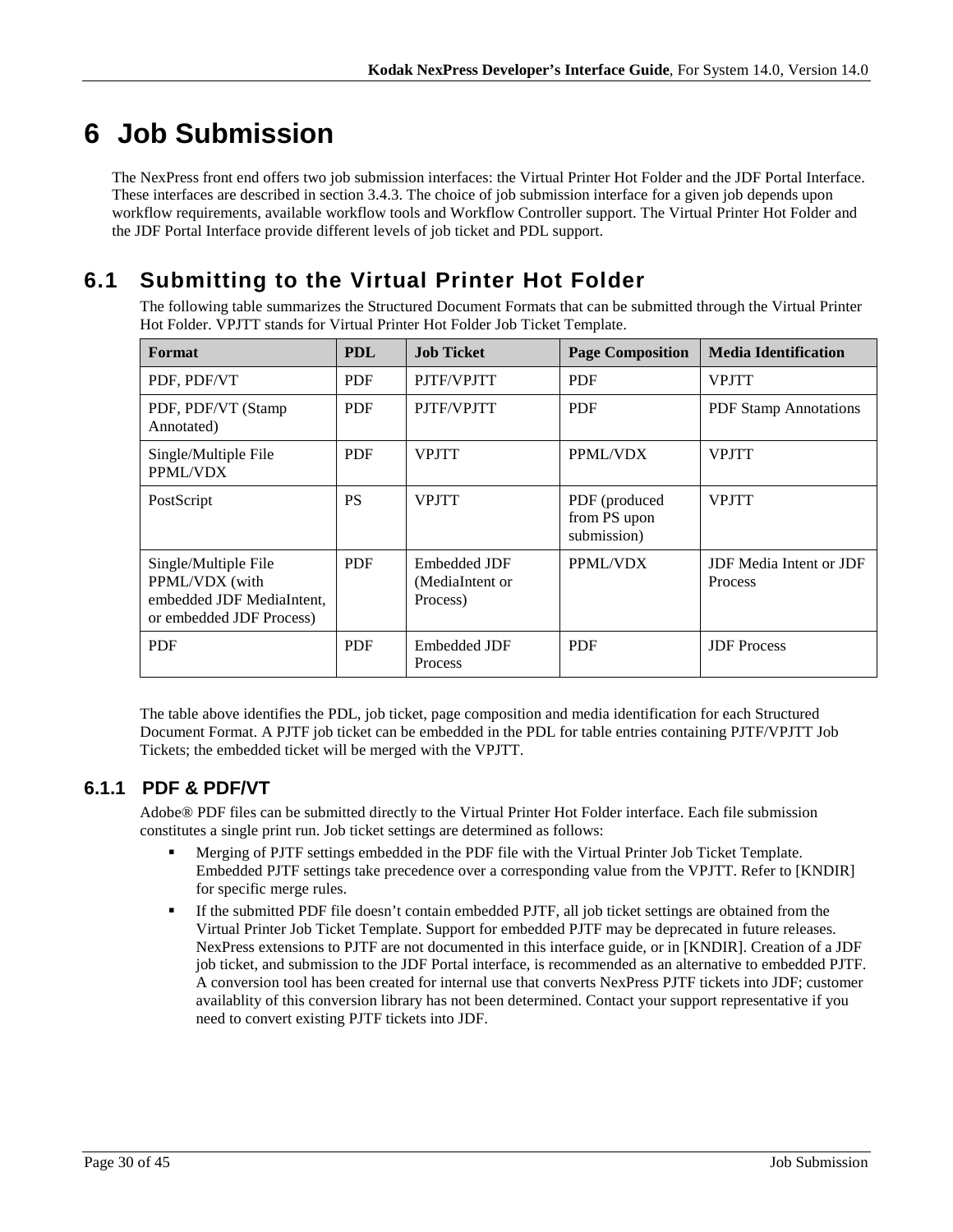## <span id="page-30-0"></span>**6.1.2 PDF & PDF/VT with Stamp Annotations**

The Virtual Printer Hot Folder interface accepts direct submission of Adobe® PDF files that contain stamp annotations for media usage; each file submission constitutes a single print run. Job ticket settings are determined as follows:

- Merging of PJTF settings embedded in the PDF file with the settings specified in the Virtual Printer Job Ticket Template. Embedded PJTF settings take precedence over a corresponding value from the VPJTT. Refer to [KNDIR] for specific merge rules.
- If the submitted PDF file doesn't contain embedded PJTF, all job ticket settings are obtained from the Virtual Printer Job Ticket Template.
- The logical to physical media mapping of PDF stamp annotations is specified by the combined VPJTT and embedded PJTF. Non-stamp annotated pages of a PDF file are treated by the NexPress front end as implicitly mapped to *Body* media. Consequently, a single-substrate PDF-based job does not need to use PDF stamp annotation because all its pages implicitly map to *Body* media. The use of explicit *Cover* and *Insert* PDF stamp annotations is only necessary when a second or third media is required.

### <span id="page-30-1"></span>**6.1.3 PostScript**

Adobe® PS files can be submitted directly to the Virtual Printer Hot Folder interface. Each file submission constitutes a single print run. All PostScript data is converted to PDF within the NexPress front end. In this way, all of the benefits of a PDF based job ticketed workflow are available for jobs initially encoded in PostScript. Prepress processing of the PostScript data is subject to settings specified in the Virtual Printer Job Ticket Template associated with the Virtual Printer Hot Folder. Embedded PJTF and PDF Stamp annotations are not used with PostScript.

## <span id="page-30-2"></span>**6.1.4 Single/Multiple-File PPML/VDX**

A PPML/VDX-Layout file (either Single-File PPML/VDX or Multiple-File PPML/VDX formats) can be submitted directly to the Virtual Printer Hot Folder interface. Each file submission constitutes a single print run. Job ticket settings are specified in the Virtual Printer Job Ticket Template or from the embedded JDF Process Job Ticket. Embedded PJTF is ignored for PPML/VDX submissions.

Submission into the JDF Portal Interface with a fully specified JDF Process job ticket is preferred. Alternatively, JDF Process or JDF MediaIntent can be embedded into the PPML/VDX and submitted into a Virtual Printer Hot Folder.

### **Example: PPML/VDX**

This example shows a Single-File PPML/VDX. Each **JOB** element shown contains three **DOCUMENT** elements, and each **DOCUMENT** element specifies the reader-ordered content pages.

```
%PDF-1.5
…
587 0 obj
<< /Length … >>
stream
<PPMLVDX>
   <ContentBindingTable> … </ContentBindingTable>
   <Layout>
       <PPML>
           …
           <PAGE_DESIGN TrimBox="0 0 612 792" BleedBox="-18 -18 630 810"/>
           <JOB Label="0"><DOCUMENT Label="FCover">
                   <PAGE0/>
                   <PAGE1/>
               </DOCUMENT>
               <DOCUMENT Label="Body"> 
                   <PAGE2/>
                   <PAGE3/>
                   <PAGE4/>
                   …
```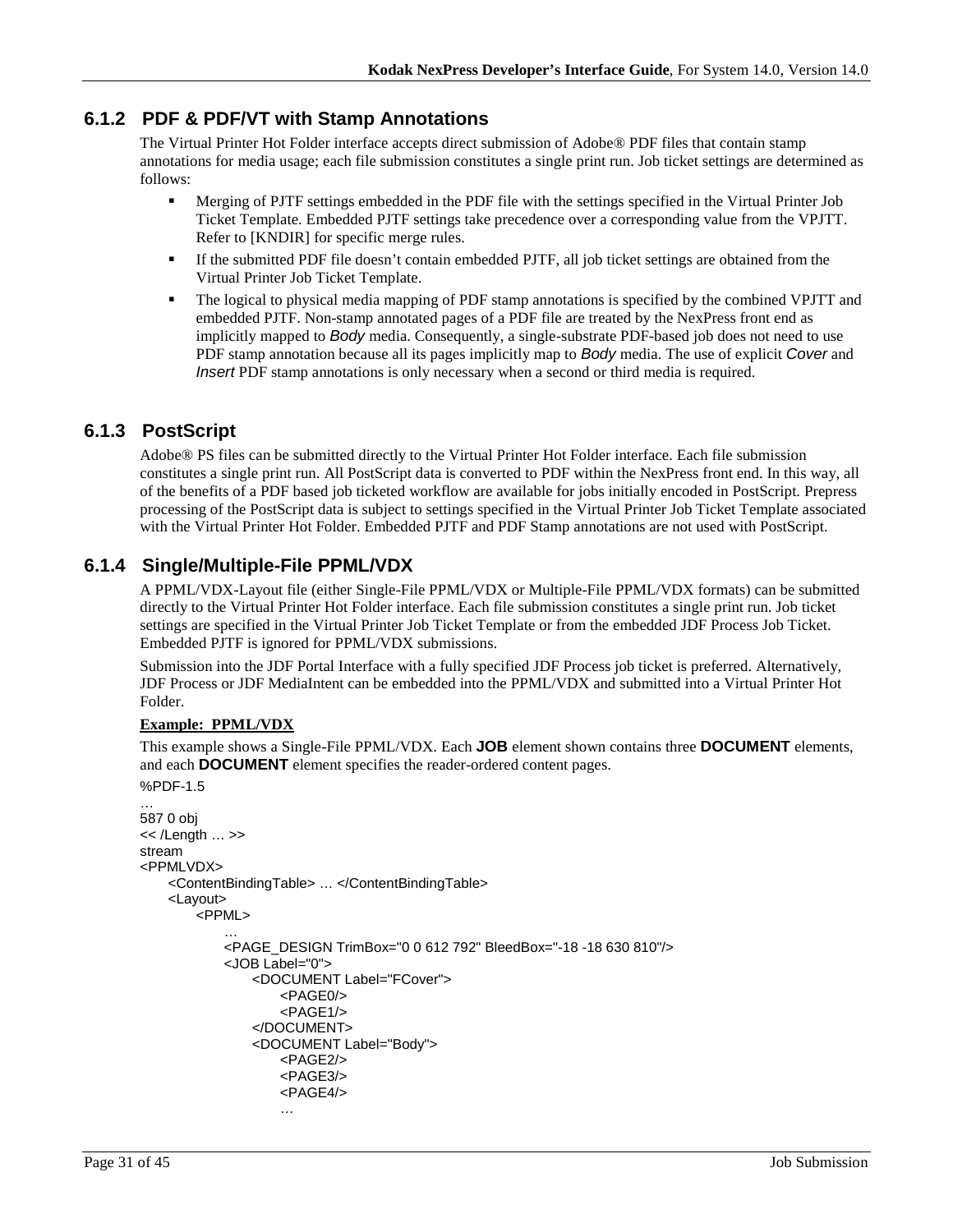```
<PAGEm/>
              </DOCUMENT>
              <DOCUMENT Label="BCover">
                 <PAGEm+1/>
                  <PAGEm+2/>
              </DOCUMENT>
          </JOB>
           …
           <JOB Label="3"">
              <DOCUMENT Label="FCover">
                 <PAGE0/>
                 <PAGE1/>
              </DOCUMENT>
              <DOCUMENT Label="Body"> 
                 <PAGE2/>
                 <PAGE3/>
                 <PAGE4/>
                  …
                 <PAGEn/>
              </DOCUMENT>
              <DOCUMENT Label="BCover">
                  <PAGEn+1/>
                 <PAGEn+2/>
              </DOCUMENT>
          </JOB></PPML>
   </Layout>
</PPMLVDX>
endstream
endobj
…
%%EOF
```
## <span id="page-31-0"></span>**6.1.5 Single/Multiple-File PPML/VDX with JDF MediaIntent**

A PPML/VDX-Layout file (either Single-File PPML/VDX or Multiple-File PPML/VDX formats) containing embedded JDF MediaIntent can be submitted directly to the Virtual Printer Hot Folder interface. Each file submission constitutes a single print run. Job ticket settings are determined as follows:

- Merging of **MediaIntent** resources in JDF Product Intent with the settings specified in the Virtual Printer Job Ticket Template. **MediaIntent** resource settings take precedence over the media settings in the VPJTT. The value of attribute *MediaIntent/StockBrand/@Actual* attribute identifies the logical to physical media mapping. Refer to [KNDIR] for more detail.
- If the submitted PDF file doesn't contain embedded JDF **MediaIntent**, all job ticket settings are obtained from the Virtual Printer Job Ticket Template.
- Virtual Printer Job Ticket Template settings MUST provide appropriate default process parameterization to insure proper processing, since the NexPress front end uses only the **MediaIntent** resource. In general, the VPJTT specifies imposition layout, sheet-loading parameters (i.e. page distribution scheme, etc…), collation, output stack disjointing requirements, and the names of the physical medias corresponding to each of the three possible logical medias.

#### **Example: Embedded JDF MediaIntent**

The following example contains an embedded JDF Product Intent job ticket that could be used with the previous PPML/VDX example.

… 20 0 obj << /Length 21 0 R >>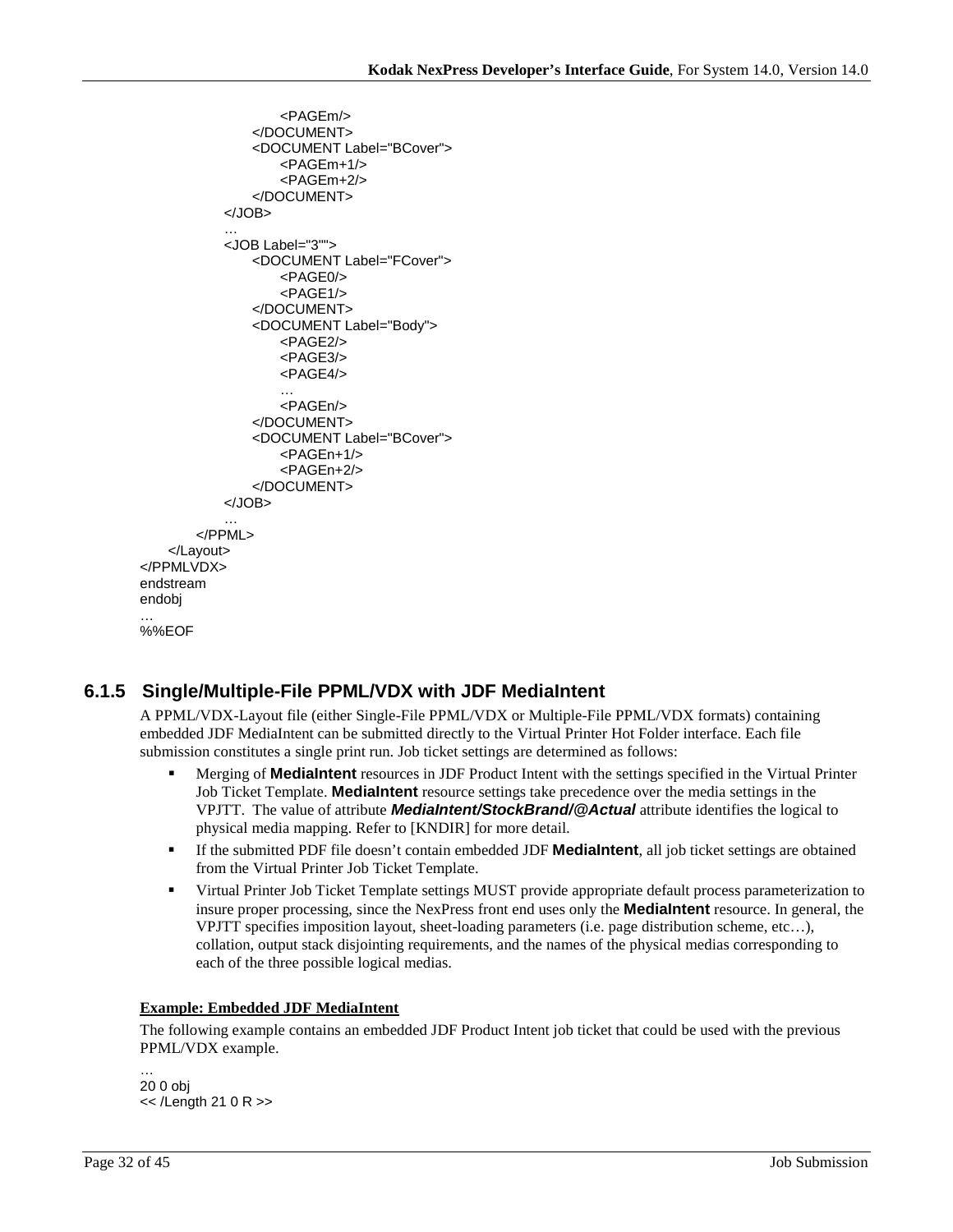```
stream
<?xml version="1.0" encoding="UTF-8"?>
<JDF ID="Booklet" Status="Waiting" Type="Product" Version="1.3" xmlns="http://www.CIP4.org/JDFSchema_1_1">
<ResourcePool>
    …
    <MediaIntent Class="Intent" ID="CoverMedia" Status="Available">
        <MediaType DataType="EnumerationSpan" Actual="Paper"/>
        <FrontCoatings DataType="EnumerationSpan" Actual="Glossy"/>
        <StockBrand DataType="StringSpan" Actual="Media1"/>
    </MediaIntent>
    <MediaIntent Class="Intent" ID="BodyMedia" Status="Available" >
        <MediaType DataType="EnumerationSpan" Actual="Paper"/>
        <FrontCoatings DataType="EnumerationSpan" Actual="Matte"/>
        <StockBrand DataType="StringSpan" Actual="Media0"/>
    </MediaIntent>
    …
</ResourcePool>
…
</ResourceLinkPool>
    …
    <MediaIntentLink Usage="Input" rRef="CoverMedia"/>
    <MediaIntentLink Usage="Input" rRef="BodyMedia"/>
    …
</ResourceLinkPool>
…
endstream
endobj
```

```
6.2 Submitting to the JDF Portal Interface
```
The following table summarizes the Structured Document Formats that can be submitted through the JDF Portal Interface.

| Format                                                    | <b>PDL</b>           | <b>Job Ticket</b>  | <b>Page Composition</b> | <b>Media Identification</b>                     |
|-----------------------------------------------------------|----------------------|--------------------|-------------------------|-------------------------------------------------|
| <b>JDF Process JT (PDF, PDF/VT)</b>                       | <b>PDF</b><br>PDF/VT | <b>JDF</b> Process | PDF, PDF/VT             | <b>JDF</b> Process                              |
| <b>JDF</b> Process JT<br>(Stamp Annotated PDF,<br>PDF/VT) | PDF.<br>PDF/VT       | <b>JDF</b> Process | PDF, PDF/VT             | <b>PDF</b> Stamp Annotations<br>and JDF Process |
| JDF Process JT (Single /<br>Multiple file PPML/VDX)       | <b>PDF</b>           | <b>JDF</b> Process | PPML/VDX                | <b>JDF</b> Process                              |

The JDF Portal Interface provides both an HTTP port and a hot-folder to receive submission requests.

JDF Portal Hot Folder: \\<servername>\HotFolder\JDFHotfolder

JDF Portal JMF Interface: Port 49700 services HTTP Post requests on behalf of the JDF Portal JMF Interface

A JDF Job Ticket is required for submission through the JDF Portal Interface; a page content file or PPML layout file cannot be submitted directly. Instead the JDF Process job ticket must reference the content file in its **RunList/LayoutElement/FileSpec**.

The first Combined Process Node found within the root JDF element of the submitted job ticket file will be processed. There are no configurable default job ticket settings for the JDF Portal Hot Folder; the JDF Process job ticket should include all required job settings.

…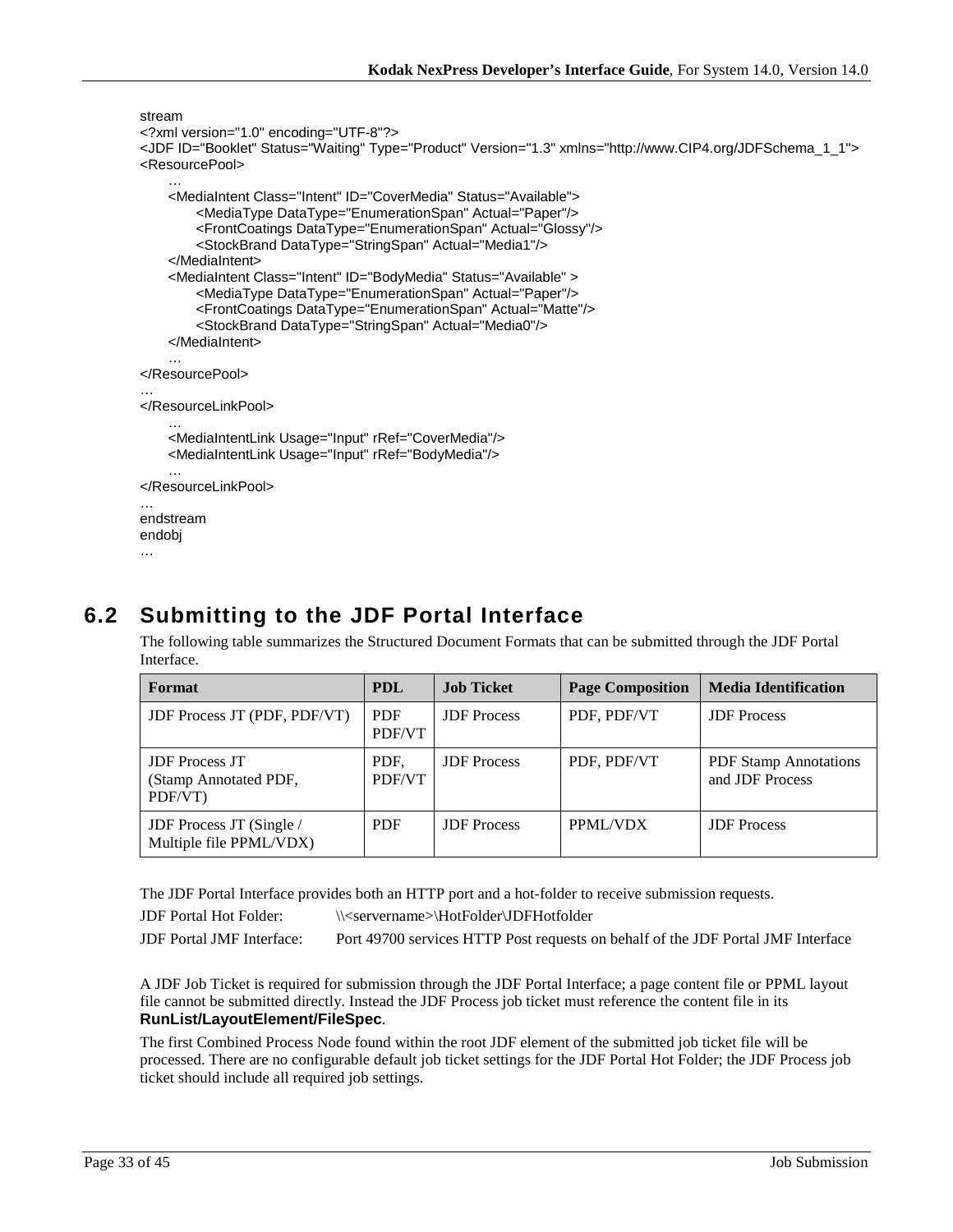The NexPress will resolve all dependent data resources, including any referenced content files. Job submission will fail, and printing will be aborted, if a content file cannot be resolved.

### <span id="page-33-0"></span>**6.2.1 The JDF Portal JMF Interface**

The NexPress front end's JDF Portal will accept JDF job tickets through its JDF Portal JMF Interface. JMF Submissions use the SubmitQueueEntry command; the JDF Process Job Ticket is usually packaged as a MIME attachment but URIs of "HTTP:", "FTP:", or "FILE:" scheme can also be used.

Content files can also be MIME encoded; these three part MIME packages contain a JMF **SubmitQueueEntry** command as the first part, a JDF Process job ticket as the second part, and PDF formatted file (i.e. PDF or PPML/VDX) as the third part. The MIME header for the content file attachment should specify "Content-Disposition: Attachment" and "Content-Type: application/pdf"; failure to do so limits the size of the attachment to several hundred megabytes. The content filename can also be specified with the disposition; e.g. Content-Disposition: Attachment; filename="test.pdf".

The JDF Portal assigns each submission a unique JDF Portal Queue Entry ID; this ID is returned in the SubmitQueueEntry response. The JDF Portal Queue Entry ID is used for job queue management, it can also be used to track job progress.

#### **Example: SubmitQueueEntry using two-part MIME**

```
MIME-Version: 1.0
Content-Type: multipart/related; boundary=-----967a0f3d165acc20
-------967a0f3d165acc20
Content-Type: application/vnd.cip4-jmf+xml
<?xml version="1.0" encoding="UTF-8" standalone="no" ?>
<JMF xmlns="http://www.CIP4.org/JDFSchema_1_1" SenderID="MessageSenderDevice" TimeStamp="2006-06-
    19T10:44:06-04:00" Version="1.3">
     <Command ID="m060619104406_0022" Type="SubmitQueueEntry" 
    xmlns:xsi="http://www.w3.org/2001/XMLSchema-instance" xsi:type="CommandSubmitQueueEntry">
         <QueueSubmissionParams Priority="2" URL="cid:jdfTag@kodak.com"/>
     </Command>
</JMF>
-------967a0f3d165acc20
Content-Type: application/vnd.cip4-jdf+xml
Content-ID: <idfTag@kodak.com>
<?xml version="1.0" encoding="UTF-8" standalone="no" ?>
<JDF xmlns="http://www.CIP4.org/JDFSchema_1_1" ID="n060619104402_0007" Status="Ready" Type="Combined" 
    Types="LayoutPreparation Imposition ColorSpaceConversion Interpreting Rendering Screening DigitalPrinting" 
    Version="1.3" xmlns:NXP="www.nexpress.com" xmlns:xsi="http://www.w3.org/2001/XMLSchema-instance" 
    xsi:type="Combined">
…
     <ResourcePool>
         <ScreeningParams Class="Parameter" ID="r060619104402_0008" NXP:ScreeningID="1" 
    Status="Available"/>
        <Component Amount="1" Class="Quantity" ComponentType="PartialProduct" ID="r060619104402_0009" 
        Status="Available"/>
         <RunList Class="Parameter" ID="r060619104402_0010" Status="Available">
             <LayoutElement>
                 <FileSpec URL=file://KP-GDF00/TestFiles/develop/onepage.pdf
                UserFileName="BC Plus_2005.pdf"/>
             </LayoutElement>
         </RunList>
…
</JDF>
-------967a0f3d165acc20—
```
### <span id="page-33-1"></span>**6.2.2 The JDF Portal Hot Folder**

The NexPress front end's JDF Portal will accept JDF job tickets through its JDF Portal Hot Folder. JDF job tickets can be copied into the hot folder, or placed into the folder using a simple drag and drop operation. No JMF response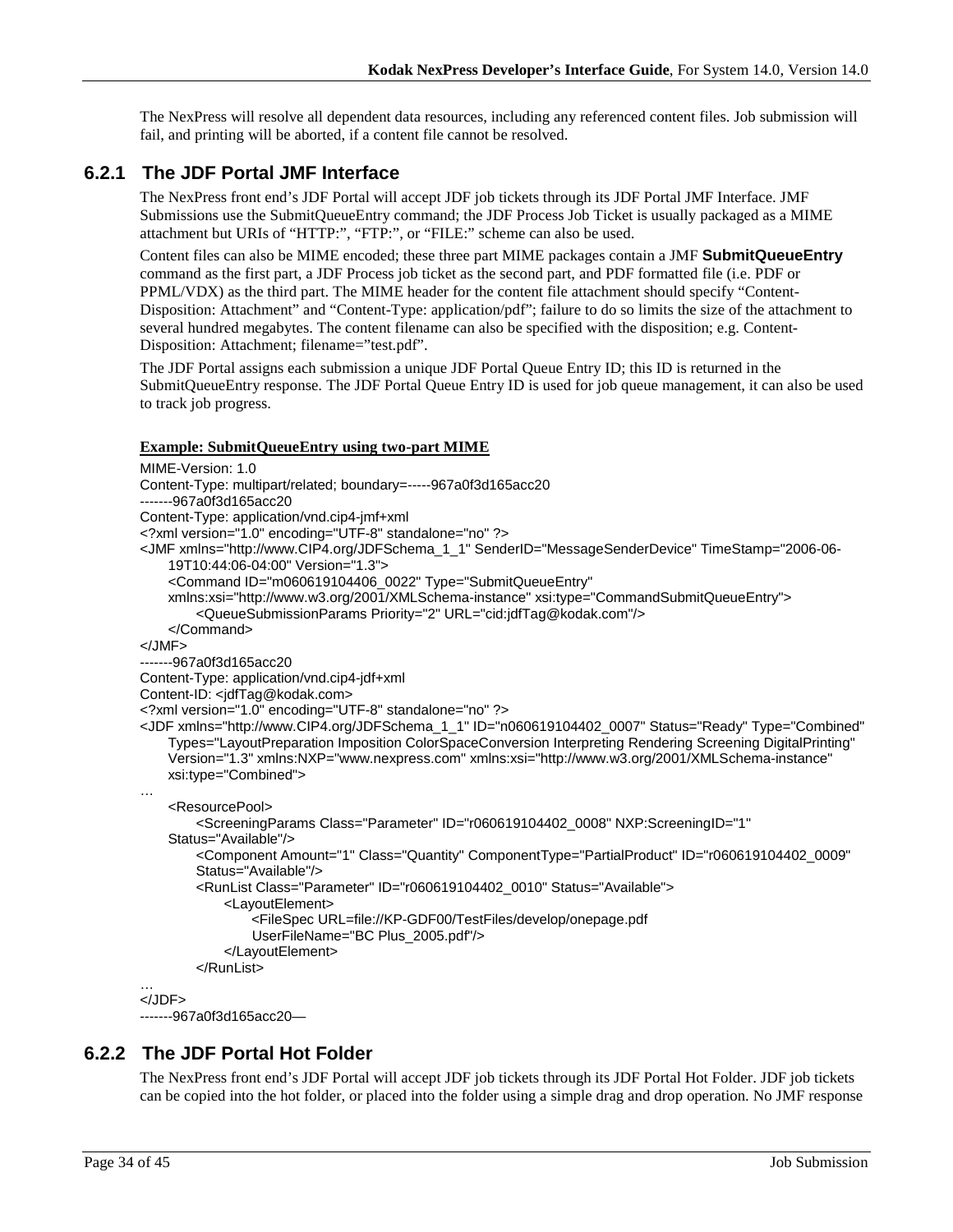is sent for jobs submitted to the hot folder. Signals will, however, be triggered by jobs submitted to the hot folder, and are sent to any open persistent channels.

### <span id="page-34-0"></span>**6.2.3 Locating Content Files**

The JDF Specification [JDF] provides several options for the location of content files and how they are specified within the JDF Job Ticket. *JDF/ResourcePool/RunList/LayoutElement/FileSpec/@URL* identifies within the JDF Job Ticket where the file is located. URL schemes of "FILE:", "FTP:", and "HTTP:" are supported. "CID:" is also supported for MIME packaged submissions using a MIME file to the JDF Portal Hot Folder, or a 3-part MIME with JMF SubmitQueueEntry.

There are several additional issues that need to be considered when a URL scheme of "FILE:" is used:

- The JDF Portal process within the NexPress front end must have appropriate permissions to access the specified file. This is not a problem if the content file is located on a directory or local share. It can become problematic in some networks if the NexPress is not part of the domain. When retrieving content from a remote server it is recommended to use the "HTTP:" URL scheme to avoid such network issues.
- Content files are not removed when the JDF Job has completed unless **Runlist/Disposition** is used.

#### <span id="page-34-1"></span>**6.2.3.1 Auto-Deletion of Content Files**

**FileSpec/Disposition** controls automatic deletion of content files. By default, the content file is preserved.

To enable automatic deletion, set *Disposition/@DispositionAction*="Delete". Only content files using a URL scheme of "FILE:" local to the DFE will be removed. When auto-deletion is enabled, the content file will be removed as the job finishes processing. *Disposition/@Until* can be used to specify an alternate removal time. The value of this attribute must be specified using ISO 8601 Date/Time format (i.e. yyyy-mm-ddThh:mm:ss-tz:tz). The file will be deleted within 5 minutes of the "Until" time provided.

### <span id="page-34-2"></span>**6.2.4 Media Selection**

Any JDF or PJTF embedded in the PDF file is ignored for submissions through the JDF Portal interface.

To assign media within a JDF file, the Media element can be partitioned by *SheetIndex* and/or *RunTags*, or an explicit LocationName value can be used with an unpartitioned Media element. See Section [4.1.1](#page-21-2) for details on specifying media using PDF stamp annotations. These annotations can be used with *RunTags* to assign pages to specific media.

#### <span id="page-34-3"></span>**6.2.4.1 Media/Location/@LocationName**

To define media using *Media/Location/@LocationName*, Media elements are defined and given LocationName values of Media0, Media1, Media2, or Media3. These LocationNames identify the four "logical trays" of the NexPress respectively known as "Body", "Cover", "Insert", and "Separator". With engine configurations of more than four supplies, "Media4", "Media5", …, "Media10" can be used to identify logical trays containing "Insert2", "Insert3", ... "Insert8" respectively.

The NexPress can infer values of **Location/@LocationName** from **DigitalPrintingParams** or **Media** partitioning if only Body and Cover media are used. For all other jobs, **Location/@LocationName** must be defined for each **Media**.

#### **Example: Media Selection Using LocationName**

In the following example, body pages will use SterlingUltraDigitalGloss\_118\_350x470, cover pages will use Wausau\_Bright\_White\_350\_350x470, and insert pages will use AquaTEC\_Permanent\_Uncoated\_237\_350x470.

 <Media Brand="SterlingUltraDigitalGloss\_118\_350x470" Class="Consumable" Dimension="992.11 1332.262" ID="r060619104402\_0011" NXP:ClearCoatBack="none" NXP:ClearCoatFront="none" Status="Available"> <Location LocationName="Media0"/>

</Media>

 <Media Brand="Wausau\_Bright\_White\_350\_350x470" Class="Consumable" Dimension="992.11 1332.262" ID="r060619104402\_0012" NXP:ClearCoatBack="none" NXP:ClearCoatFront="none" Status="Available"> <Location LocationName="Media1"/>

</Media>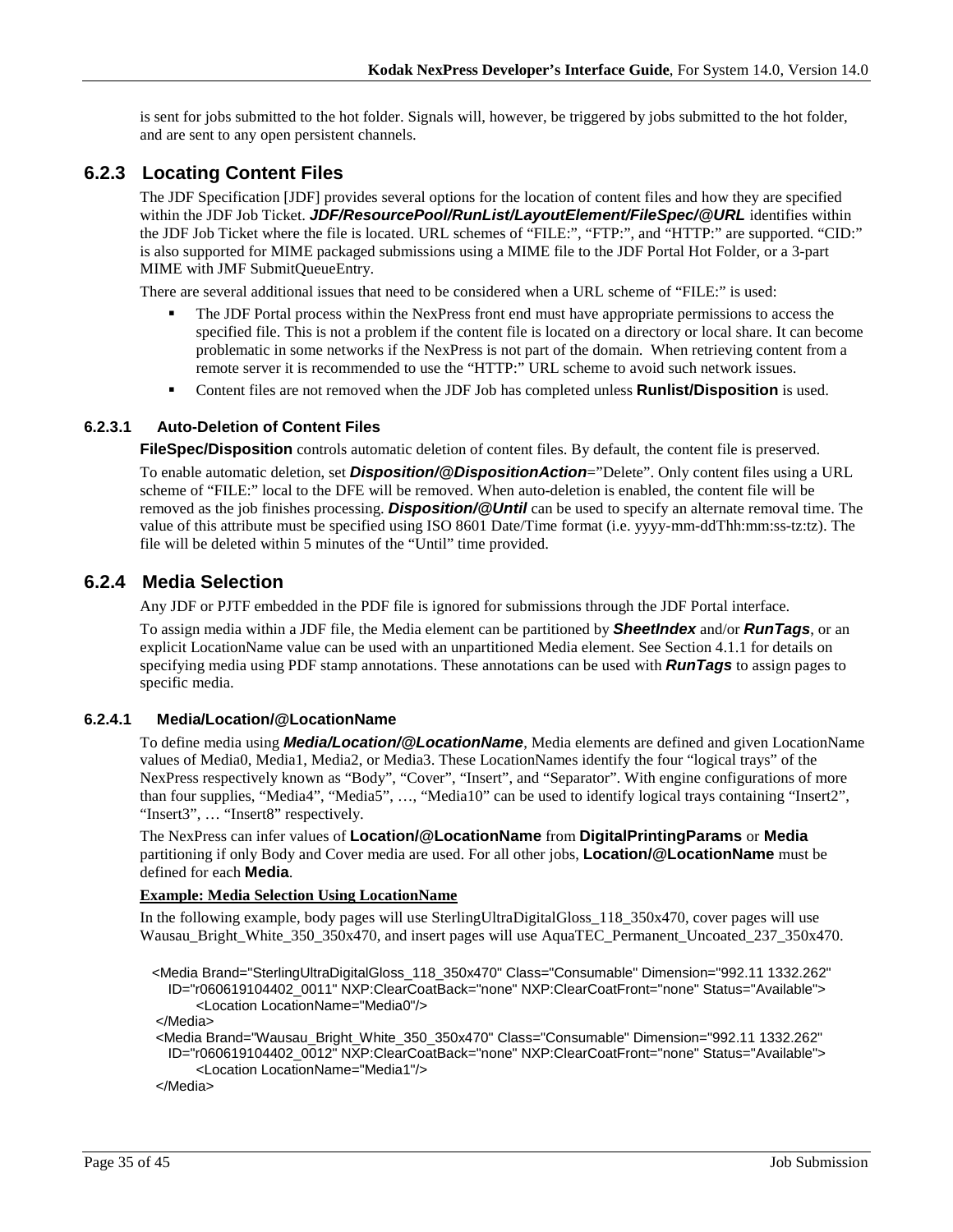<Media Brand="AquaTEC\_Permanent\_Uncoated\_237\_350x470" Class="Consumable" Dimension="992.11 1332.262" ID="r060619104402\_0013" NXP:ClearCoatBack="none" NXP:ClearCoatFront="none" Status="Available"> <Location LocationName="Media2"/>

```
 </Media>
```
#### <span id="page-35-0"></span>**6.2.4.2 DigitalPrintingParams/@SheetIndex**

To define media using *DigitalPrintingParams/@SheetIndex*, the DigitalPrintingParams should be partitioned using a SheetIndex that corresponds to the assigned sheet number. For example, to specify cover media, a SheetIndex of 0 is the front cover,  $-1$  is the back cover, and a range of  $1 \sim -2$  is all the sheets in between. When Media is partitioned or DigitalPrintingParams contains a MediaRef, the value of LocationName has no special significance.

#### **Example: Media Selection Using SheetIndex**

In the following example, body pages use SterlingUltraDigitalGloss\_118\_350x470, front cover pages use Wausau\_Bright\_White\_350\_350x470, and back cover pages use AquaTEC\_Permanent\_Uncoated\_237\_350x470.

```
 <Media Brand="SterlingUltraDigitalGloss_118_350x470" Class="Consumable" Dimension="992.11 1332.262" 
 ID="MediaForBody" NXP:ClearCoatBack="none" NXP:ClearCoatFront="none" Status="Available">
  <Location LocationName="Media0"/>
```
</Media>

```
 <Media Brand="Wausau_Bright_White_350_350x470" Class="Consumable" Dimension="992.11 1332.262" 
 ID="MediaForFrontCover" NXP:ClearCoatBack="none" NXP:ClearCoatFront="none" Status="Available">
  <Location LocationName="Media1"/>
```
</Media>

```
 <Media Brand="AquaTEC_Permanent_Uncoated_237_350x470" Class="Consumable" Dimension="992.11 
 1332.262" ID="MediaForInsert" NXP:ClearCoatBack="none" NXP:ClearCoatFront="none" Status="Available">
  <Location LocationName="Media2"/>
```
</Media>

```
…
<DigitalPrintingParams PartIDKeys="SheetIndex"… >
```

```
<DigitalPrintingParams SheetIndex="0">
```
<MediaRef rRef="MediaForFrontCover" /> </DigitalPrintingParams>

```
<DigitalPrintingParams SheetIndex="1 ~ -2">
```

```
<MediaRef rRef="MediaForBody" />
```

```
</DigitalPrintingParams>
```

```
<DigitalPrintingParams SheetIndex="-1">
```

```
<MediaRef rRef="MediaForInsert" />
```

```
</DigitalPrintingParams>
```

```
</DigitalPrintingParams>
```

```
…
```
…

```
- or -
```

```
<Media ID="MyMedias" Class="Consumable" Status="Available" PartIDKeys="SheetIndex">
    <Media SheetIndex="0" Brand="Wausau_Bright_White_350_350x470">
        <Location LocationName="Media1"/> <!- Media for Front Cover -->
    </Media>
    <Media SheetIndex="1 ~ -2" Brand="SterlingUltraDigitalGloss_118_350x470">
        <Location LocationName="Media0"/> <!- Media for Body -->
    </Media>
    <Media SheetIndex="-1" Brand="AquaTEC_Permanent_Uncoated_237_350x470">
        <Location LocationName="Media2"/> <!- Media for Back Cover / Insert -->
    </Media>
```
</Media>

### <span id="page-35-1"></span>**6.2.4.3 DigitalPrintingParams/@RunTags**

*DigitalPrintingParams/@RunTags* is used in the NexPress label methods (Stamp Annotation and PPML/VDX labels) for PDL page to media mapping.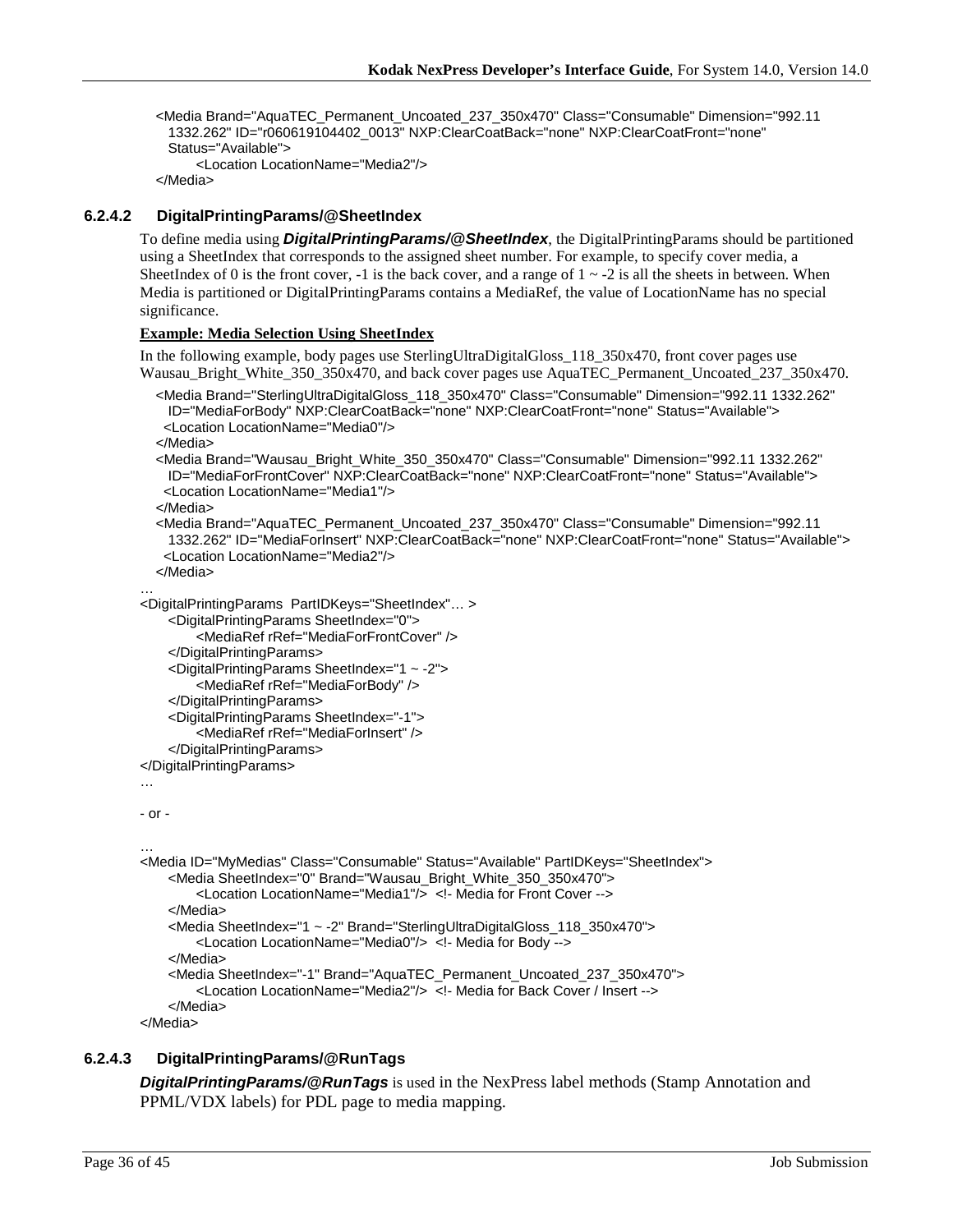When using Stamp Annotation, only the attribute values "SubstrateTypeCover" and "SubstrateTypeInsert" are valid RunTags values.

When using PPML/VDX labels, the attribute values must correspond to the arbitrary values of the PPML [DOCUMENT/@Label](mailto:DOCUMENT/@Label) attributes.

If the value of RunTags has no correspondence with a PDF stamp annotation or PPML DOCUMENT/@Label then the media partition is ignored.

#### **Example: Media Selection Using RunTags**

In the following example, body pages use SterlingUltraDigitalGloss\_118\_350x470, and front cover pages use Wausau\_Bright\_White\_350\_350x470.

```
 <Media Brand="SterlingUltraDigitalGloss_118_350x470" Class="Consumable" Dimension="992.11 1332.262" 
    ID="MediaForBody" NXP:ClearCoatBack="none" NXP:ClearCoatFront="none" Status="Available">
    <Location LocationName="Media0"/>
   </Media>
   <Media Brand="Wausau_Bright_White_350_350x470" Class="Consumable" Dimension="992.11 1332.262" 
    ID="MediaForCover" NXP:ClearCoatBack="none" NXP:ClearCoatFront="none" Status="Available">
    <Location LocationName="Media1"/>
   </Media>
…
<DigitalPrintingParams PartIDKeys="RunTags"… >
    <MediaRef rRef="MediaForBody" />
    <DigitalPrintingParams RunTags="SubstrateTypeCover">
        <MediaRef rRef="MediaForCover" />
    </DigitalPrintingParams>
</DigitalPrintingParams>
…
- or -
…
<Media ID="MyMedias" Class="Consumable" Status="Available" PartIDKeys="RunTags">
    <Media RunTags="SubstrateTypeCover" Brand="Wausau_Bright_White_350_350x470">
        <Location LocationName="Media1"/> <!- Media for Cover -->
    </Media>
</Media>
```
#### <span id="page-36-0"></span>**6.2.4.4 Media/@SheetIndex and Media/@RunTags**

If partitioning by both *SheetIndex* and *RunTags*, partition first by *SheetIndex*, then by *RunTags*. These PartIDKeys are used together to apply the combination of NexPress cover-mode and label methods of page-to-media mapping.

#### **Example: Media selection examples using both SheetIndex and RunTags**

```
<Media ID="MyMedias" Class="Consumable" Status="Available" Brand=" SterlingUltraDigitalGloss_118_350x470" 
    PartIDKeys="SheetIndex RunTags">
    <Location LocationName="Media0"/> <!-- Body substrate default-->
    <Media SheetIndex="0 -1" Brand=" Wausau_Bright_White_350_350x470">
        <Location LocationName="Media1"/> <!- Cover media -->
    </Media>
    <Media SheetIndex="1 ~ -2" >
        <Media RunTags="SubstrateTypeCover" Brand=" Wausau_Bright_White_350_350x470">
            <Location LocationName="Media1"/>
        </Media>
        <Media RunTags="SubstrateTypeInsert" Brand=" AquaTEC_Permanent_Uncoated_237_350x470">
            <Location LocationName="Media2"/>
        </Media>
    </Media>
```
…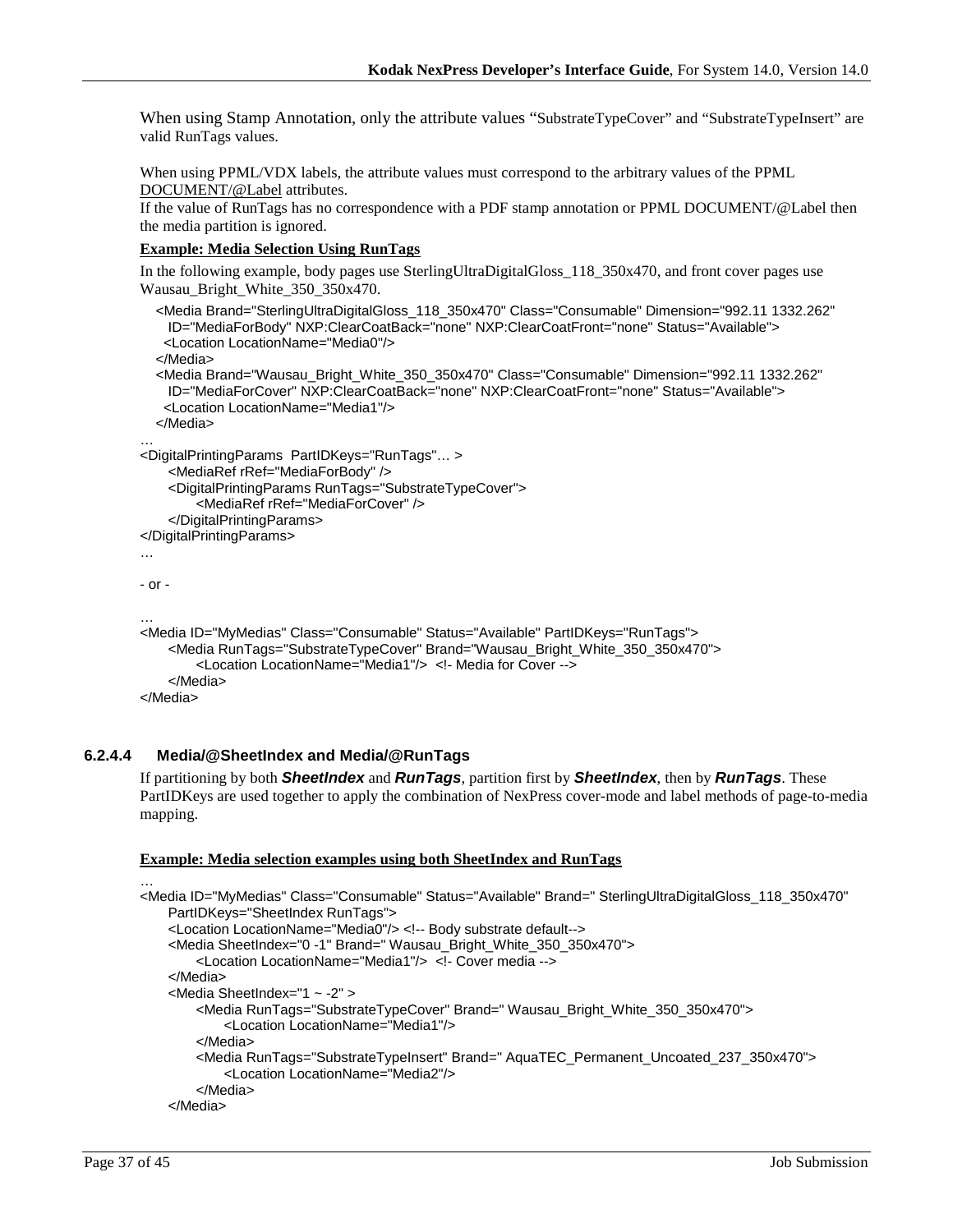</Media>

#### …

## <span id="page-37-0"></span>**6.2.5 Single/Multiple PPML/VDX with JDF Process**

The JDF Portal Interface does not process JDF Intent; consequently JDF MediaIntent cannot be used with PPML/VDX submitted through the JDF Portal. Instead the PPML/VDX must specify imposed production sheet surfaces directly. Production sheets are imposed sheet layouts in which the PPML **PAGE** elements describe the contents of complete impositions including sheet marks (not individual reader content pages). These sheet definitions are presented in the order they are to be printed.

In the JDF Process job ticket, PPML **PAGE** elements should be treated as imposed sheet surface definitions and not as a reader-ordered set of pages to be imposed. The **LayoutPreparationParams** resource usually will specify a one-up layout (*LayoutPreparationParams/@NumberUp*="*1 1*", and either one or two-sided printing. Sheet marks and the details of the imposition layout are specified as part of the PPML graphical page content, and PPML pages are directly mapped to the front and/or back surfaces of a substrate. This is known as **Plain Imposition.**

NOTE: Supplemental PPML/VDX-Content files from the **ContentBindingTable** (for Multiple-file PPML/VDX) are fetched as content data during the resource collection phase of job execution. The job is aborted if any content files cannot be resolved.

#### **Example: Media selection using RunTag partitioning with PPML/VDX**

```
<PPML ...>
...
    <JOB>
       <DOCUMENT Label="FCover">
           <PAGE> ... </Page>
           <PAGE> ... </Page>
       </DOCUMENT>
       <DOCUMENT Label="Body">
           <PAGE> ... </Page>
           <PAGE> ... </Page>
           <PAGE> ... </Page>
           <PAGE> ... </Page>
           ...
       </DOCUMENT>
       <DOCUMENT Label="BCover">
           <PAGE> ... </Page>
           <PAGE> ... </Page>
       </DOCUMENT>
    </JOB>
    ...
    <JOB>
       <DOCUMENT Label="FCover">
           <PAGE> ... </Page>
           <PAGE> ... </Page>
       </DOCUMENT>
       <DOCUMENT Label="Body">
           <PAGE> ... </Page>
           <PAGE> ... </Page>
           <PAGE> ... </Page>
           <PAGE> ... </Page>
           ...
       </DOCUMENT>
       <DOCUMENT Label="BCover">
           <PAGE> ... </Page>
           <PAGE> ... </Page>
       </DOCUMENT>
    </JOB>
</PPML>
```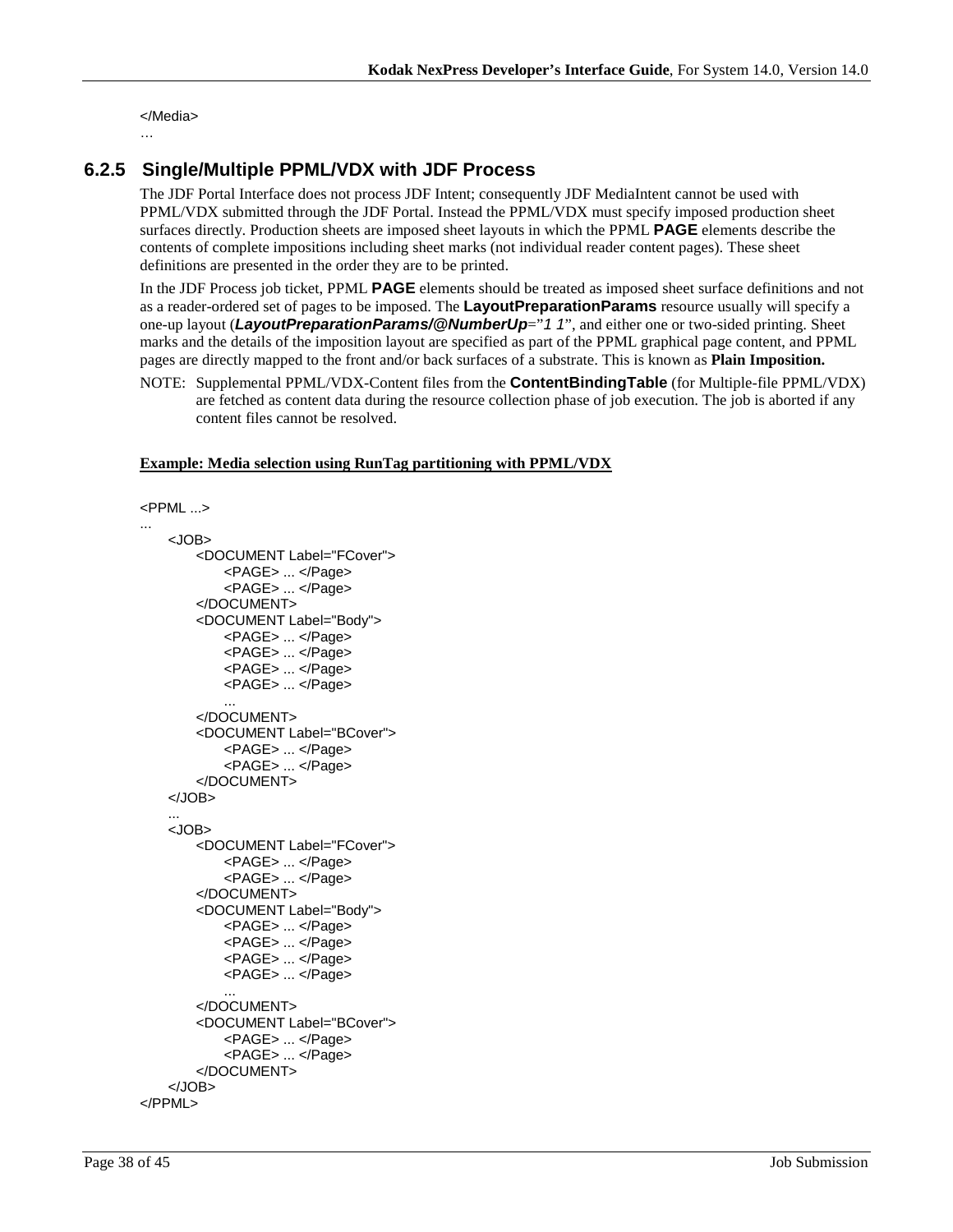```
…
<Media ID="MyMedias" Class="Consumable" Status="Available" PartIDKeys="RunTags">
    <Media RunTags="FCover" Brand="Wausau_Bright_White_350_350x470">
        <Location LocationName="Media1"/> <!- Cover media -->
    </Media>
    <Media RunTags="Body" Brand="SterlingUltraDigitalGloss_118_350x470">
        <Location LocationName="Media0"/> <!-- Body substrate -->
    </Media>
   <Media RunTags="BCover" Brand="Wausau_Bright_White_350_350x470">
        <Location LocationName="Media1"/> <!- Cover media -->
    </Media>
</Media>
…
```
#### **Example: PPML/VDX print range specified by set numbers**

The following sample shows the specification of a print range using set numbers. Using zero-based counting, the instances 0 to 99 are to be printed from the total number of records in the VDX file. *RunList/@Sets* is supported only for VDX/PPML files because VDX instances are RIPped and printed independently.

```
…
<ResourcePool>
```

```
<RunList ID="RLBooklet" Class="Parameter" Status="Available" ComponentGranularity="Set" Sets="0 ~ 99">
        <LayoutElement ElementType="Multiset">
            <FileSpec URL="File://KP-GDF00/TestFiles/develop/VDX/records10_pages10.vdx"/>
        </LayoutElement>
    </RunList>
</ResourceLinkPool>
…
<ResourceLinkPool>
    <RunListLink rRef="RLBooklet" CombinedProcessIndex="6" Usage="Input"/>
```
</ResourceLinkPool>

### <span id="page-38-0"></span>**6.2.6 Identifying a JDF Portal job after submission**

The JDF Portal assigns each submission a unique JDF Portal Queue Entry ID; this ID is returned in the SubmitQueueEntry response. A JDF Client must manage the association of each **QueueEntryID** value with a submitted job. This ID is required for control of the submitted job or to display job status. It is difficult to obtain this association for jobs submitted into the JDF Portal Hot Folder rather than through the JMF Interface. Jobs submitted into a Virtual Printer Hot Folder cannot be viewed or managed using the JDF Portal.

A job is assigned a second identifier upon submission to the Internal Job Queue. This ID, known as the NXP:CDFEJobID, is displayed on the NexPress Client. It is reported in the queueEntry of all JDF jobs that have begun processing.

The NexPress Client can be configured to identify jobs submitted through the JDF Portal Interface. By default, the JDF field is not shown in the Client's job list. If desired, change the preferences of one or more tabs in the Jobs screen to display the field. The JDF Portal Queue Entry ID cannot be displayed on the NexPress Client.

The JDF Job Ticket controls the "Job Name" and "File Name" fields in the NexPress Client.

"Job Name" is determined by selecting the first defined field in the JDF job ticket from the following prioritized list:

- 1. *JDF/@DescriptiveName*
- 2. *JDF/@JobID* of the NexPress Combined Node. If *JDF/@JobPartID* is defined, a '-' is prepended to value of JobPartID and combined with *JDF/@JobID*.
- 3. *JDF/AncestorPool/Ancestor/@DescriptiveName*
- 4. *JDF/AncestorPool/Ancestor/@JobID*. If *JDF/ AncestorPool/Ancestor/@JobPartID* is defined, a '-' is prepended to value of JobPartID and combined with *JDF/AncestorPool/Ancestor/@JobID*.
- 5. *JDF/@ID*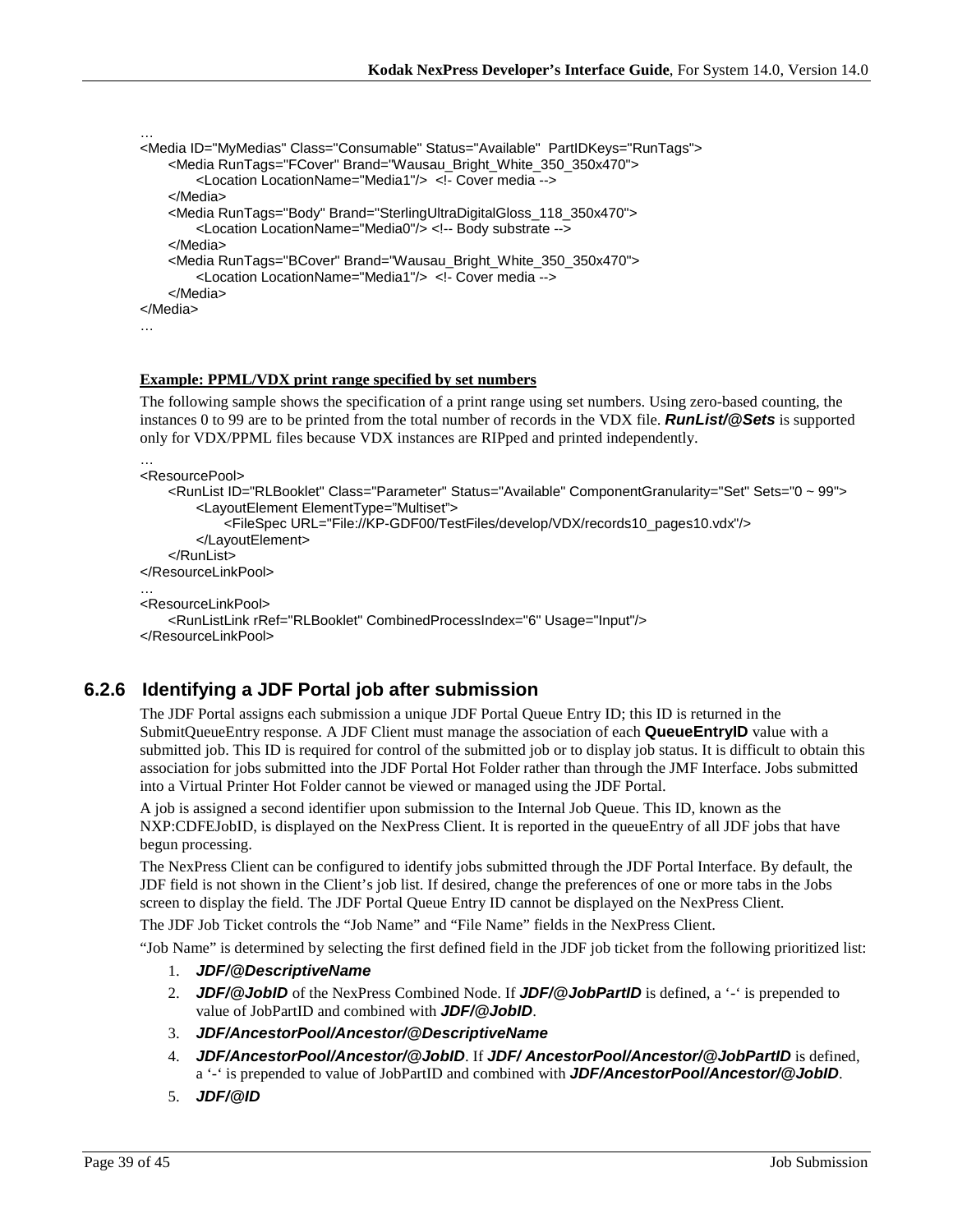"File Name" is determined by selecting the first defined field in the JDF job ticket using following list. If more than one FileSpec is found in the JDF, file name is set using the first FileSpec:

- 1. *JDF/ResourcePool/RunList/LayoutElement/FileSpec@UserFileName*
- 2. *JDF/ResourcePool/RunList/LayoutElement/FileSpec@URL* (pathname stripped)

### <span id="page-39-0"></span>**6.2.7 Accessing completed JDF Portal Job detail**

The NexPress updates the JDF AuditPool as the job is processed. There are two ways to obtain the completed JDF job ticket:

- The NexPress front end can be instructed to write the JDF file to a designated share folder or web server.
- The JDF file can be fetched from the JDF storage directory on the NexPress front end.
- To write a completed JDF job ticket file to a designated location, include either

*JDF/NodeInfo/TargetRoute/@URL* in the JDF Job Ticket or *QueueSubmissionParams/@ReturnURL* in the JMF SubmitQueueEntry. If both are supplied, *ReturnURL* takes precedence. To identify a web server, the URI has the format "HTTP://servername:PORT#/". To identify a file share that is writeable by the local system account, the URI has the format "FILE://servername/sharename/file."

If no other location is specified for the completed JDF ticket, it will be written to

c:\HotFolder\JDFHotfolder\Unmerged. The filename of the completed JDF ticket written to the Unmerged directory is system-generated and cannot be programmatically determined from the JDF Portal interface; use an explicit TargetRoute or ReturnURL to facilitate matching completed JDF with its submitted ticket.

JDF Storage Directory: \\<servername>\HotFolder\JDFHotFolder\Unmerged

#### **Example: Specifying TargetRoute in a JDF Job Ticket**

<?xml version="1.0" encoding="UTF-8" standalone="no" ?>

<JDF xmlns="http://www.CIP4.org/JDFSchema\_1\_1" ID="n060621083401\_0074" Status="Ready" Type="Combined" Types="LayoutPreparation Imposition ColorSpaceConversion Interpreting Rendering Screening DigitalPrinting" Version="1.3" xmlns:NXP="www.nexpress.com" xmlns:xsi="http://www.w3.org/2001/XMLSchema-instance" xsi:type="Combined">

…

<NodeInfo TargetRoute="file://KP-GDF00/ReturnJDF/ReturnJDF01.jdf"/> </JDF>

#### **Example: Specifying ReturnURL in JMF SubmitQueueEntry**

MIME-Version: 1.0 Content-Type: multipart/related; boundary=-----da2a52b369b4dffb -------da2a52b369b4dffb Content-Type: application/vnd.cip4-jmf+xml <?xml version="1.0" encoding="UTF-8" standalone="no" ?> <JMF xmlns="http://www.CIP4.org/JDFSchema\_1\_1" SenderID="MessageSenderDevice" TimeStamp="2006-06- 29T14:53:57-04:00" Version="1.3"> <Command ID="m060629145357\_0022" Type="SubmitQueueEntry" xmlns:xsi="http://www.w3.org/2001/XMLSchema-instance" xsi:type="CommandSubmitQueueEntry"> <QueueSubmissionParams Priority="2" ReturnURL=" file://KP-GDF00/ReturnJDF/ReturnJDF01.jdf " URL="cid:jdfTag@kodak.com"/> </Command> </JMF>

…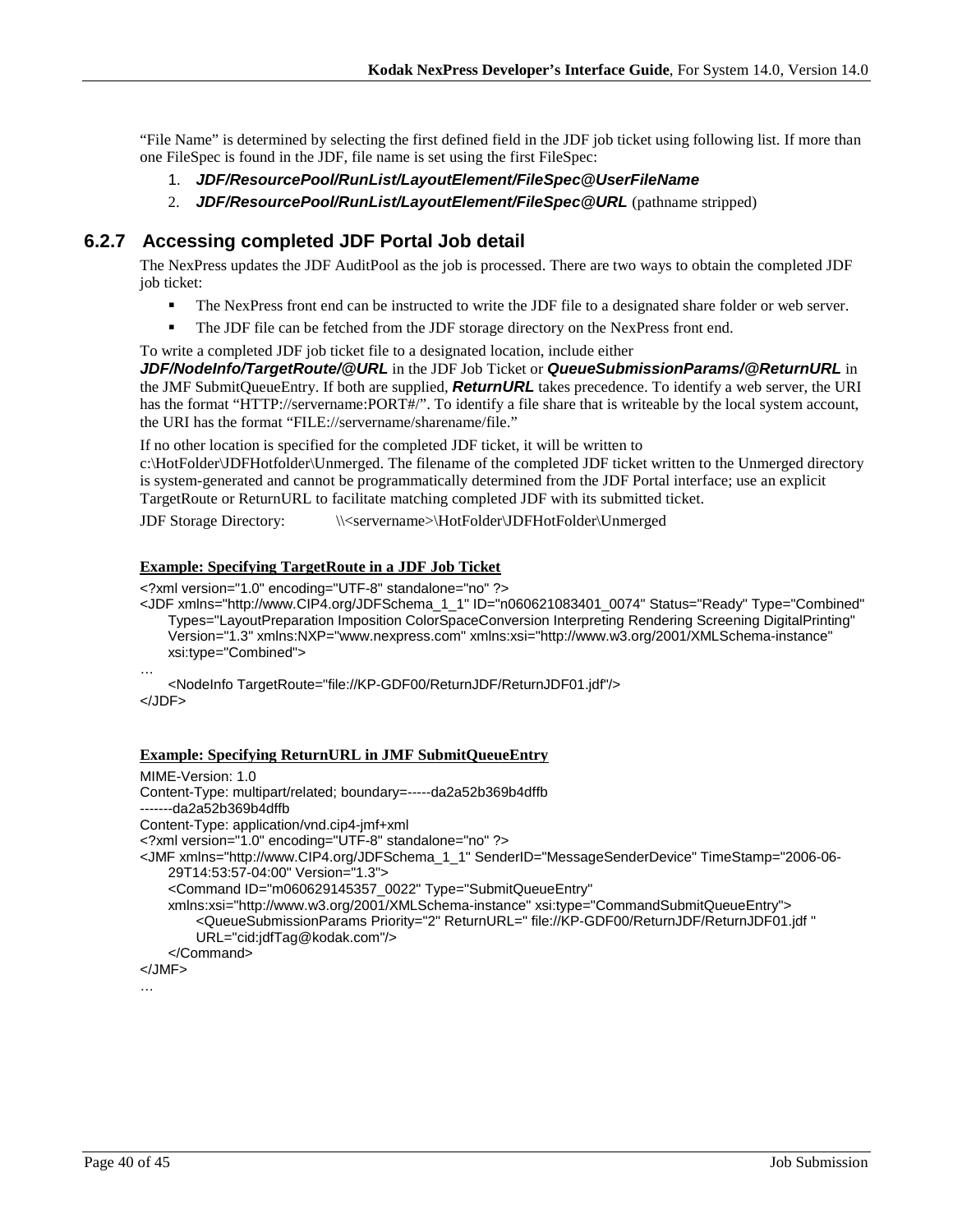# <span id="page-40-0"></span>**7 Job Management**

Only jobs submitted through the JDF Portal Interface can subsequently be managed using the JMF interface. Jobs submitted into a Virtual Printer Hot Folder cannot be viewed or managed using the JDF Portal, and the state of the JDF Portal Job Queue does not effect submission through the Virtual Printer Hot Folder.

# <span id="page-40-1"></span>**7.1 JDF Portal Job Queue Management**

The NexPress front end only supports management of the JDF Portal Queue using the JDF Portal JMF Interface. The portal supports the following queue management commands:

- Opening the JDF Portal Job Queue
- Closing the JDF Portal Job Queue
- **Holding the JDF Portal Job Queue**
- Resuming the JDF Portal Job Queue

The portal also supports the following queue handling query:

Querying the JDF Portal Job Queue status

The JDF Specification [JDF] identifies this group as Global Queue Handling messages. Details can be found in [JDF]. Any JMF global queue management messages defined in [JDF], but not supported by the NexPress front end are ignored.

Multiple JDF clients may be accessing the JDF Portal at the same time. Obvious race conditions will exist if multiple JDF clients attempt to control the state of the same JDF Portal Job Queue. It is recommended that only a single master JDF client manage the JDF Portal Job Queue state; if multiple peer JDF clients submit files to the same NexPress front end, it is recommended that the clients coordinate their use of the NexPress front end as a shared resource.

Even though [JDF] provides a complete description of JMF and its use, refer to [KNDIR] for details on the syntax and semantics of the NexPress front end's conformance to JMF.

All queue management commands use the same syntax, varying only by *JMF/Command/@Type* and *JMF/Command/@xsi:type.* A single example is provided as a reference for all queue management commands.

#### **Example: Queue Management Commands (featuring OpenQueue)**

```
<?xml version="1.0" encoding="UTF-8" standalone="no" ?>
<JMF xmlns="http://www.CIP4.org/JDFSchema_1_1" SenderID="NxpJdfTest" TimeStamp="2008-01-17T13:33:13-
    05:00" Version="1.2">
     <Command ID="m080117133313_9173" Type="OpenQueue" xmlns:xsi="http://www.w3.org/2001/XMLSchema-
    instance" xsi:type="CommandOpenQueue">
         <QueueFilter QueueEntryDetails="Brief"/>
     </Command>
</JMF>
…
<?xml version="1.0" encoding="UTF-8" standalone="no" ?>
<JMF xmlns="http://www.CIP4.org/JDFSchema_1_1" SenderID="KP-GDF00" TimeStamp="2008-01-17T13:34:17-
    05:00" Version="1.3">
     <Response ID="m080117133417_0043" ReturnCode="0" Type="OpenQueue" refID="m080117133313_9173" 
    xmlns:xsi="http://www.w3.org/2001/XMLSchema-instance" xsi:type="ResponseOpenQueue">
         <Queue DeviceID="KP-GDF00" Status="Waiting"/>
     </Response>
```
</JMF>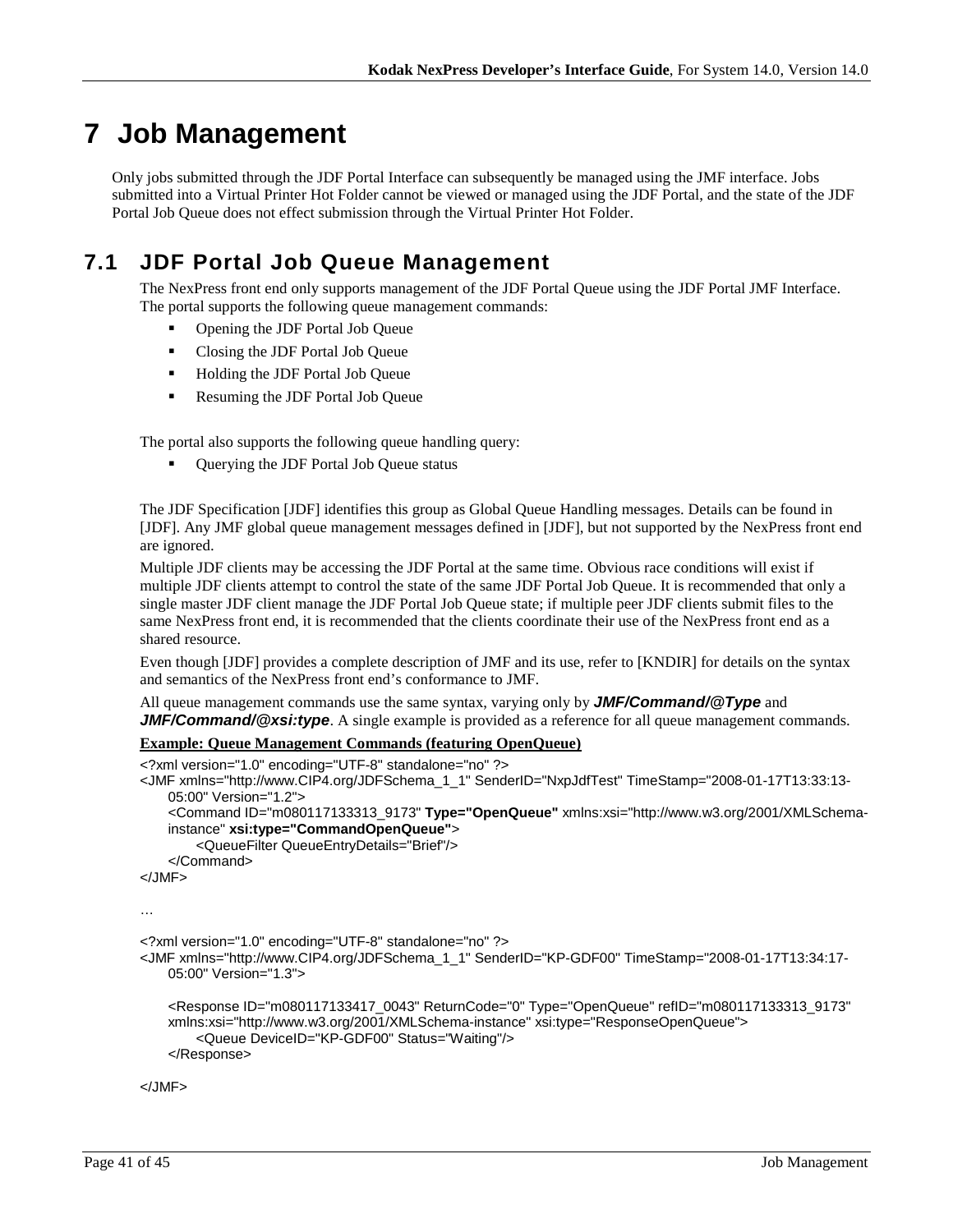### <span id="page-41-0"></span>**7.1.1 Closing the JDF Portal Job Queue**

The JDF Portal Job Queue must be in the *Waiting* state and ready to accept jobs prior to submission of a JDF job. The JDF Portal Job Queue defaults to the *Waiting* state (open) after initialization.

If the JDF Portal Job Queue is in a *Waiting* (i.e. opened) state, the JMF **CloseQueue** command will transition the job queue to a *Closed* state.

JDF job tickets submitted to the JDF Portal Hot Folder while the JDF Portal Job Queue is in a *Closed* state will be deleted. JDF job tickets submitted through the JDF Portal JMF Interface are rejected when the JDF Portal Job Queue is in a *Closed* state.

| JMF/Command/@Type     | <b>CloseQueue</b> |
|-----------------------|-------------------|
| JMF/Command/@xsi:type | CommandCloseQueue |

### <span id="page-41-1"></span>**7.1.2 Opening the JDF Portal Job Queue**

If the JDF Portal Job Queue is in a *Closed* state, the JMF **OpenQueue** command will transition the queue back to *Waiting*. While *Closed*, the JDF Portal Job Queue will not accept any job submissions from the JDF Portal Hot Folder or the JDF Portal JMF Interface. Any existing entries in the JDF Portal Job Queue will continue to execute, and all supported JMF commands other than **SubmitQueueEntry** may be used

JMF/Command/@Type OpenQueue *JMF/Command/@xsi:type* CommandOpenQueue

## <span id="page-41-2"></span>**7.1.3 Holding the JDF Portal Job Queue**

The JMF **HoldQueue** command will transition the job queue to a *Held* state. While *Held*, no jobs will begin execution. **HoldQueue** has no effect on jobs that have begun processing. New entries may still be submitted to a *Held* queue, but they will not be processed until the queue has been resumed.

| JMF/Command/@Type     | HoldOueue        |
|-----------------------|------------------|
| JMF/Command/@xsi:type | CommandHoldOueue |

### <span id="page-41-3"></span>**7.1.4 Resuming the JDF Portal Job Queue**

If the JDF Portal Job Queue is in a Held state, the JMF **ResumeQueue** command will transition the job queue to a *Waiting* state.

| JMF/Command/@Type     | ResumeQueue        |
|-----------------------|--------------------|
| JMF/Command/@xsi:type | CommandResumeQueue |

### <span id="page-41-4"></span>**7.1.5 Querying the JDF Portal Job Queue status**

JDF Portal Queue status is returned with the reponse from supported Queue Management Commands by including **<QueueFilter** *QueueEntryDetails="Brief***"/>** as shown in the example. **QueueStatus** can also be queried directly without affecting the queue state.

#### **Example: QueueStatus Query**

```
<?xml version="1.0" encoding="UTF-8" standalone="no" ?>
<JMF xmlns="http://www.CIP4.org/JDFSchema_1_1" SenderID="NxpJdfTest" TimeStamp="2008-01-17T13:38:54-
   05:00" Version="1.2">
     <Query ID="m080117133854_9174" Type="QueueStatus" xmlns:xsi="http://www.w3.org/2001/XMLSchema-
    instance" xsi:type="QueryQueueStatus">
         <QueueFilter QueueEntryDetails="Brief"/>
     </Query>
</JMF>
```
…

```
<?xml version="1.0" encoding="UTF-8" standalone="no" ?>
```

```
<JMF xmlns="http://www.CIP4.org/JDFSchema_1_1" SenderID="KP-GDF00" TimeStamp="2008-01-17T13:38:59-
   05:00" Version="1.3">
```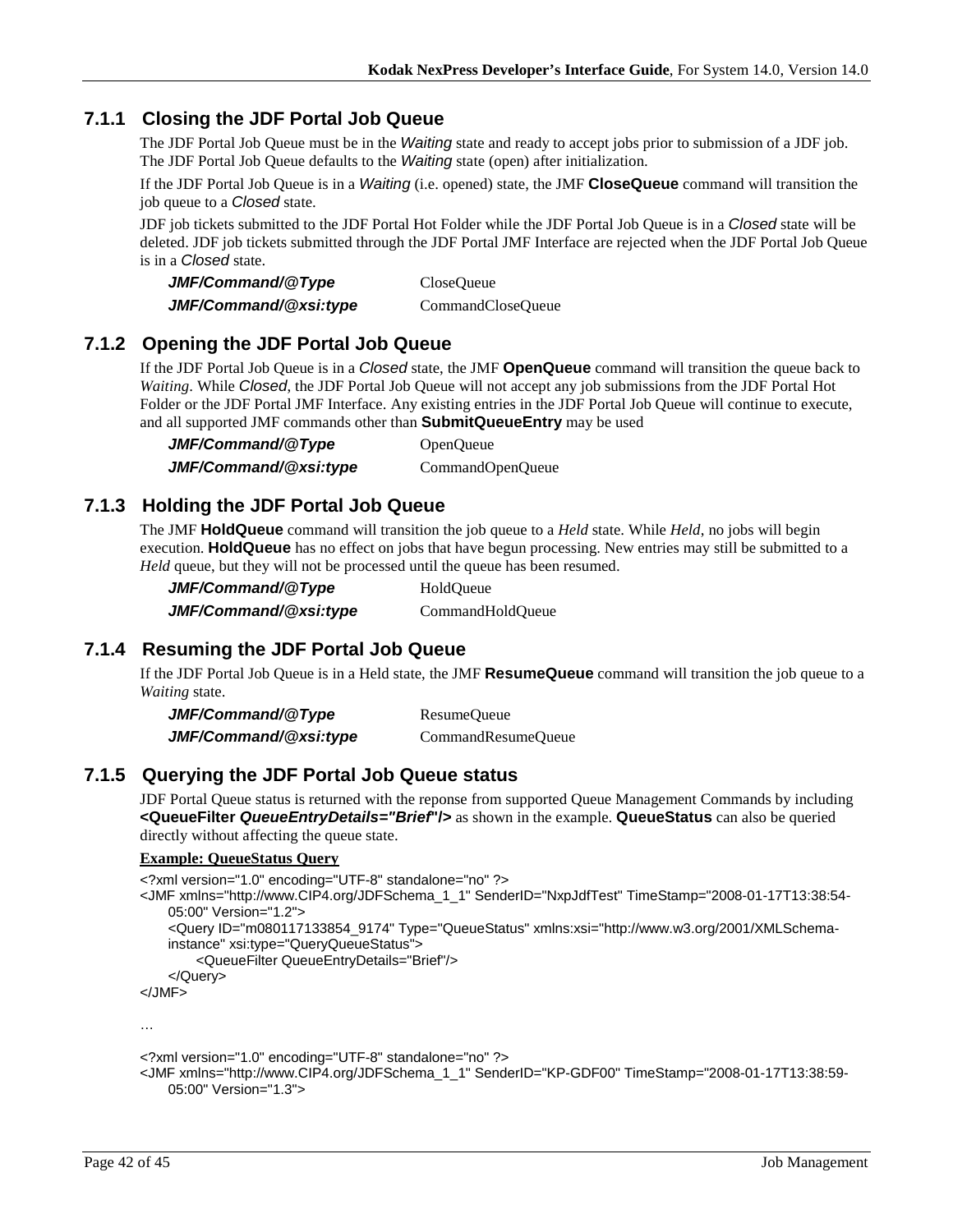```
 <Response ID="m080117133859_0043" ReturnCode="0" Subscribed="false" Type="QueueStatus" 
refID="m080117133854_9174" xmlns:xsi="http://www.w3.org/2001/XMLSchema-instance" 
xsi:type="ResponseQueueStatus">
     <Queue DeviceID="KP-GDF00" Status="Waiting"/>
</Response>
```
</JMF>

# <span id="page-42-0"></span>**7.2 JDF Portal Job Entry Management**

The NexPress front end only supports direct management of JDF Portal queue entries using the JDF Portal JMF interface. Any job in the internal Job Queue, including those submitted through the JDF Portal, can also be held (stopped), resumed, aborted or removed (deleted) using the NexPress Client. The portal supports the following queue entry management commands:

- Aborting a JDF Portal Job Entry
- **Removing a JDF Portal Job Entry**
- **Holding a JDF Portal Job Entry**
- Suspending a JDF Portal Job Entry
- Resuming a JDF Portal Job Entry

The following queue entry queries are also supported:

Querying status of a JDF Portal Job Entry

The JDF Specification [JDF] identifies this group as Queue Entry Handling messages. Details can be found in [JDF]. Any JMF queue entry handling messages defined in [JDF], but not supported by the NexPress front end, are ignored.

Queue Entry Handling messages require a *QueueEntryDef/@QueueEntryID*; the supplied value identifies the affected job.

Even though [JDF] provides a complete description of JMF and its use, refer to [KNDIR] for details on the syntax and semantics of the NexPress front end's conformance to JMF.

All Queue Entry Handling commands use the same syntax, varying only by *JMF/Command/@Type* and *JMF/Command/@xsi:type.* A single example is provided as a reference for all queue entry handling commands.

### **Example: Queue Entry Handling Commands (featuring AbortQueueEntry)**

```
<?xml version="1.0" encoding="UTF-8" standalone="no" ?>
<JMF xmlns="http://www.CIP4.org/JDFSchema_1_1" SenderID="NxpJdfTest" TimeStamp="2006-06-21T14:09:24-
   04:00" Version="1.1">
    <Command ID="m060621140924_0092" Type="AbortQueueEntry"
   xmlns:xsi="http://www.w3.org/2001/XMLSchema-instance" xsi:type="CommandAbortQueueEntry">
        <QueueFilter QueueEntryDetails="Brief"/>
        <QueueEntryDef QueueEntryID="Nxp2100@KP-GDF00_32"/>
    </Command>
</JMF>
```
### <span id="page-42-1"></span>**7.2.1 Aborting a JDF Portal Job Entry**

The JMF **AbortQueueEntry** command will abort the JDF Portal Queue Entry matching the value of *Command/QueueEntryDef/@QueueEntryID*.

*JMF/Command/@Type* AbortQueueEntry *JMF/Command/@xsi:type* CommandAbortQueueEntry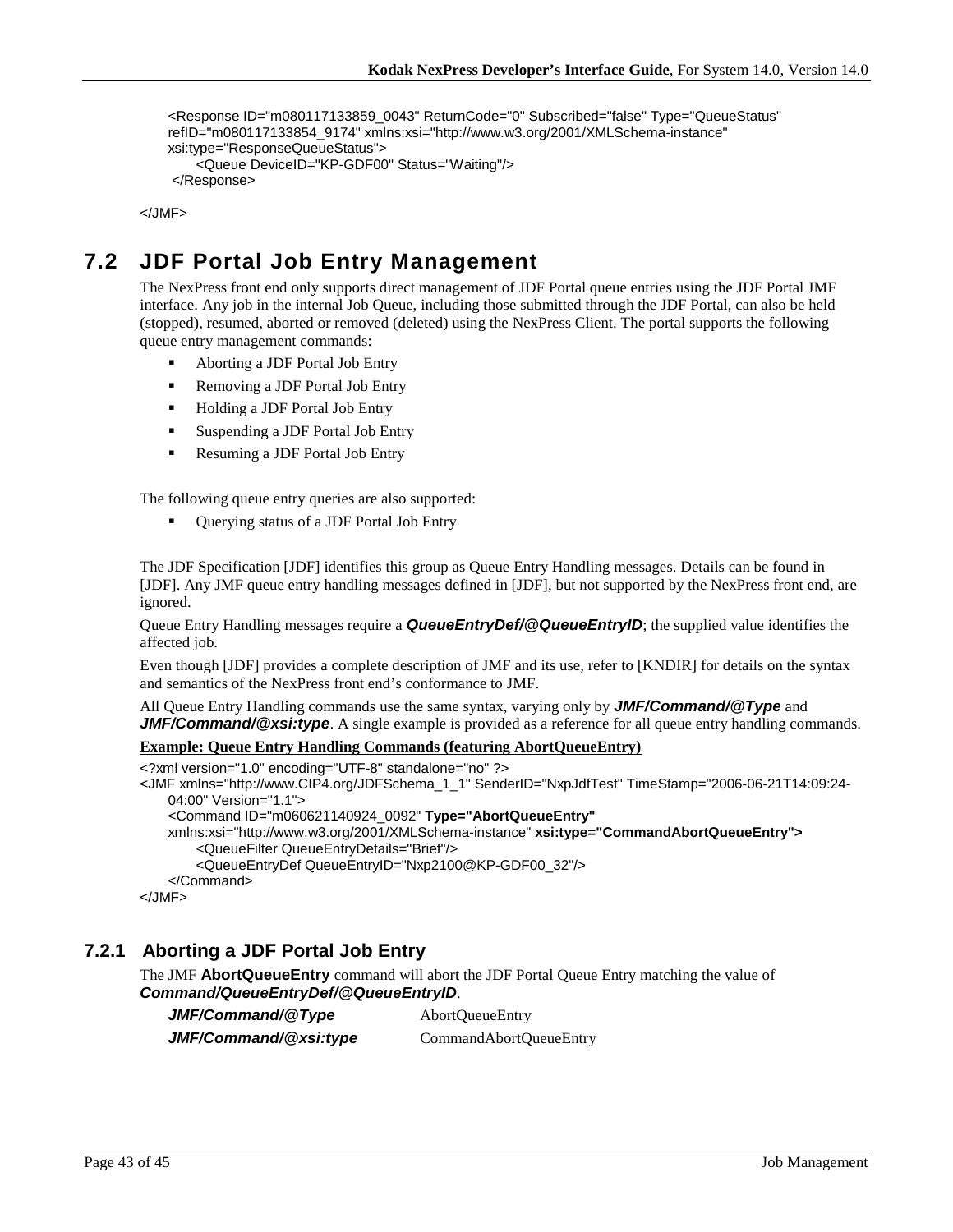## <span id="page-43-0"></span>**7.2.2 Removing a JDF Portal Job Entry**

All jobs submitted through the JDF Portal remain in the JDF Portal queue and in the internal job queue until the job is removed. Jobs submitted with JMF **SubmitQueueEntry** use **QueueSubmissionParams/Disposition** to control automatic removal of the job upon completion. Jobs without this Disposition element are removed by the Portal when the job status becomes *Completed* or *Aborted*. Any job submitted through the JDF Portal Hot Folder will be automatically removed when it finishes processing.

The JMF **RemoveQueueEntry** command will remove the JDF Portal Queue Entry matching the value of *Command/QueueEntryDef/@QueueEntryID*.

Only JDF Portal Queue entries with a status of *Waiting, Held,* or *Aborted* can be removed.

| JMF/Command/@Type     | RemoveQueueEntry        |
|-----------------------|-------------------------|
| JMF/Command/@xsi:type | CommandRemoveQueueEntry |

### <span id="page-43-1"></span>**7.2.3 Holding a JDF Portal Job Entry**

The JMF **HoldQueueEntry** command will transition to a *Held* status the JDF Portal Queue Entry matching the value of *Command/QueueEntryDef/@QueueEntryID*.

Only JDF Portal Queue entries with a status of *Waiting* can be held.

| JMF/Command/@Type     | <b>HoldQueueEntry</b> |
|-----------------------|-----------------------|
| JMF/Command/@xsi:type | CommandHoldQueueEntry |

### <span id="page-43-2"></span>**7.2.4 Suspending a JDF Portal Job Entry**

The JMF **SuspendQueueEntry** command will transition to a *Suspended* status the JDF Portal Queue Entry matching the value of *Command/QueueEntryDef/@QueueEntryID*.

Only JDF Portal Queue entries with a status of *Running* can be suspended.

| JMF/Command/@Type     | SuspendQueueEntry        |
|-----------------------|--------------------------|
| JMF/Command/@xsi:type | CommandSuspendQueueEntry |

## <span id="page-43-3"></span>**7.2.5 Resuming a JDF Portal Job Entry**

The JMF **ResumeQueueEntry** command will transition to a *Waiting* or *Running* status the JDF Portal Queue Entry matching the value of *Command/QueueEntryDef/@QueueEntryID*. A QueueEntry with a status of *Held* becomes *Waiting*; an entry with a status of *Suspended* becomes *Running*.

Only JDF Portal Queue entries with a status of *Held* or *Suspended* can be resumed.

*JMF/Command/@Type* ResumeQueueEntry *JMF/Command/@xsi:type* CommandResumeQueueEntry

### <span id="page-43-4"></span>**7.2.6 Retrieving status of a JDF Portal Job Entry**

The JMF **QueueStatus** or **Status** queries can be used at any time to determine the status of a submitted job.

NOTE: The JDF Portal provides only marginal support for **QueueStatus**. To filter by a specific QueueEntryID, use **Status** rather than **QueueStatus**.

#### **Example: Retrieving Status of a Specific QueueEntryID**

<?xml version="1.0" encoding="UTF-8" standalone="no" ?>

- <JMF xmlns="http://www.CIP4.org/JDFSchema\_1\_1" SenderID="NxpJdfTest" TimeStamp="2006-06-21T15:27:07- 04:00" Version="1.1">
	- <Query ID="m060621152707\_0097" Type="Status" xmlns:xsi="http://www.w3.org/2001/XMLSchema-instance" xsi:type="QueryStatus">

<StatusQuParams QueueEntryID="Nxp2100@KP-GDF00\_33" QueueInfo="true"/>

```
 </Query>
```
</JMF>

…

<?xml version="1.0" encoding="UTF-8" standalone="no" ?>